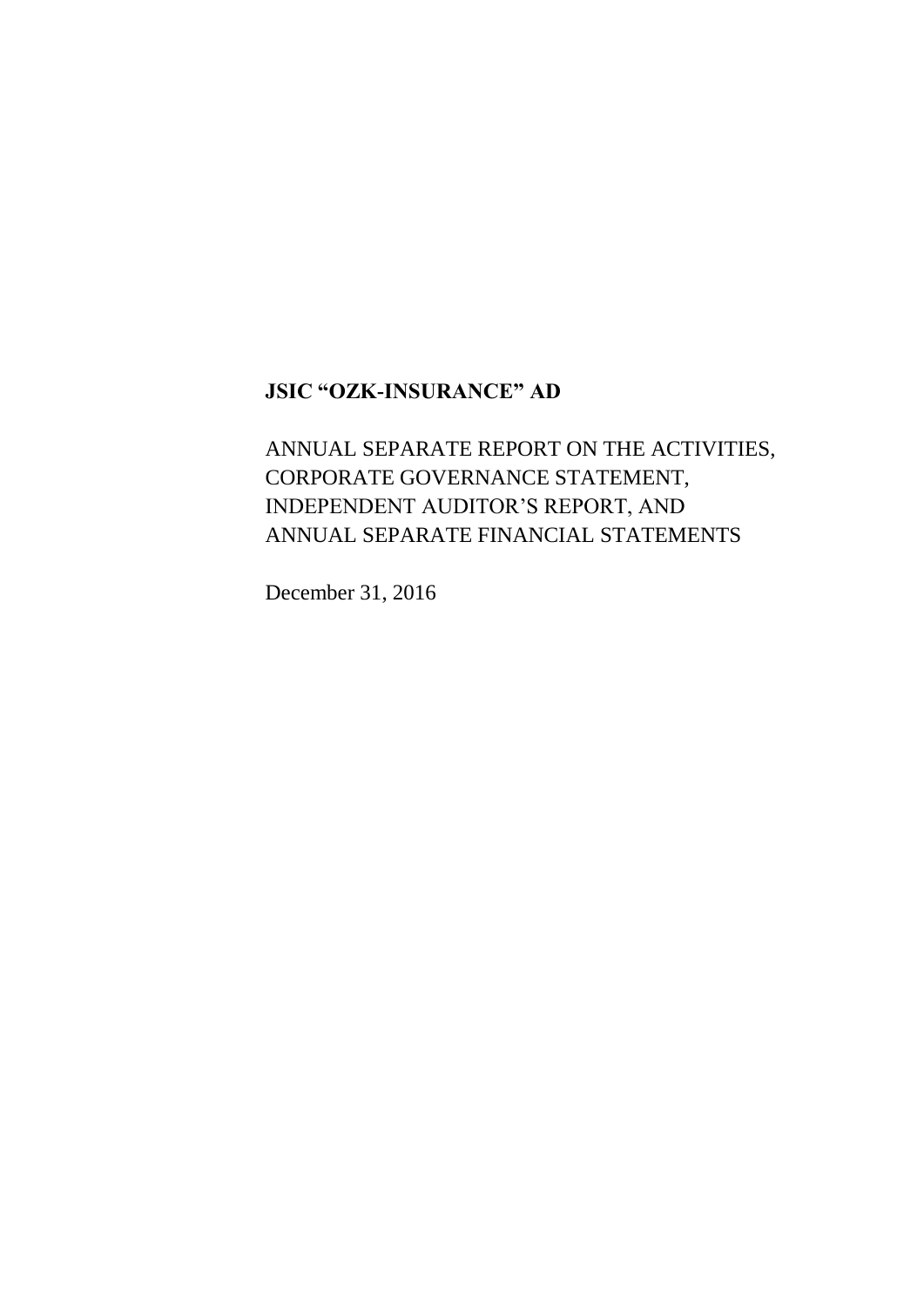#### SEPARATE STATEMENT OF FINANCIAL POSITION AS OF DECEMBER 31, 2016

All amounts are in thousand Bulgarian levs, unless otherwise stated

|                                                             | <b>Notes</b> | As of<br>31.12.2016 | As of<br>31.12.2015 |
|-------------------------------------------------------------|--------------|---------------------|---------------------|
| Assets                                                      |              |                     |                     |
| Non-current assets                                          |              |                     |                     |
| Investment properties                                       | 4            | 4,369               | 6,058               |
| Financial assets available for sale                         | 5            | 22,279              | 23,342              |
| Property, plant and equipment                               | 6            | 8,398               | 6,202               |
| Intangible assets                                           | 7            | 952                 | 774                 |
| Investments in subsidiaries                                 | 8            | 3,766               | 2,735               |
| Reinsurers' share in reserves                               | 17           | 39,448              | 48,278              |
| Deferred tax assets                                         | 9            | 74                  | 70                  |
| Total non-current assets                                    |              | 79,286              | 87,459              |
| Current assets                                              |              |                     |                     |
| Inventory                                                   | 14           | 380                 | 359                 |
| Receivables from insurance activities                       | 11           | 48,765              | 33,047              |
| Other receivables                                           | 12           | 2,248               | 1,975               |
| Prepaid expenses                                            | 10           | 200                 | 209                 |
| Cash                                                        | 13           | 11,129              | 7,198               |
| Total current assets                                        |              | 62,722              | 42,788              |
| <b>TOTAL ASSETS</b>                                         |              | 142,008             | 130,247             |
| Equity and liabilities<br>Equity                            |              |                     |                     |
| Share capital                                               | 15           | 8,785               | 7,507               |
| Reserves                                                    | 16           | 7,985               | 5,389               |
| Retained earnings                                           |              | 2,399               | 1,420               |
| <b>TOTAL EQUITY</b>                                         |              | 19,169              | 14,316              |
| Non-current liabilities                                     |              |                     |                     |
| Unearned premium reserve                                    | 17           | 27,761              | 29,307              |
| Reserve for unexpired risks                                 | 17           | 377                 |                     |
| Outstanding claims reserve                                  | 17           | 52,386              | 57,520              |
| Other technical reserves                                    | 17           |                     | 8,411               |
| Retirement benefits                                         | 19           | 52                  | 43                  |
| Liabilities under leasing contracts                         | 19           |                     | 34                  |
| Deferred tax liabilities                                    | 9            | 467                 | 428                 |
| Total non-current liabilities<br><b>Current liabilities</b> |              | 81,043              | 95,743              |
| Liabilities on insurance activities                         | 18           | 39,422              | 18,208              |
| Other liabilities                                           | 19           | 2,374               | 1,980               |
| Total current liabilities                                   |              | 41,796              | 20,188              |
| TOTAL LIABILITIES                                           |              | 122,839             | 115,931             |
|                                                             |              |                     |                     |
| TOTAL EQUITY AND LIABILITIES                                |              | 142,008             | 130,247             |

This separate financial statement is approved by the Board of Directors and signed on June 30, 2017 on behalf of JSIC OZK – INSURANCE AD by:

| Aleksandar Lichev         | Rumen Dimitrov     | Aneliya Pashaliyska |
|---------------------------|--------------------|---------------------|
| <b>Executive Director</b> | Executive Director | Chief Accountant    |

The accompanying notes form an integral part of this separate financial statement.

Assen Dimov Registered Auditor Date: July 10, 2017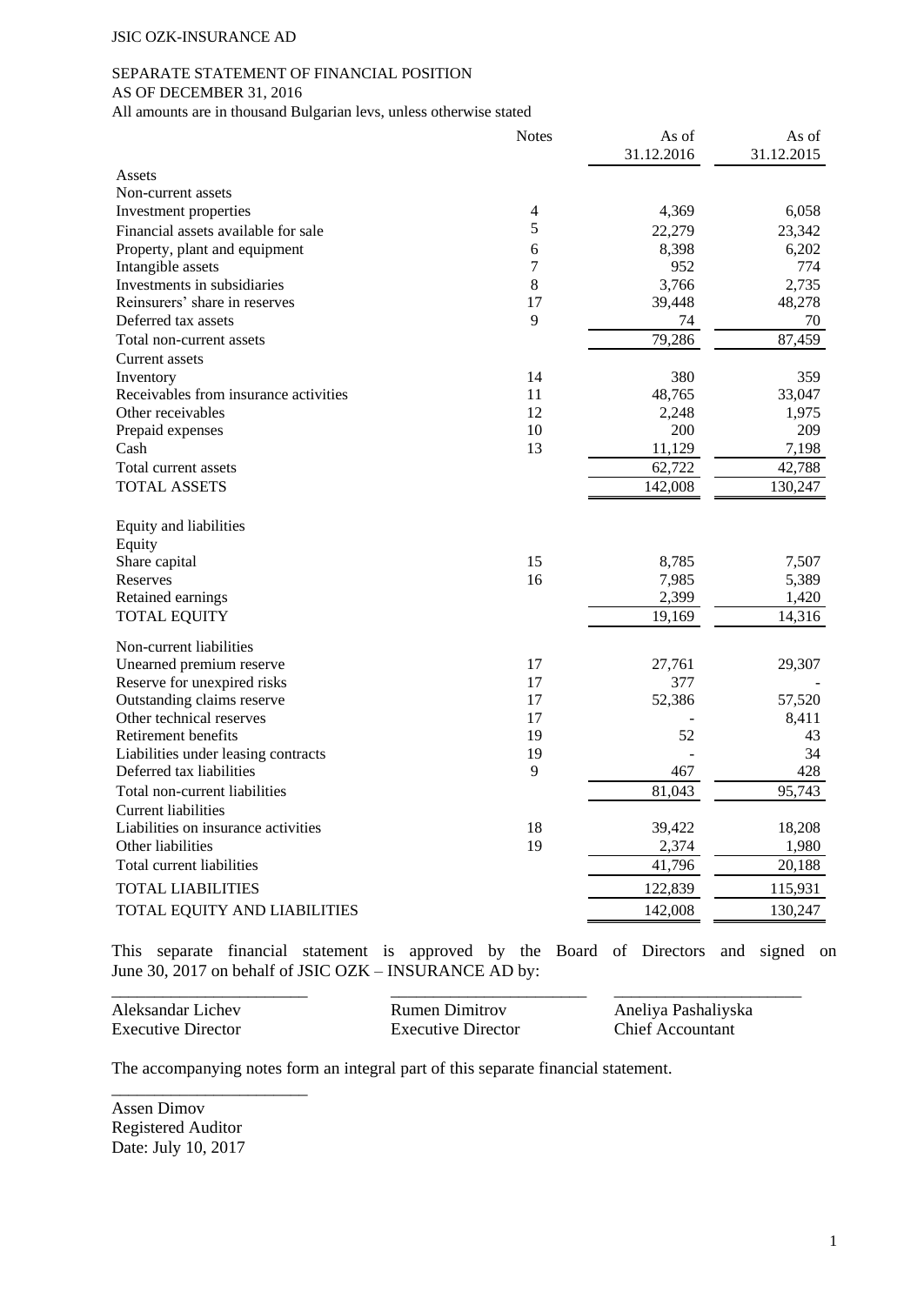# SEPARATE INCOME STATAMENT FOR THE YEAR ENDED DECEMBER 31, 2016

All amounts are in thousand Bulgarian levs, unless otherwise stated

|                                                           | <b>Notes</b> | Year ended | Year ended |
|-----------------------------------------------------------|--------------|------------|------------|
|                                                           |              | 31.12.2016 | 31.12.2015 |
| Premiums earned                                           | 20           | 77,987     | 77,764     |
| Ceded reinsurance premiums                                | 20           | (32, 624)  | (17, 543)  |
| Change in unearned premium reserve                        | 17           | 1,169      | (3,312)    |
| incl. an additional amount for unexpired risks            | 17           | (377)      |            |
| Change in reinsurers' share in unearned premiums reserve  | 17           | (1, 457)   | 12,125     |
| Premiums earned, net of reinsurance                       |              | 45,075     | 69,034     |
| Claims paid                                               | 21           | (50, 913)  | (47, 734)  |
| Reinsurers' share in claims paid                          | 21           | 27,503     | 15,109     |
| Change in outstanding claims reserve                      | 17           | 5,134      | (22,996)   |
| Change in reinsurers' share in outstanding claims reserve | 17           | (3,036)    | 20,377     |
| Claims paid, net of reinsurance                           |              | (21, 312)  | (35, 244)  |
| Change in other insurance reserves                        | 17           | 8,411      | (5,723)    |
| Changes in reinsurers' share in other insurance reserves  | 17           | (4, 337)   | 4,337      |
| Acquisition expenses                                      | 22           | (21, 474)  | (19, 635)  |
| Administrative expenses                                   | 23           | (4,565)    | (4,153)    |
| Reinsurers' commissions and participation in result, net  | 24           | 4,886      | 2,591      |
| Other insurance expenses, net                             | 25           | (6, 566)   | (10, 125)  |
| Insurance activity expenses                               |              | (44, 957)  | (67, 952)  |
| Result of insurance activity                              |              | 118        | 1,082      |
| Net investment income                                     | 26           | 2,588      | 557        |
| Other (expenses), net                                     | 27           | (102)      | (107)      |
| PROFIT BEFORE TAXES                                       |              | 2,604      | 1,532      |
| Tax expense                                               | 9            | (205)      | (112)      |
| <b>NET PROFIT FOR THE PERIOD</b>                          |              | 2,399      | 1,420      |

This separate financial statement is approved by the Board of Directors and signed on June 30, 2017 on behalf of JSIC OZK – INSURANCE AD by:

\_\_\_\_\_\_\_\_\_\_\_\_\_\_\_\_\_\_\_\_\_\_\_ \_\_\_\_\_\_\_\_\_\_\_\_\_\_\_\_\_\_\_\_\_\_\_ \_\_\_\_\_\_\_\_\_\_\_\_\_\_\_\_\_\_\_\_\_\_ Aleksandar Lichev Rumen Dimitrov Aneliya Pashaliyska Chief Executive Director Executive Director Chief Accountant

\_\_\_\_\_\_\_\_\_\_\_\_\_\_\_\_\_\_\_\_\_\_\_

The accompanying notes form an integral part of this separate financial statement.

Assen Dimov Registered Auditor Date: July 10, 2017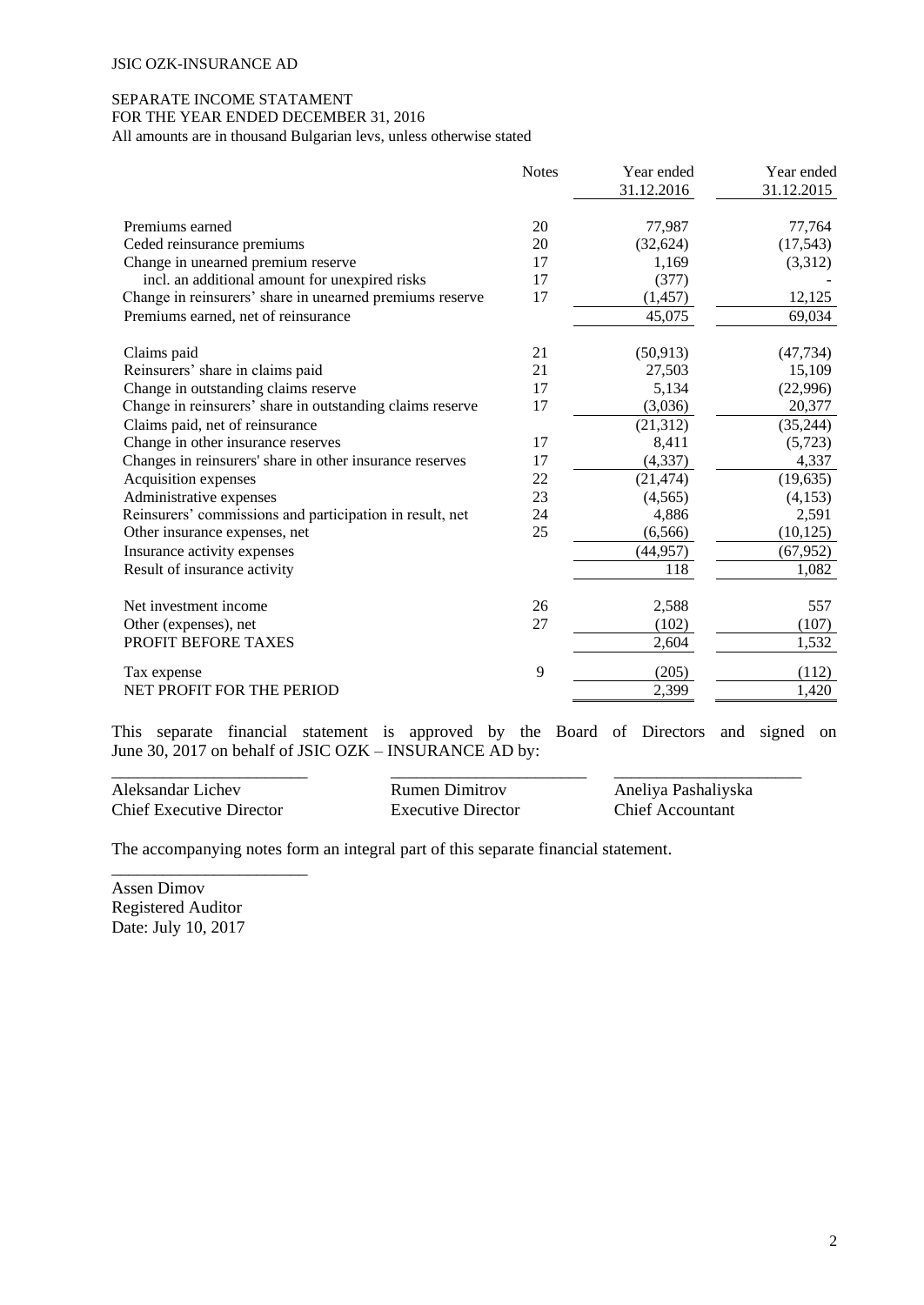# SEPARATE STATEMENT OF COMPREHENSIVE INCOME FOR THE YEAR ENDED DECEMBER 31, 2016

All amounts are in thousand Bulgarian levs, unless otherwise stated

|                                                                                         | Year ended | Year ended |
|-----------------------------------------------------------------------------------------|------------|------------|
|                                                                                         | 31.12.2016 | 31.12.2015 |
| Net profit for the year                                                                 | 2,399      | 1,420      |
| Components which are or could be subsequently reclassified in<br><i>profit or loss:</i> |            |            |
| Change in the fair value reserve of available-for-sale financial<br>assets              |            |            |
| Net reclassification in the income statement<br>$\overline{\phantom{a}}$                | 287        | (542)      |
| Net change in fair value<br>$\overline{\phantom{a}}$                                    | 2,376      | (600)      |
| Tax effects associated with these components                                            | (238)      |            |
|                                                                                         | 2,425      | (1,142)    |
| Components which will not be reclassified subsequently in<br><i>profit or loss:</i>     |            |            |
| Revaluation of property, plant and equipment                                            | 29         | 507        |
| Tax effects associated with these components                                            |            |            |
|                                                                                         | 29         | 507        |
| Other comprehensive income for the year, net of tax                                     | 2,454      | (635)      |
| Total comprehensive income for the year                                                 | 4,853      | 785        |

This separate financial statement is approved by the Board of Directors and signed on June 30, 2017 on behalf of JSIC OZK – INSURANCE AD by:

| Aleksandar Lichev               | Rumen Dimitrov     | Aneliya Pashaliyska |
|---------------------------------|--------------------|---------------------|
| <b>Chief Executive Director</b> | Executive Director | Chief Accountant    |

The accompanying notes form an integral part of this separate financial statement.

Assen Dimov Registered Auditor Date: July 10, 2017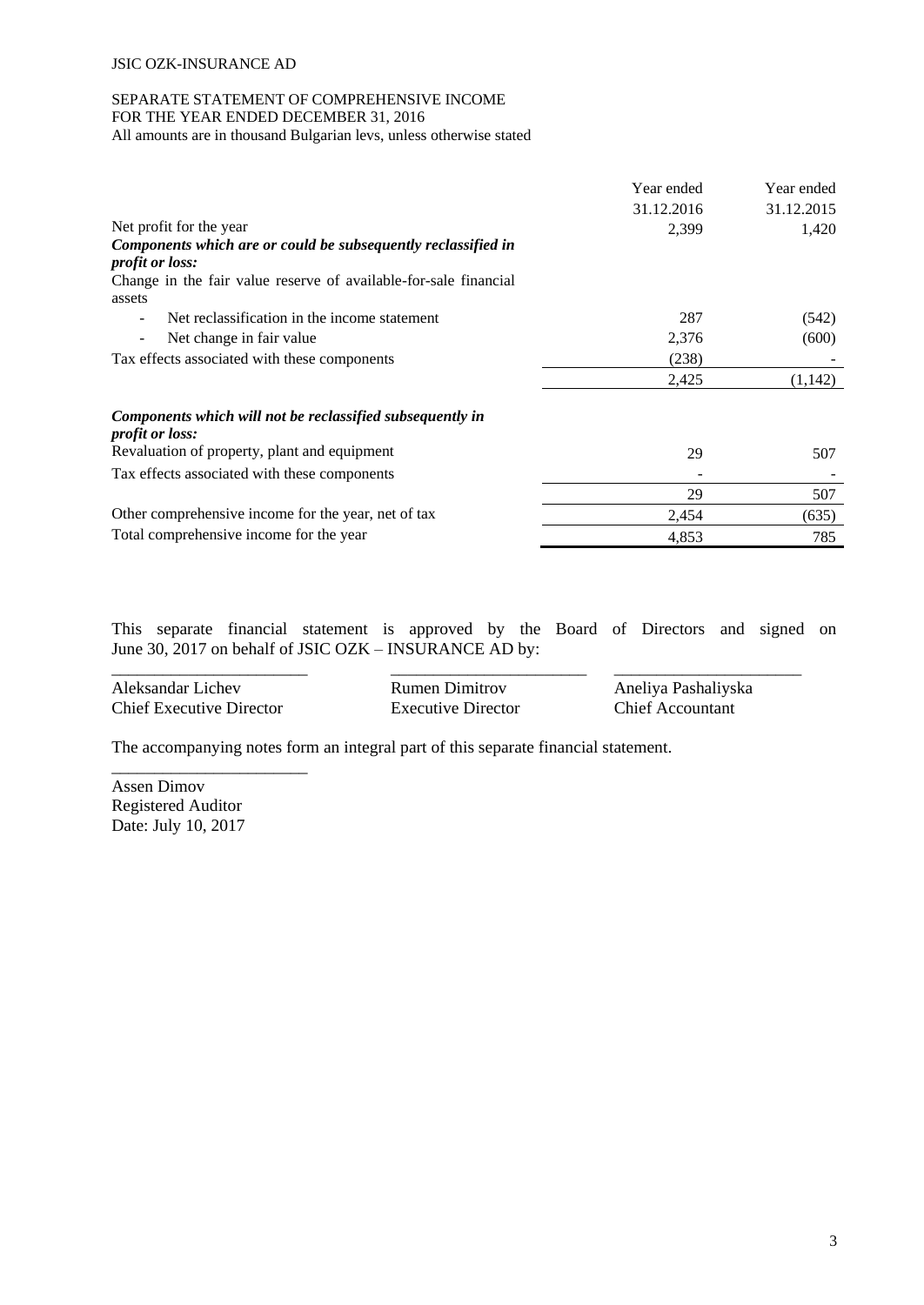#### SEPARATE STATEMENT OF CHANGES IN EQUITY AS OF DECEMBER 31, 2016

All amounts are in thousand Bulgarian levs, unless otherwise stated

|                                                                                                | Share<br>capital | Revaluation<br>reserves | Reserve from<br>fair values | Total<br>reserves | Other<br>reserves | Retained<br>earnings | Total  |
|------------------------------------------------------------------------------------------------|------------------|-------------------------|-----------------------------|-------------------|-------------------|----------------------|--------|
| Balance as of January 1, 2015                                                                  | 7,067            | 2,401                   | 1,486                       | 549               | 1,539             | 490                  | 13,532 |
| Total comprehensive income<br>for the year                                                     |                  |                         |                             |                   |                   |                      |        |
| Profit for the year                                                                            |                  |                         |                             |                   |                   | 1,420                | 1,420  |
| Other comprehensive income<br>Distribution of profit from past                                 |                  | 507                     | (1,142)                     |                   |                   |                      | (635)  |
| years for reserves<br>Transactions with shareholders<br>recorded in equity                     |                  |                         |                             | 50                |                   | (50)                 |        |
| Issuance of ordinary shares                                                                    | 440              |                         |                             |                   |                   | (440)                |        |
| Other changes in equity                                                                        |                  |                         |                             | (1)               |                   |                      | (1)    |
| <b>BALANCE AS OF</b><br><b>DECEMBER 31, 2015</b><br>Total comprehensive income<br>for the year | 7,507            | 2,908                   | 344                         | 598               | 1,539             | 1,420                | 14,316 |
| Profit for the year                                                                            |                  |                         |                             |                   |                   | 2,399                | 2,399  |
| Other comprehensive income<br>Distribution of profit from past                                 |                  | 29                      | 2,425                       |                   |                   |                      | 2,454  |
| years for reserves<br>Transactions with shareholders<br>recorded in equity                     |                  |                         |                             | 142               |                   | (142)                |        |
| Issuance of ordinary shares                                                                    | 1,278            |                         |                             |                   |                   | (1,278)              |        |
| <b>BALANCE AS OF</b><br><b>DECEMBER 31, 2016</b>                                               | 8,785            | 2,937                   | 2,769                       | 740               | 1,539             | 2,399                | 19,169 |

This separate financial statement is approved by the Board of Directors and signed on June 30, 2017 on behalf of JSIC OZK – INSURANCE AD by:

Aleksandar Lichev Rumen Dimitrov Aneliya Pashaliyska<br>Executive Director Executive Director Chief Accountant Executive Director Executive Director

\_\_\_\_\_\_\_\_\_\_\_\_\_\_\_\_\_\_\_\_\_\_\_ \_\_\_\_\_\_\_\_\_\_\_\_\_\_\_\_\_\_\_\_\_\_\_ \_\_\_\_\_\_\_\_\_\_\_\_\_\_\_\_\_\_\_\_\_\_

The accompanying notes form an integral part of this separate financial statement.

Assen Dimov Registered Auditor Date: July 10, 2017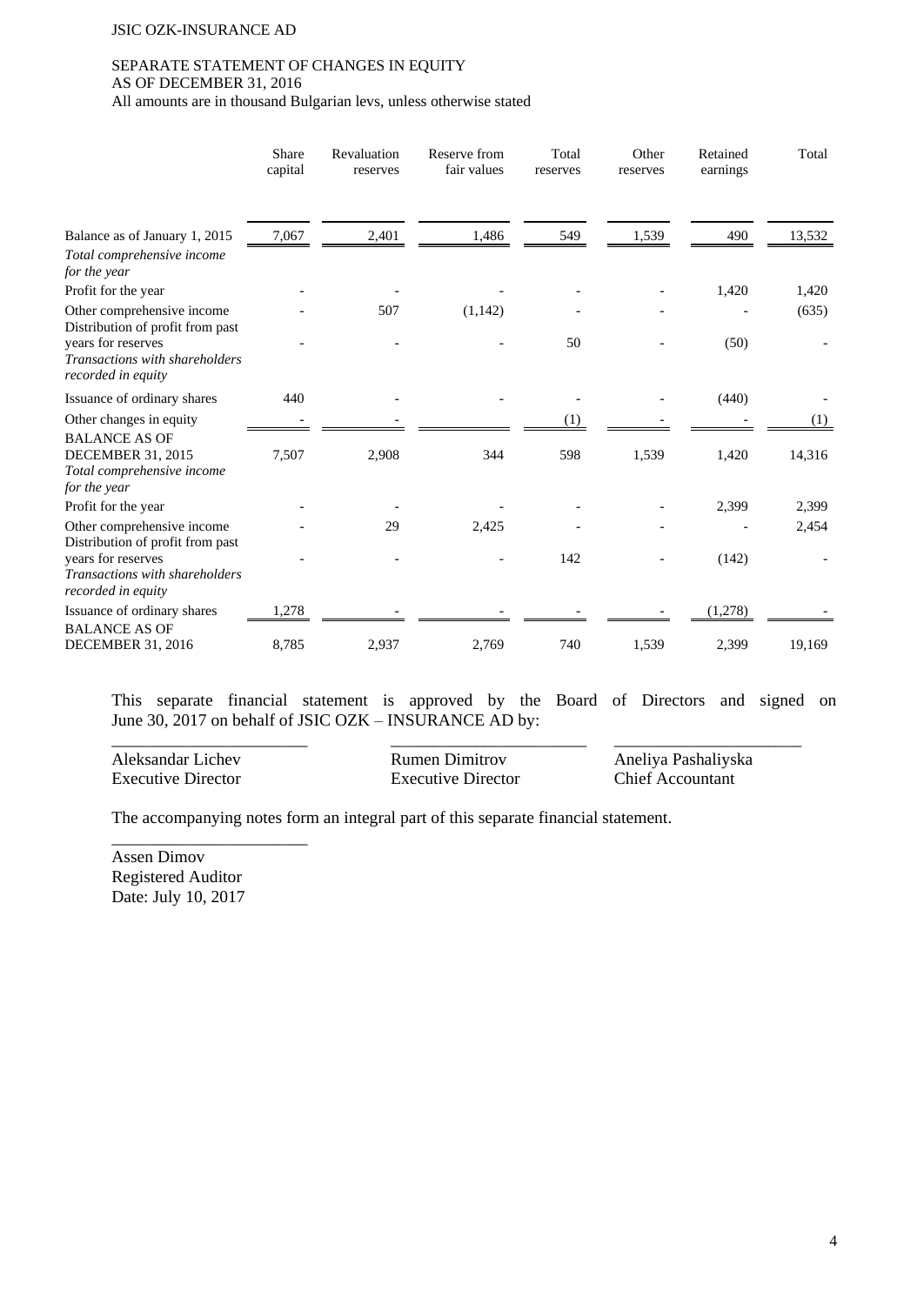# SEPARATE STATEMENT OF CASH FLOWS

FOR THE YEAR ENDED DECEMBER 31, 2016

All amounts are in thousand Bulgarian levs, unless otherwise stated

|                                              | Year ended | Year ended |
|----------------------------------------------|------------|------------|
|                                              | 31.12.2016 | 31.12.2015 |
| Cash flows from operating activities         |            |            |
| Premiums received                            | 72,616     | 73,613     |
| Amounts recovered from reinsurers            | 7,703      | 7,686      |
| Subrogation recoveries                       | 1,155      | 347        |
| Payments on reinsurance contracts            | (2,667)    | (4,205)    |
| Claims paid                                  | (46,772)   | (44, 258)  |
| Payments to suppliers                        | (7,888)    | (9, 387)   |
| Payments to employees                        | (6,313)    | (5,657)    |
| Acquisition costs paid                       | (12,617)   | (11,049)   |
| Amounts paid for guarantee fund              | (2,152)    | (2,124)    |
| Interest received                            | 95         | 85         |
| Payment of corporate tax                     | (87)       | (45)       |
| Other payments for operating activities      | (3,706)    | (3,224)    |
| NET CASH FLOWS RECEIVED FROM                 |            |            |
| / (USED FOR) OPERATING ACTIVITIES            | (633)      | 1,782      |
| Cash flows from investing activities         |            |            |
| Sale of government securities                | 4,455      | 1,942      |
| Interest received from investment securities | 573        | 508        |
| Rents received                               | 109        | 110        |
| Purchase of other fixed income securities    |            | (5,661)    |
| Other payments for investing activities      | (354)      | (892)      |
| NET CASH FLOWS RECEIVED FROM / (USED FOR)    |            |            |
| <b>INVESTING ACTIVITIES</b>                  | 4,783      | (3,993)    |
| Cash flows from financing activities         |            |            |
| Other payments for financing activities      | (210)      | (283)      |
| NET CASH FLOWS USED FOR                      |            |            |
| <b>FINANCING ACTIVITIES</b>                  | (210)      | (283)      |
| Change in cash during the period             | 3,940      | (2, 494)   |
| CASH AT BEGINNING OF PERIOD                  | 7,189      | 9,683      |
| CASH AT END OF PERIOD (Note 13)              | 11,129     | 7,189      |

This separate financial statement is approved by the Board of Directors and signed on June 30, 2017 on behalf of JSIC OZK – INSURANCE AD by:

| Aleksandar Lichev               | Rumen Dimitrov     | Aneliya Pashaliyska |
|---------------------------------|--------------------|---------------------|
| <b>Chief Executive Director</b> | Executive Director | Chief Accountant    |

The accompanying notes form an integral part of this separate financial statement.

Assen Dimov Registered Auditor Date: July 10, 2017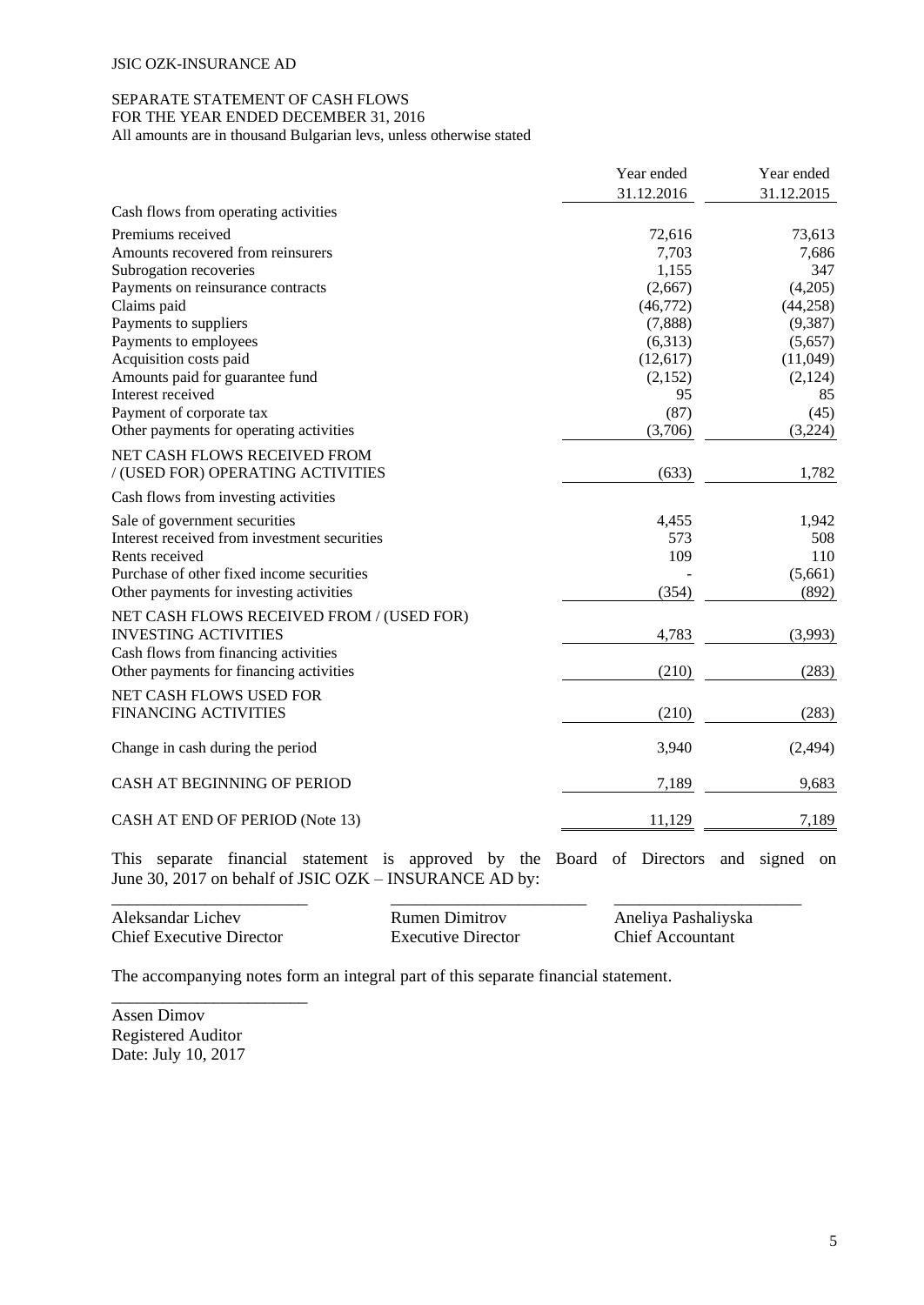# **1. Organization and activity**

JSIC OZK-Insurance AD ("The Company") is a joint-stock company, registered under company file No. 15636/1996 by Sofia City Court. The Company is with a headquarter and management address: City of Sofia, 7 "Sveta Sofia" St., fl. 5.

The main business activity of the Company is insurance covering the following types of insurance products: "Accident insurance"; "Disease insurance"; "Insurance of land vehicles excluding rail vehicles"; "Insurance of rail transportation vehicles"; "Insurance for goods in transit"; "Fire and Natural disasters insurance"; "Property damages insurance"; "MTPL (Motor Third Party Liability)" related to the possession and use of motor vehicles; "General TPL"; "Insurance of miscellaneous Financial losses"; "Travel Insurance"; "Insurance covering legal fees (legal protection), as an additional coverage to the insurances of other material interests.

The specific legislature governing the Company's activity is the Insurance Code. The special legislation concerning the activities of the Company is contained and derives mainly from the Insurance Code (IC). Based on the latter, the Company is subject to regulation by the Financial Supervision Commission (FSC).

## **2. Base for preparation of the separate financial statement**

## **2.1. Applicable accounting legislation and standards**

## **2.1.1 Common framework for financial reporting**

These separate financial statements have been prepared in accordance with statutory accounting legislation, applicable for insurance companies in Bulgaria. The Company prepares and presents its financial statements in accordance with the International Financial Reporting Standards (IFRS), issued by the International Accounting Standards Board (IASB) and the interpretations for their application, issued by the International Financial Reporting Interpretations Committee (IFRIC), as approved by the European Union (EU) and applicable in the Republic of Bulgaria.

In addition, the Insurance Code requires insurance companies to establish and maintain insurance reserves, complying with the order and methodology, set by the Financial Supervision Commission in its regulation. In accordance with the Insurance Code, these reserves are booked as an expense in the financial statement. In the preparation of the accompanying separate financial statement, the Company has considered the requirements of the Financial Supervision Commission, outlined in ordinance regarding the recognition of incomes from insurance premiums and the related receivables and impairment losses.

These separate financial statements have been prepared for general purposes under the going concern principle and on accrual basis and provide information for the financial position, financial performance and cash flows of the Company as of and for the year ended December 31, 2016.

# *Changes in IFRS*

## *Initial implementation of new amendments to existing standards and interpretations that have become effective during the current reporting period*

The following new amendments to the existing standards and new interpretations issued by the International Accounting Standards Board and adopted by the EU are effective for the current reporting period:

- Amendments of IFRS 10 "Consolidated Financial Statements", IFRS 12 "Disclosures of Interests in Other Entities" and IAS 28 Investments in associates and joint ventures – Investment Entities: Implementation of the consolidation exception adopted by the EU on 22 September 2016 (effective for annual periods beginning on or after January 1, 2016);
- Amendments of IFRS 11 "Joint Arrangements" Accounting for the acquisition of shares in joint venture - adopted by the EU on November 24, 2015 (effective for annual periods beginning on or after January 1, 2016);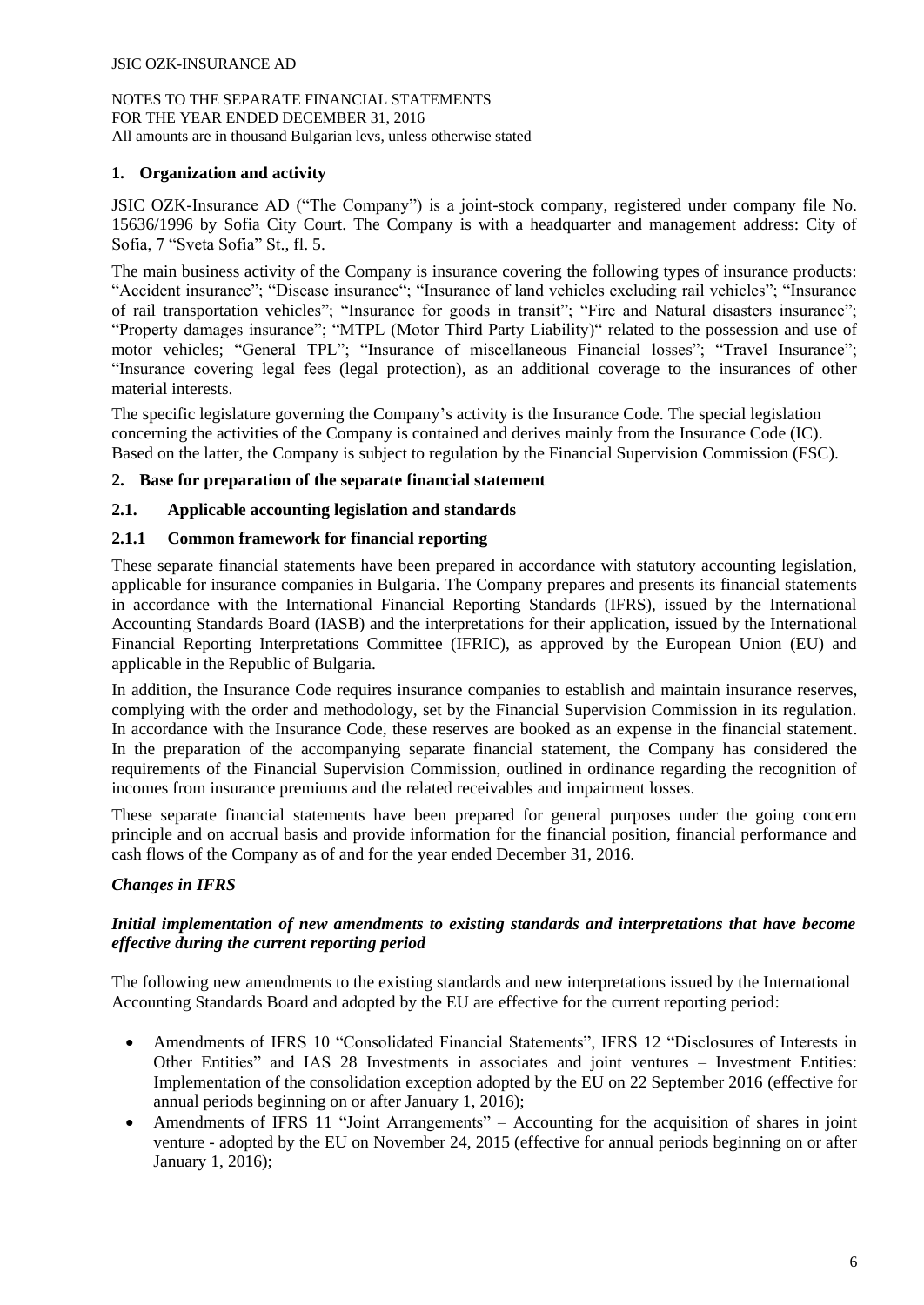- **2. Basis of preparing the separate financial statement (continued)**
- **2.1 Applicable accounting legislation and standards (continued)**

## **2.1.1 Common framework for financial reporting (continued)**

## **Changes in IFRS (continued)**

# *Initial implementation of new amendments to existing standards and interpretations that have become effective during the current reporting period (continued)*

- Amendments of IAS 1 Presentation of Financial Statements Initiative for Disclosure adopted by the EU on December 18, 2015 (effective for annual periods beginning on or after January 1, 2016);
- Amendments of IAS 16 Property, Plant and Equipments and IAS 38 Intangible assets Clarification of the eligible methods of depreciation – adopted by the EU on December 2, 2015 (effective for annual periods beginning on or after January 1, 2016);
- Amendments of IAS 16 Property, Plant and Equipments and IAS 41 Agriculture Fruit plants adopted by the EU on November 23, 2015 (effective for annual periods beginning on or after January 1, 2016);
- Amendments of IAS 19 Employee Benefits Defined benefit plans: Contributions from employees adopted by the EU on December 17, 2014 (effective for annual periods beginning on or after February 1, 2015);
- Amendments of IAS 27 Separate Financial Statements Equity method in the separate financial statements – approved by EU on December 18, 2015 (effective for annual periods beginning on or after January 1, 2016);
- Amendments of various standards Improvements of IFRS (2010-2012 cycle)", resulting from the annual improvement project of IFRS (IFRS 2, IFRS 3, IFRS 8, IFRS 13, IAS 16, IAS 24 and IAS 38) primarily with a view to removing inconsistencies and clarifying wording – adopted by the EU on December 17, 2014 (the amendments are applicable for annual periods beginning on or after February 1, 2015);
- Amendments of various standards Improvements of IFRS (2012-2014 cycle)", resulting from the annual improvement project of IFRS (IFRS 5, IFRS 7, IAS 19 and IAS 34) primarily with a view to removing inconsistencies and clarifying wording – adopted by the EU on December 15, 2015 (the amendments are applicable for annual periods beginning on or after January 1, 2016).

The adoption of these amendments to the existing standards has not led to any changes in the Company's accounting policies.

## *Standards and amendments to the existing standards issued by IASB and adopted by the EU but not yet effective*

As of the date of authorisation of these Financial Statements, the following new standards and amendments to the existing standards issued by IASB and adopted by the EU have not yet become effective:

- IFRS 9 Financial instruments adopted by the EU on November 22, 2016 (effective for annual periods beginning on or after January 1, 2018);
- IFRS 15 Revenue from contracts with customers and amendments of IFRS 15 "Effective date of IFRS 15" - adopted by the EU on September 22, 2016 (effective for annual periods beginning on or after January 1, 2018).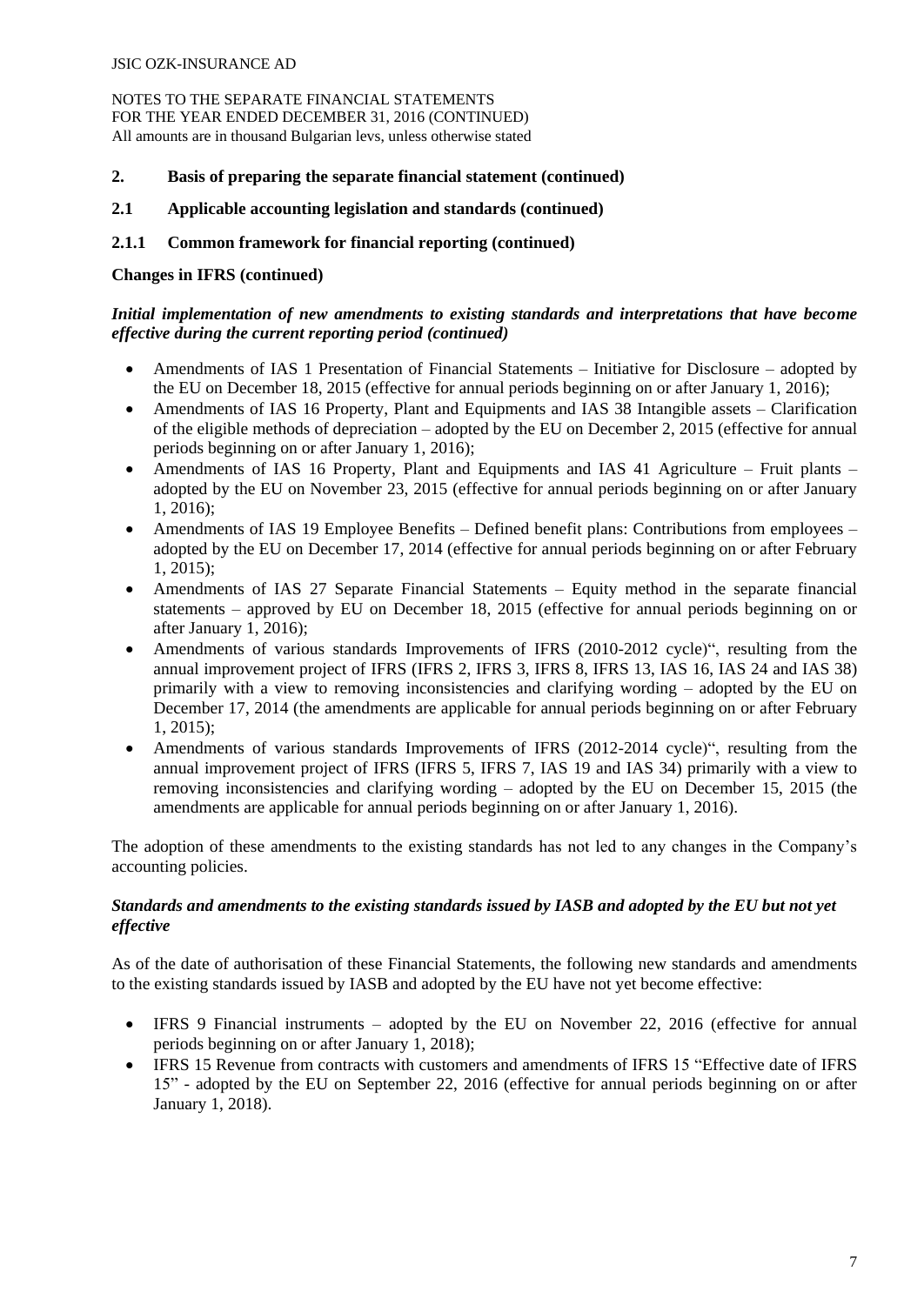- **2. Basis of preparing the separate financial statement (continued)**
- **2.1 Applicable accounting legislation and standards (continued)**

## **2.1.2 Common framework for financial reporting (continued)**

#### **Changes in IFRS (continued)**

#### *New standards and amendments to the existing standards issued by IASB but not yet adopted by EU*

Currently the IFRSs adopted by the EU do not differ materially from those adopted by the IASB except for the following new standards, amendments to existing standards and new interpretations not yet endorsed by the EU at the date of approval of these financial statements (the effective dates specified below are for the complete IFRSs):

- IFRS 14 Estimates for regulatory deferred accounts (effective for annual periods beginning on or after January 1, 2016) – The EU has decided not to start the process of adopting this interim standard and to wait for the final standard;
- IFRS 16 *Leasing* (effective for annual periods beginning on or after January 1, 2019);
- Amendments of IFRS 2 Share-based payment Classification and measurement of share-based transactions (effective for annual periods beginning on or after January 1, 2018);
- Amendments of IFRS 4 *Insurance contracts*  Appendix of IFRS 9 *Financial Instruments* with IFRS 4 *Insurance contracts* (effective for annual periods beginning on or after January 1, 2018 or upon initial application of IFRS 9 Financial Instruments);
- Amendment of IFRS 10 *Consolidated Financial Statements* and IAS 28 *Investments in associates and joint ventures - sale or contribution of assets between the investor and his associate or joint venture, and subsequent amendments* (the effective date has been postponed for an indefinite period until the completion of the assessment project for the equity capital method);
- Amendment of IFRS 15 *Revenue from contracts with customers* Clarification of IFRS 15 Revenue from contracts with customers (effective for annual periods beginning on or after January 1, 2018);
- Amendment of IAS 7 *Cash Flow Statement - Initiative for Disclosure* (effective for annual periods beginning on or after January 1, 2017);
- Amendment of IAS 12 *Taxes on income – Recognition of deferred tax assets for unrealized losses*  (effective for annual periods beginning on or after January 1, 2017);
- Amendment of IAS 40 *Investment properties – Transfer of investment properties* (effective for annual periods beginning on or after January 1, 2018);
- Amendments to various standards "Improvements of IFRS (2014-2016 cycle)", resulting from the annual improvement project of IFRS (IFRS 1, IFRS 12 and IAS 28) primarily with a view to removing inconsistencies and clarifying wording (the amendments of IFRS 12 are applicable for annual periods beginning on or after January 1, 2017, and amendments of IFRS 1 and IAS 28 are applicable for annual periods beginning on or after January 1, 2018);
- IFRIC 22 *Foreign Currency Transactions and Advance Consideration* (effective for annual periods beginning on or after January 1, 2018).

The Company anticipates that the adoption of these new standards and amendments to the existing standards will have no material impact on the financial statement in the period of initial application.

At the same time, hedge accounting regarding the portfolio of financial assets and liabilities, whose principles have not been adopted by the EU, is still unregulated.

According to the Company's estimates, application of hedge accounting for the portfolio of financial assets or liabilities pursuant to IAS 39: Financial Instruments: Recognition and Measurement, would not significantly impact the separate financial statements, if applied as at the reporting date.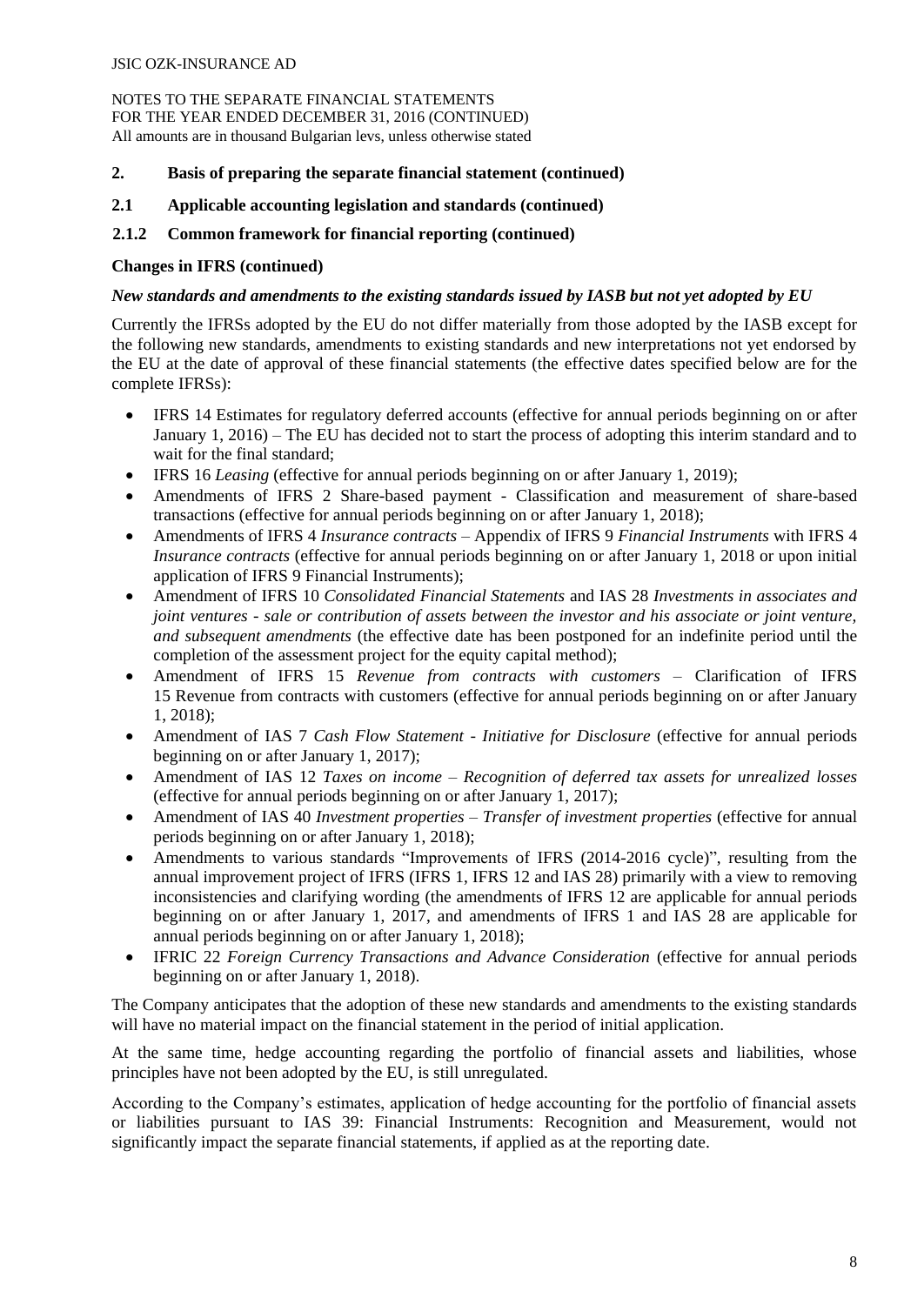#### **2. Basis of preparing the separate financial statement (continued)**

## **2.1.2 Accounting convention**

These separate financial statements are prepared under the historical cost convention, except for buildings and land, investment properties, and available-for-sale financial assets (Note 3.12, 3.17 & 3.18), which are prepared at fair value.

The preparation of financial statements in accordance with IFRS requires that the Company's management apply certain assumptions and accounting estimates, which reflect on the carrying amounts of the assets, liabilities, and the disclosures regarding the contingent assets and liabilities as well as revenues and expenses as at the end of the current accounting period. All these are made on the basis of best professional judgment by the management as of the date of the financial statement preparation. The actual results could be different from those presented in these separate financial statement.

The accounting assumptions and the approximate accounting estimates, which are critical for the Company, are mostly related to technical reserves, impairment of receivables from uncollected premiums as well as receivables from insurance contracts and the value of financial assets available for sale and held for trading. Planned liabilities for defined earnings are measured at the net present value of the liability.

## **2.1.3 Functional and presentation currency**

In accordance with Bulgarian accounting legislation the Company maintains its accounting records and prepares financial statements in Bulgarian levs (BGN), the national currency of the Republic of Bulgaria which is the functional and presentation currency as well. As of 1 January 1999 the Bulgarian lev is fixed to the Euro in the ratio 1.95583 BGN: EUR 1.00.

These separate financial statements have been prepared and presented using amounts expressed in thousands of BGN.

#### **2.1.4 Foreign currency transactions**

The foreign currency transactions are reported in their BGN equivalent based on the foreign currency exchange rate as at the date of the transaction and are being revalued monthly whereby the official foreign currency exchange rates quoted by the Bulgarian National Bank (BNB) as at the last working date of the month are applied. The monetary assets and liabilities in foreign currency are revalued in BGN at the closing exchange rate of the BNB at the end of the reporting period.

The exchange rate gains and losses from operations and revaluation of monetary assets and liabilities denominated in foreign currencies are considered as current income and expenses and are included in the income statement in the period when they arise.

The exchange rates of the main foreign currencies as of December 31, 2016 and 2015 are as follows:

| Currency | December 31, 2016 | December 31, 2015 |
|----------|-------------------|-------------------|
| EUR      | .95583            | .95583            |
| USD      | .85545            | .79007            |

## **2.2. Insurance contracts (policies)**

The Company enters into contracts under which it assumes insurance risk to compensate the policyholder in the occurrence of an insurance event, which leads to a negative effect on the policyholder.

The insurance contracts are the contracts, which transfer significant insurance risk from the policyholder to the insurer. For the classification of its insurance contracts the Company reviews the terms of the contract and determines whether those terms transfer significant insurance risk.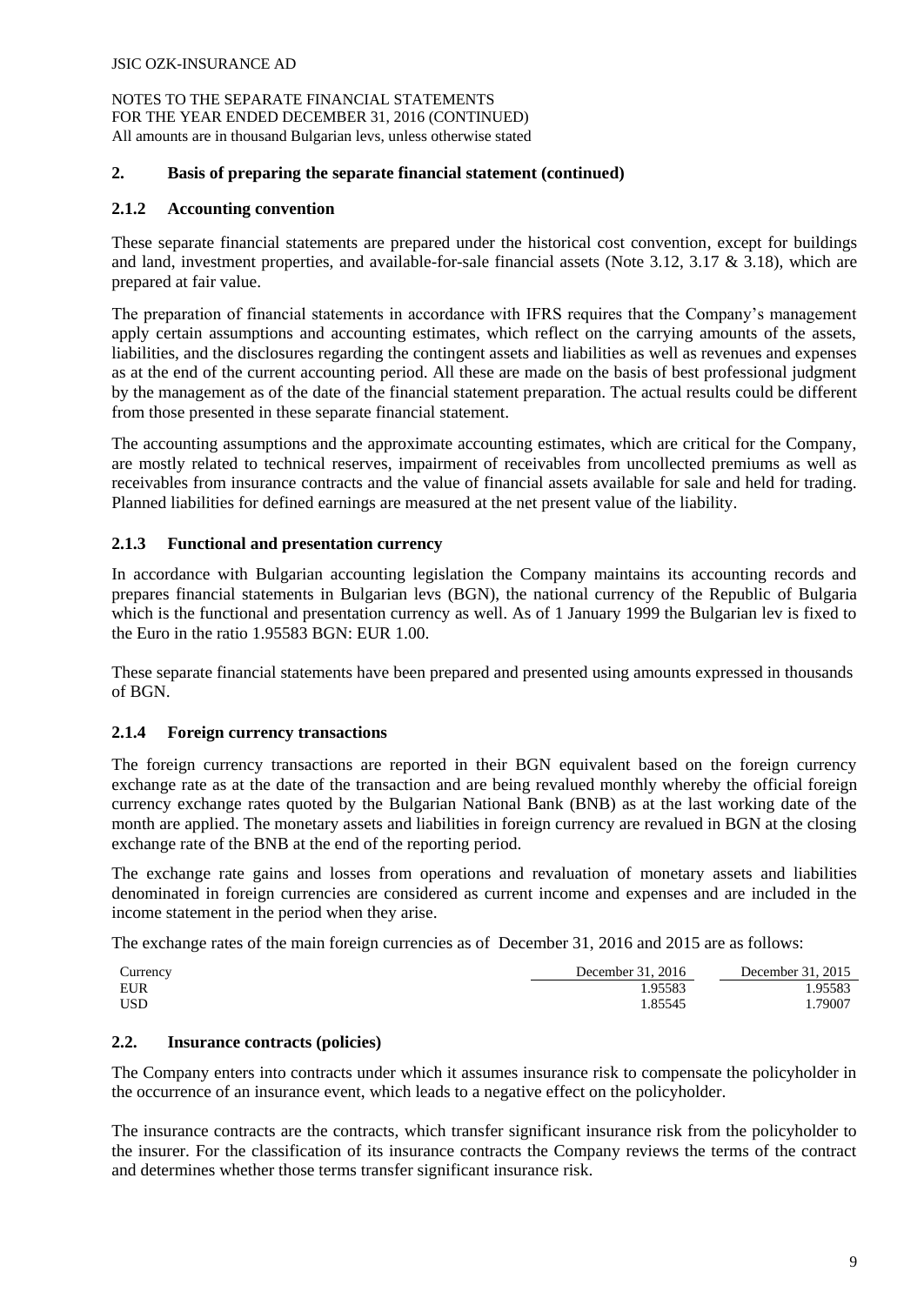#### **2. Basis of preparing the separate financial statement (continued)**

#### **2.2. Insurance contracts (policies) (continued)**

The Company considers for transfer of significant insurance risk if the occurrence of covered risk is a random event as well as if the probability of its occurrence is significant or if the insurance compensations paid on the occurrence of the covered risk represent significant additional compensation.

The Company classifies its insurance contracts as of the date of the start of the contract and continues to present them as insurance contracts during the period of their existence even in the cases where the insurance risk has been significantly reduced during the period.

## **3. Significant accounting policies**

#### **3.1. Premiums earned**

Premiums earned comprise the amount due from the insured person (or insurer) for the whole period of coverage, which the insurer is entitled to receive under insurance contracts, signed during the reporting period irrespective of whether the period of coverage extends partially or fully to a subsequent reporting period. The premiums earned include earned premiums booked and adjusted with the change in the unearned premium reserve, net of reinsurance.

## **3.2. Claims paid**

The claims paid consist of the amounts paid and the liquidation costs less the receivables from rights for subrogation recoveries.

#### **3.3. Technical reserves**

The technical reserves are the amount of the assumed liabilities, which are expected to be realized in future according to valid insurance contracts, the expenses related to the execution of these liabilities and the amount of the possible adverse diversion from this expectation.

The technical reserves are calculated in accordance with the Ordinance regulating the order and methodology for formation of insurance reserves, issued by FSC.

The Company shall form and keep the following technical reserves:

- $\triangleright$  Unearned premium reserve
- $\triangleright$  Outstanding claims reserve
- $\triangleright$  Contingency fund
- $\triangleright$  Reserve for unexpired risks
- $\triangleright$  Other technical reserves

#### **3.3.1 Unearned premium reserve**

The Company establishes unearned premium reserve aiming to cover the claims and administrative expenses, which are expected to be incurred under the respective insurance contracts after the end of the reporting period. Тhe Unearned premium reserve includes the portion of premium income under the contracts effective at the end of the reporting period, less the actual acquisition costs, taxes, fees and other charges related to the period between the end of the reporting period and the date of expiration of the insurance contract or the end of the period covered by the premium.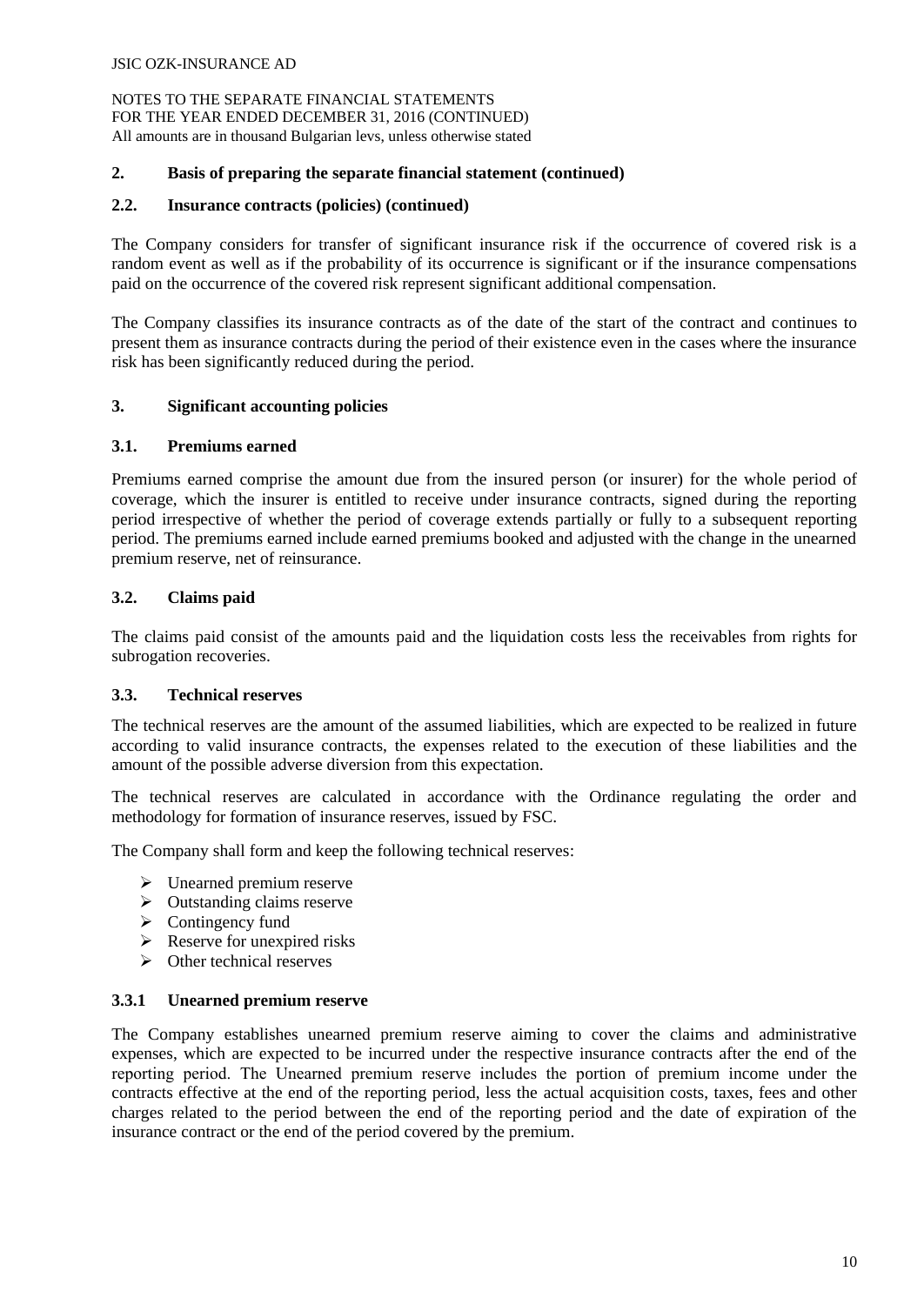NOTES TO THE SEPARATE FINANCIAL STATEMENTS FOR THE YEAR ENDED DECEMBER 31, 2016 (CONTINUED) All amounts are in thousand Bulgarian levs, unless otherwise stated

#### **3. Significant accounting policies (continued)**

## **3.3. Technical reserves (continued)**

## **3.3.1 Unearned premium reserve (continued)**

The base for estimation of the unearned premium reserve corresponds to the base for the recognition of the premium income. When the unearned premium reserve is estimated, the returned and due, but not paid ontime premiums on suspended contracts, as well as the premiums under expired contracts, are deducted from the premium income.

The amount of the unearned premium reserve is calculated by applying the "method of the exact date" based on a 365 days in year.

## **3.3.2. Reserve for outstanding claims**

Outstanding claims reserve represents the amount provided to cover the estimated ultimate cost of settling claims arising from events, which have occurred by the end of the reporting period including claims incurred but not reported and increased by the expected claims handling expenses.

## **3.3.2.1. Reserve for reported but unpaid claims**

The reserve for reported but unpaid claims is calculated individually for each claim, based on the general data base, of the reported but unpaid claims. The expected amount of payments is estimated by the Company's employees responsible for damages liquidation in accordance with the "Liquidation Rules" by types of insurances that are adopted by the Company. Claims raised through court proceedings are included in the reserve with the amount of the raised partial or full claims whereby the according interest due is calculated as well. The Entity applies Art. 8, paragraph 3 to paragraph 8 from the Ordinance on the Procedures and Methods of Setting up technical reserves by the Insurers and Reinsurers issued by the Financial Supervision Commission, promulgated in SG 36/02.05.2006, and applies a coefficient that adjusts claims raised through court.

# **3.3.2.2. Reserve for incurred but not reported claims**

The additional reserve for incurred but not reported claims on direct insurance as of December 31, 2016 is calculated by using statistical methods, according to Art. 9, paragraph 2, item 2 of the Ordinance on the Procedures and Methods of Setting up technical reserves by the Insurers and Reinsurers, and Health Insurance reserves issued by FSC promulgated in SG 36/02.05.2006, amended and supplemented in SG 89/12.11.2010, the methods of setting up technical reserves by the Insurers. The applied methods for calculation of the reserve for incurred, but not reported claims are approved by the Financial Supervision Commission.

#### **3.3.3. Additional reserve for reported but unpaid claims**

The additional reserve for reported but unpaid claims on direct insurance as of December 31, 2016 is calculated in accordance with Art. 8a of the Ordinance on the Procedures and Methods of Setting up technical reserves by the Insurers and Reinsurers issued by FSC promulgated in SG 36/02.05.2006, the methods of setting up technical reserves by the Insurers.

#### **3.3.4. Additional unearned premium reserve**

The additional unearned premium reserve relates to the "Third Party Liability related to the possession and use of motor vehicles" and as of December 31, 2016 it is calculated in accordance with Art. 11a from the Ordinance on the Procedures and Methods of Setting up technical reserves by the Insurers and Reinsurers issued by FSC promulgated in SG 36/02.05.2006, the methods of setting up technical reserves by the Insurers.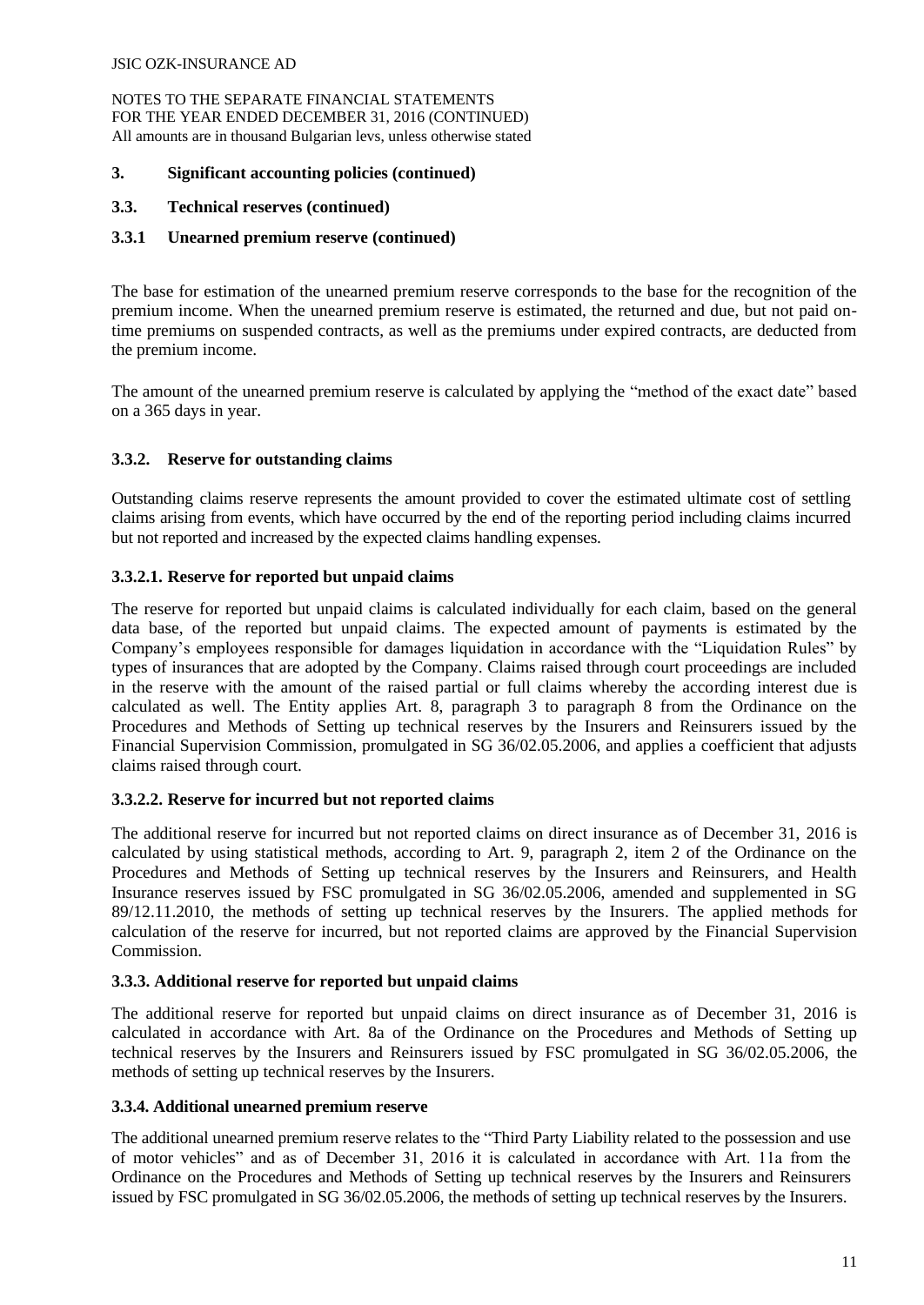NOTES TO THE SEPARATE FINANCIAL STATEMENTS FOR THE YEAR ENDED DECEMBER 31, 2016 (CONTINUED) All amounts are in thousand Bulgarian levs, unless otherwise stated

#### **3. Significant accounting policies (continued)**

## **3.3. Technical reserves (continued)**

## **3.3.5. Reserve for unexpired risks**

The Reserve for unexpired risks is an add-on to the unearned premium reserve, which is determined by comparing the earned premium against the claims incurred and the expenses made during the period. If this ratio is greater than one for three consecutive years, a provision for unexpired risks is set aside. The amount is the unearned premium reserve multiplied by the amount in excess to 1 for the last year.

The change in the technical reserves is accounted for as revenue/expense in the relevant period.

## **3.4. Reinsurance**

The Company cedes insurance premiums to limit its exposure to significant risks. Premiums of passive reinsurance and reinsurers' share in claims are included in the result from insurance activities. Ceded premiums are reported at gross values along with the received reinsurance commissions. Under the existing reinsurance agreements, the Company also has the responsibility to pay the claims not recovered by the reinsurers.

The reinsurance assets constitute outstanding as at the end of the reporting period receivables from reinsurance activities, recognized as an income based on the due throughout the reporting period premiums, claims paid, participation in the result and commissions under the active reinsurance contracts of the Company. The reinsurance assets are measured at their fair value and the valid exchange rate as of the end of the reporting period. The reinsurance asset is written-off when the contractual rights are ceased or have expired, or if the contract is transferred to a third party.

The reinsurance liabilities constitute outstanding payables as of the end of the reporting period from reinsurance activities, recognized as an expense based on the due throughout the reporting period premiums, compensations, participations in the result and commissions under the active reinsurance contracts of the Company. The reinsurance liabilities are measured at their fair value and the valid exchange rate as of the end of the reporting period.

As of the reporting date a review is made for any indications for impairment occurred during the reporting year. Impairment exists if there are fair evidences for not receiving the due amounts under contracts as well as when the effect on the amounts to be received from the reinsurer can be reliably estimated. Impairment losses are accounted for in the income statement.

The reinsurance program of JSIC "OZK-Insurance" AD for 2016 is renewed on September 30, 2017.

The Company has signed proportional reinsurance contracts for "Property" – Quota-share and Excess-of-loss reinsurance with leading reinsurer Swiss Re, Quota-share reinsurance contract "Cargo and responsibility of the transporter" with leading reinsurer Swiss Re and Quota-share reinsurance contract "Motor Third Party Liability" with Hanover Re.

A portion of the risk undertaken by the Company is transferred to the reinsurers under proportional contracts, based on the ratios agreed in the contract. The limits as per the contracts are applicable for every single risk and insured person.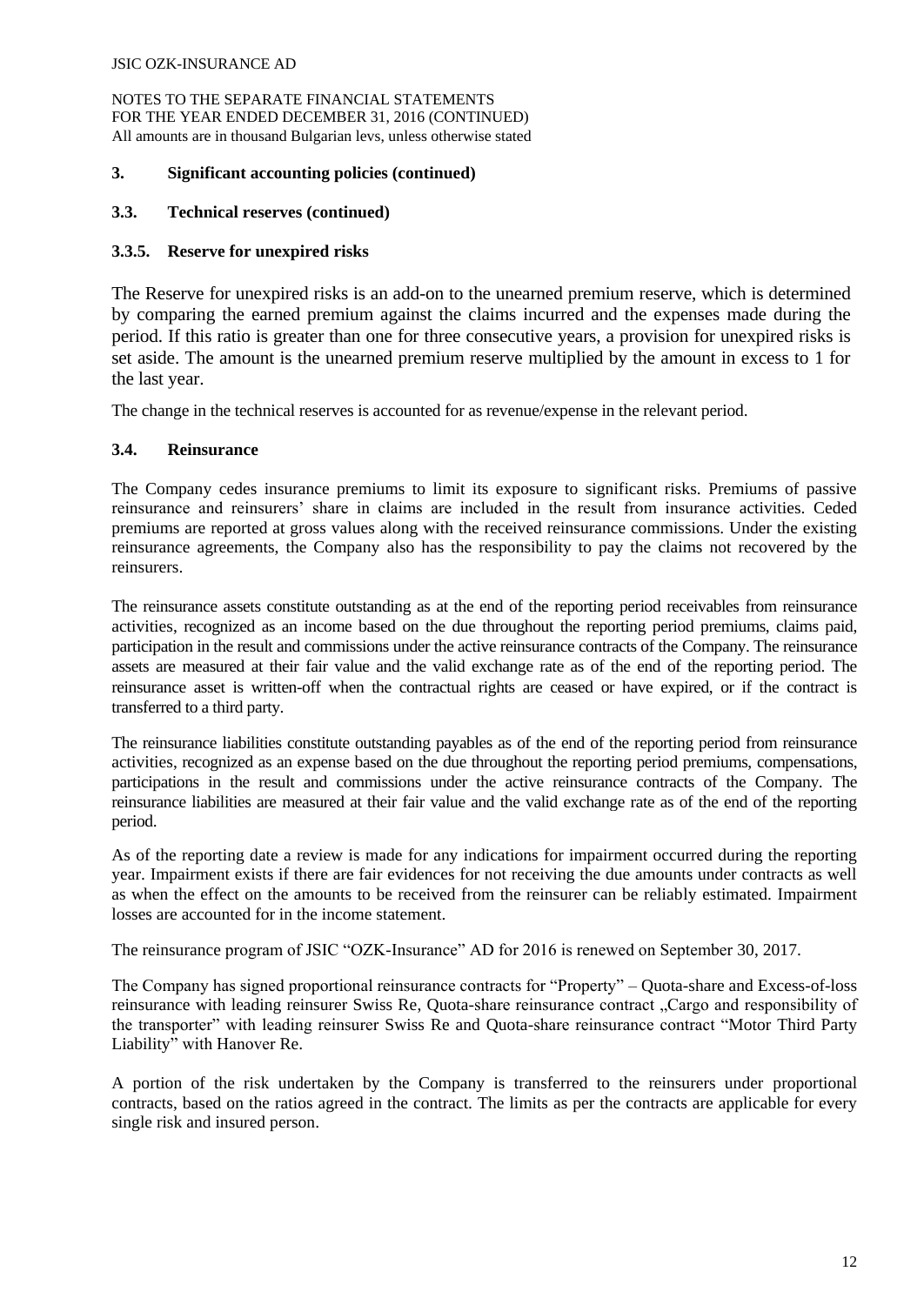#### **3. Significant accounting policies (continued)**

#### **3.4. Reinsurance (continued)**

In 2016г., in accordance with the portfolio of the Company, higher limits of liability were negotiated in the Property proportional reinsurer contract.

Under non-proportional contracts signed with the leading reinsurer Swiss Re, the Company reinsures the following excess-loss claims:

- Excess-loss protection on "Motor Third Party Liability"
- In two section excess-loss protection of the self-retaining on quota contract related with "Property" and "Catastrophic risks".

Foreign contracts are traded off through one of the biggest reinsurance brokers- Willis Re, JLT Re, Miller Re and Guy Carpenter.

## **3.5 Reinsurers' share in technical reserves**

The Company is a party to a quota share reinsurance contract that provides for the transfer of a share in the existing technical reserves upon the entry into force of the contract. IFRS does not provide for specific reporting requirements for such contracts. Due to the specific nature of this type of contract, the Company has analyzed the degree of risk transfer and the results show that actually there is such a transfer.

The Company has adopted an accounting policy for the accounting of quota share reinsurance contracts, and under that policy the Company recognizes upon the entry into force of the contract the reinsurers' share in the technical reserves as an asset, as well as the corresponding change of the reinsurer's share in the technical reserves in the statement of comprehensive income, where the liabilities to reinsurers under such contracts are accounted for in the subsequent periods of the contracts. The amount of the recognized assets and the positive effect upon initial recognition of such contracts on the statement of comprehensive income related to such contracts in 2015 amounted to BGN 37,845 thousand, which amount was reported as equity as of December 31, 2016.

During the contract term in subsequent periods, the Company will cede to the reinsurer 50% of the premiums and damages on Motor Third Party Insurance (MTPI). Upon expiry or termination of the reinsurance contract, the reinsurer's share in the technical reserves shall be released or transferred to another reinsurer. Because of the conventions relating to the future developments of the contract, and the cash flows thereto, the Company management believes that the adopted accounting policy is appropriate.

#### **3.6. Estimates of the insurance liabilities**

Insurance liabilities are based on the current assumptions or assumptions as of the launch of the contract, representing the best estimates as of the moment, increased by the risk margin and the adverse diversions. Liability adequacy test is applied to all contracts, in order to reflect the best present estimates in respect to the future cash flow generation.

The assumptions related to the future expenses are based on the current expense levels adjusted for the expected inflation-expense corrections, if applicable.

The discount percentages are based on the current industry-related risk levels adjusted for the risk exposure.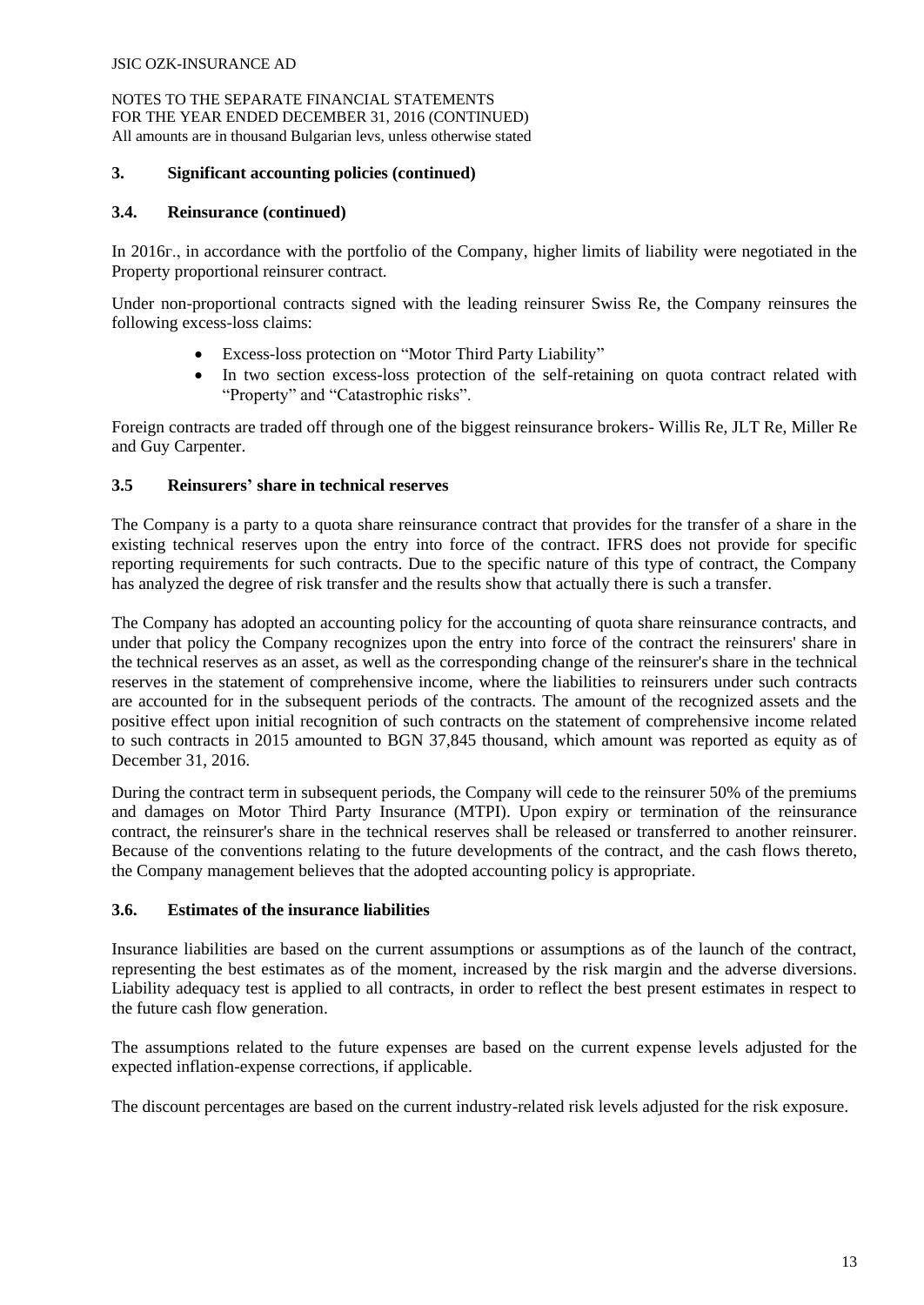#### **3. Significant accounting policies (continued)**

## **3.7. Incurred claims, net of reinsurance**

Insurance claims, net of reinsurance (indemnities and insurance amounts) include all payments made during the financial year less the reimbursed amounts from subrogation recoveries or abandoned claims, reinsurance, and the change in the outstanding claims reserve during the period. The change in the outstanding claims reserve for reported but unpaid claims as well as for the incurred but not reported claims is adjusted for the share of the reinsurer. From the moment of registration of the claims until their payment, they are accounted for as outstanding claims reserve. There is an established register for insurance claims, where the date of making the claim and the date of occurrence of the insurance event are recorded.

#### **3.8. Commissions for insurance agents**

The Company has signed contracts for insurance brokerage with individuals and legal entities. The remunerations of the insurance agents are accounted for on a monthly basis and based on sales realised. The amount, conditions and the order for payment of the commission remuneration are defined under the contracts for insurance brokerage.

The commission for the reinsurer is set according to the reinsurance contract on the base of a percentage of the ceded premium. For certain types of reinsurance contracts a percentage for participation in the favourable financial result is also added.

## **3.9. Acquisition expenses**

Acquisition expenses include direct commissions for signing or renewing of insurance contracts and indirect expenses, related to advertising, administrative expenses for processing of documents and offers for contracts, their inclusion in the insurance portfolio and the renewal of already signed contracts.

Acquisition expenses are accounted for as an expense in the reporting period in which they are incurred.

#### **3.10. Administrative expenses**

The administrative expenses include the Company's management expenses, depreciation expenses and other expenses for encashment and servicing the insurance portfolio.

# **3.11. Payroll**

#### **3.11.1. Paid annual leave and retirement**

The Company recognizes as an expense in the income statement, as well as a liability in the statement of financial position the undiscounted amount of the estimated expenses for annual paid leave expected to be paid to employees in exchange for the service rendered by the employee during the reporting period.

#### **3.11.2. Defined benefits plans**

The Company owes to its employees retirement benefits under article 222, paragraph 3 of the Labor Code (LC). According to the provisions of LC, at the event of termination of the labour contract of an employee qualifying for pension, the Company is to pay to the employee a compensation of two gross salaries, if the employee has length of service more than two years or six gross salaries if he/she has accumulated length of service more than ten years within the Company.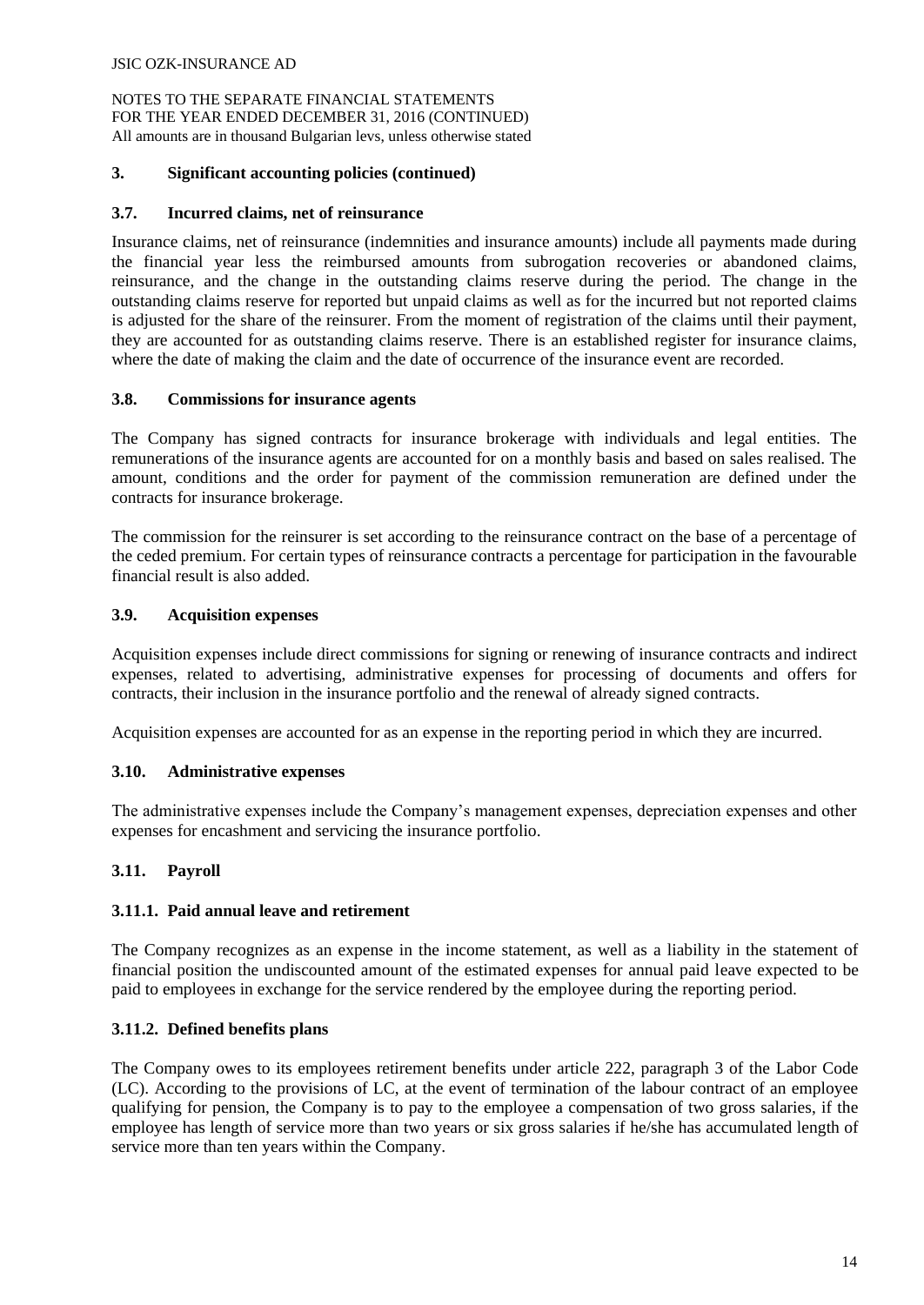#### **3. Significant accounting policies (continued)**

## **3.11. Payroll (continued)**

## **3.11.2. Defined benefits plans (continued)**

The approximate amount of defined benefits plan liabilities upon retirement for each reporting period, and expenses recognized in profit or loss, is based on actuarial reports (information about the parameters and assumptions used is given below).

The defined benefits plan (obligation for retirement pay) is non-funded.

The present value of the Company's liabilities for retirement benefits is recognized in the financial statements.

## **3.11.3. Defined contribution plans**

Under the Bulgarian legislature JSIC OZK-Insurance AD is obliged to make payments to health and social security funds. This obligation is related to employees on labour contracts and is in the form of payments due from the employer for an amount defined as a percentage of the employee's gross salary. Further, the Company is entitled to make payments on behalf of its employees for the amount of the statutory defined percentages of the gross salary into social security funds. The Government of Republic of Bulgaria is responsible for providing the pensions under the defined benefits plans. The expenses of the Company arising from the payments under the defined benefits plans are accounted for in the income statement when incurred.

# **3.12. Fixed assets**

#### **Intangible assets**

Intangible assets are initially valued at the cost of acquisition. After initial recognition, intangible assets are valued at cost of acquisition, less the accumulated depreciation and the impairment losses, if any.

Intangible assets are amortized over the term of their useful life and are tested for impairment when impairment indications exist. Useful life of the intangible assets and the applied amortization methods are reviewed at each financial year end. The changes in the expected useful life or the pattern of consumption of the future economic benefits which are to be derived from the intangible asset are accounted for through a change in the amortization period and method and are treated as a change in the approximate accounting estimates.

Profit or loss, resulting from write-offs of intangible assets, being the difference between the net proceeds from sale, if any, and the carrying amount of the asset are included in the income statement, when the asset is written-off.

#### **Property, plant and equipment**

Items of property, plant and equipment are recognized when the economic benefits arising from their usage for a period over one year are expected to be received and their value can be estimated reliably.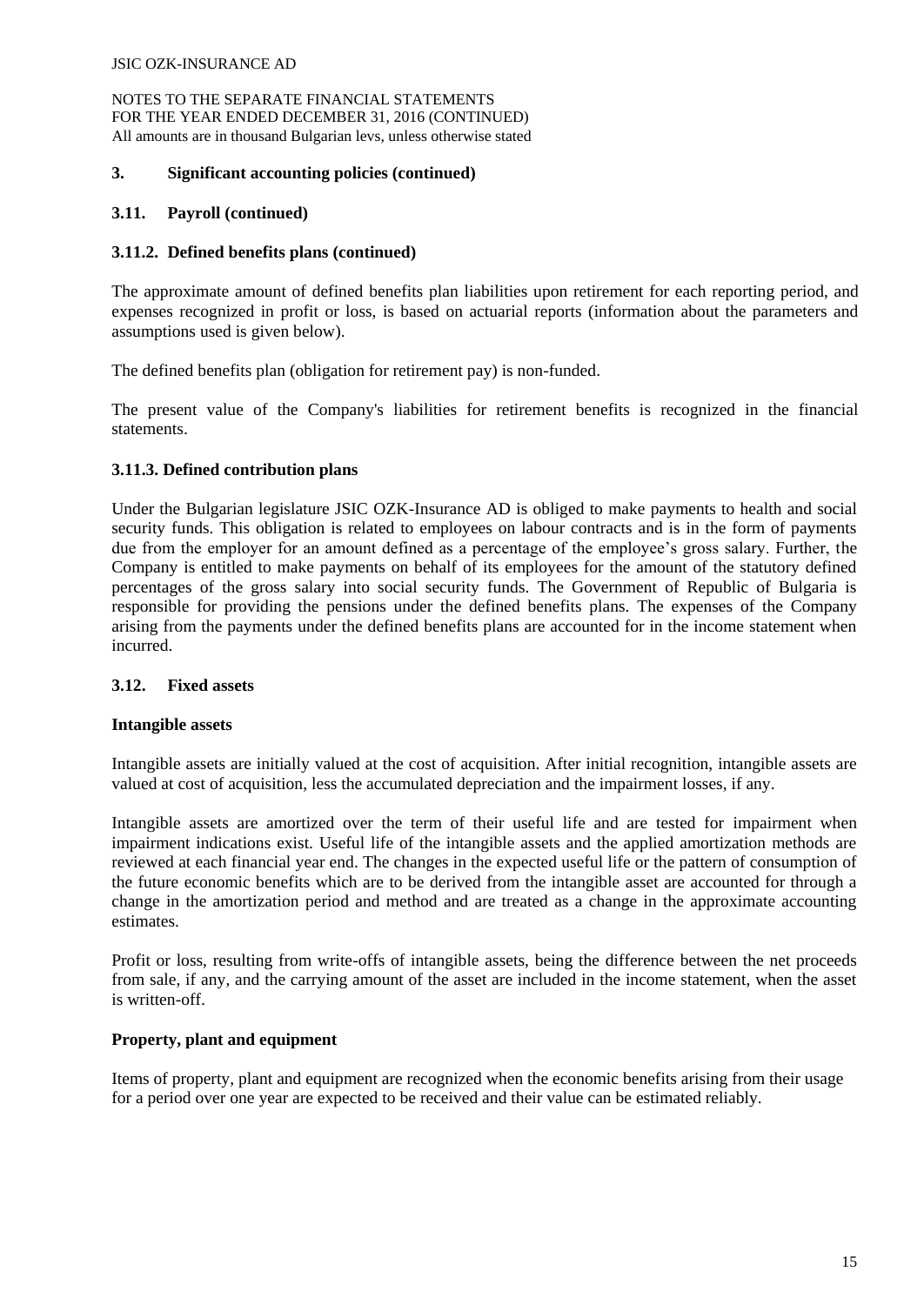## **3. Significant accounting policies (continued)**

## **3.12. Fixed assets (continued)**

## **Property, plant and equipment (continued)**

Property, plant and equipment are initially recognized in the statement of financial position at acquisition cost. The subsequent accounting of the property plant and equipment, excluding the groups of the lands and buildings is made at historical cost less the accumulated depreciation and the impairment loss, if any. Land and buildings are accounted for at fair value, less accumulated depreciation. As of December 31, 2016, their fair value is determined by licensed valuators. Due to the inherent uncertainty of the valuation, especially in the current market circumstances, where the real estate market has considerably declined and deals are difficult to execute, it is possible that the disclosed fair value differs from the values, that would have been used in the existence of active real estate market and these differences might be significant. Therefore, uncertainty exists as to the market prices of similar real estates and the fair value of the real estates, used by the Company, might differ from the value, determined by the independent licensed valuator. Property, plant and equipment upon initial recognition in the statement of financial position are presented at cost, including costs directly attributable to asset acquisition. Because of the intrinsic uncertainty of the estimate, the disclosed fair value may differ materially from the values that would be used if an active property market were available, whereby such differences may be material.

#### **Subsequent expenses**

Subsequent expenses related to the maintenance of property, plant and equipment are capitalized, only when the future economic benefits from the asset have increased. All other expenses are recognized as an expense in the income statement at the time when incurred.

#### **Depreciation and amortization**

Depreciation/amortization is accounted for based on the straight-line depreciation method using predetermined rates for writing off the value of the non-current assets over their expected useful life. No depreciation is charged on the lands and assets are under construction.

Annual depreciation/amortization rates and the useful life in years 2016 and 2015 of the main groups of noncurrent assets are as follows:

|                       | Depreciation/<br>amortization rate per<br>annum, % | Useful life in years |
|-----------------------|----------------------------------------------------|----------------------|
| <b>Buildings</b>      | 1.25                                               | 80                   |
| Computer equipment    | 12.25                                              | 8                    |
| Office equipment      | 7.5                                                | 13                   |
| Vehicles              | 12.25                                              | 8                    |
| Fixtures and fittings | 7.5                                                | 13                   |
| Software products     | $10 - 12.5$                                        | $10 - 8$             |

#### **3.13. Inventories**

Inventories are valued at the lower of their acquisition cost and net realizable value. The acquisition cost of materials is formed by the purchase price and other costs incurred in bringing the materials to condition ready for use.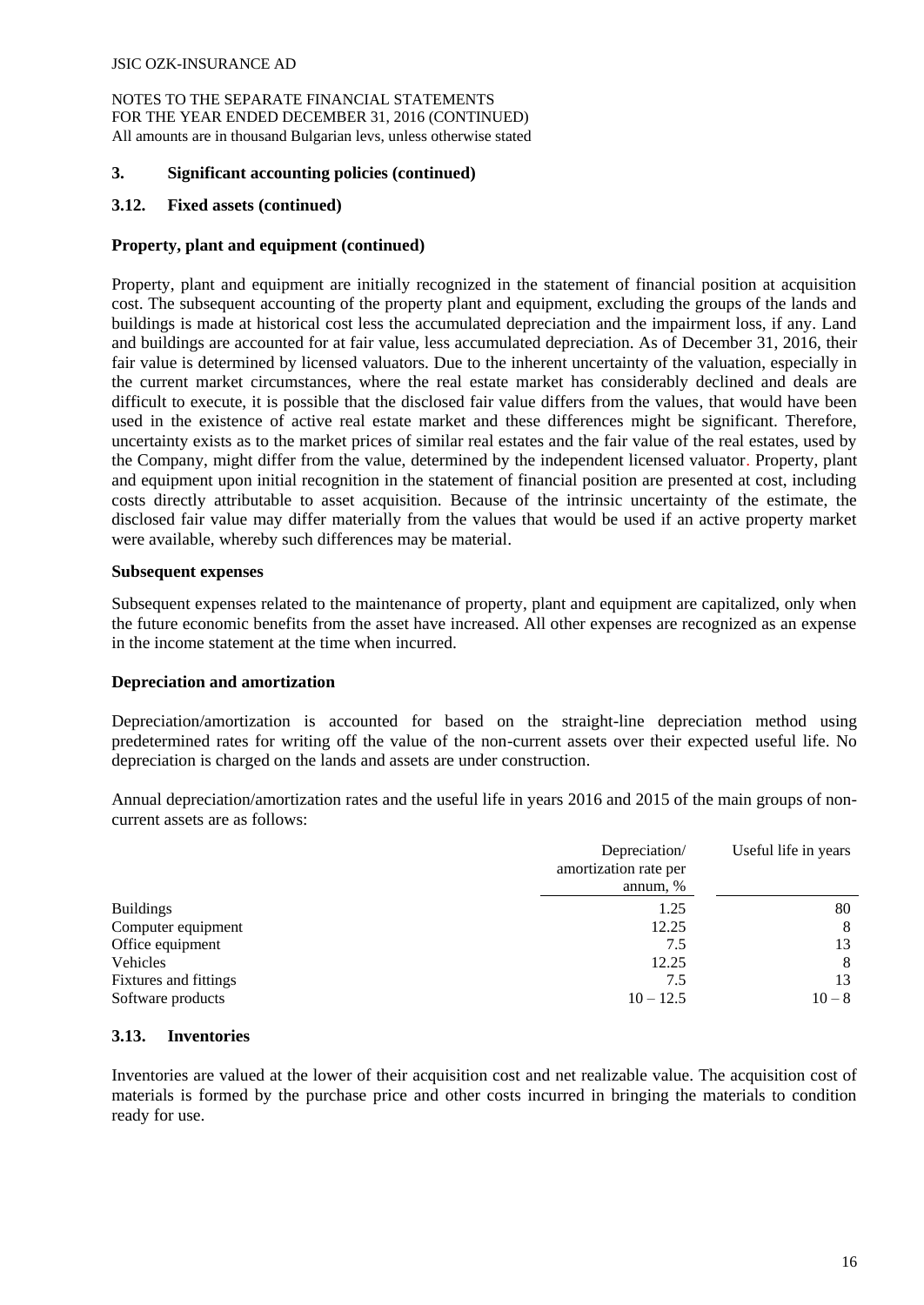#### **3. Significant accounting policies (continued)**

#### **3.14. Receivables from insurance activities**

Receivables from insurance activities are initially recognized as of the date of maturity, and are measured at fair value increased by additional expenses. The value of the receivables from insurance activities is reviewed for impairment in the occurrence of events or conditions, which are indicative of the receivable being non-collectable. The impairment loss is accounted for in the income statement.

The insurance receivables are written-off at the presence of criteria for financial assets write-offs. The receivables from insurance activities, with accumulated delays, are impaired in the following way: from 90 to 180 days – 25%, from 181 to 365 days – 75%, over 365 days and after contract expiry or after early termination of the insurance contract – 100%.

## **3.15. Cash and cash equivalents**

For the purposes of the statement of cash flows presentation, cash and cash equivalents include cash at current and deposit bank accounts in BGN and foreign currency.

## **3.16. Taxation**

Taxes due for 2016 and 2015 are calculated in accordance with the Bulgarian tax legislation.

The Law on the Insurance Premium Tax (LIPT) is effective as of January 1, 2011, which was promulgated in the State Gazette, No. 86 dated November 2, 2010. This law introduces a tax on the insurance premiums for taxable insurance contracts under which the risks are assumed by the insurers. The tax rate for the tax on the insurance premiums is 2 %.

Insurance companies are liable for corporate income tax on the taxable profit for the reporting period whereby the financial result is adjusted in accordance with the Bulgarian Tax Legislation. The corporate tax for 2016 and 2015 is 10%.

Deferred taxes are calculated for all temporary differences between the carrying amount of assets and liabilities as of the date of the financial statements and the corresponding tax basis by using the liability method. Deferred taxes are calculated at tax rates, at which those taxes are expected to be realized in future reporting periods. Deferred taxes are calculated for all temporary differences between the tax bases of assets and liabilities and their carrying amount at the end of the reporting period using the balance sheet liability method.

Deferred tax assets are recognized to the extent that it is probable that future taxable profit will be available, against which the deductible temporary differences can be utilized.

Current and deferred taxes are recognized as income or expense and are included in the income statement for the current period except when these taxes arise from transactions or events that are recognized in the same or prior period directly in the statement of equity.

# **3.17. Investment properties**

Investment properties consist of lands and buildings, held to earn rentals or for capital appreciation.

The investment properties are initially recognized at acquisition cost. The acquisition expenses are added to the initial valuation. Subsequent initial recognition the Company recognizes the investment properties at fair value, which is determined by independent valuators every year.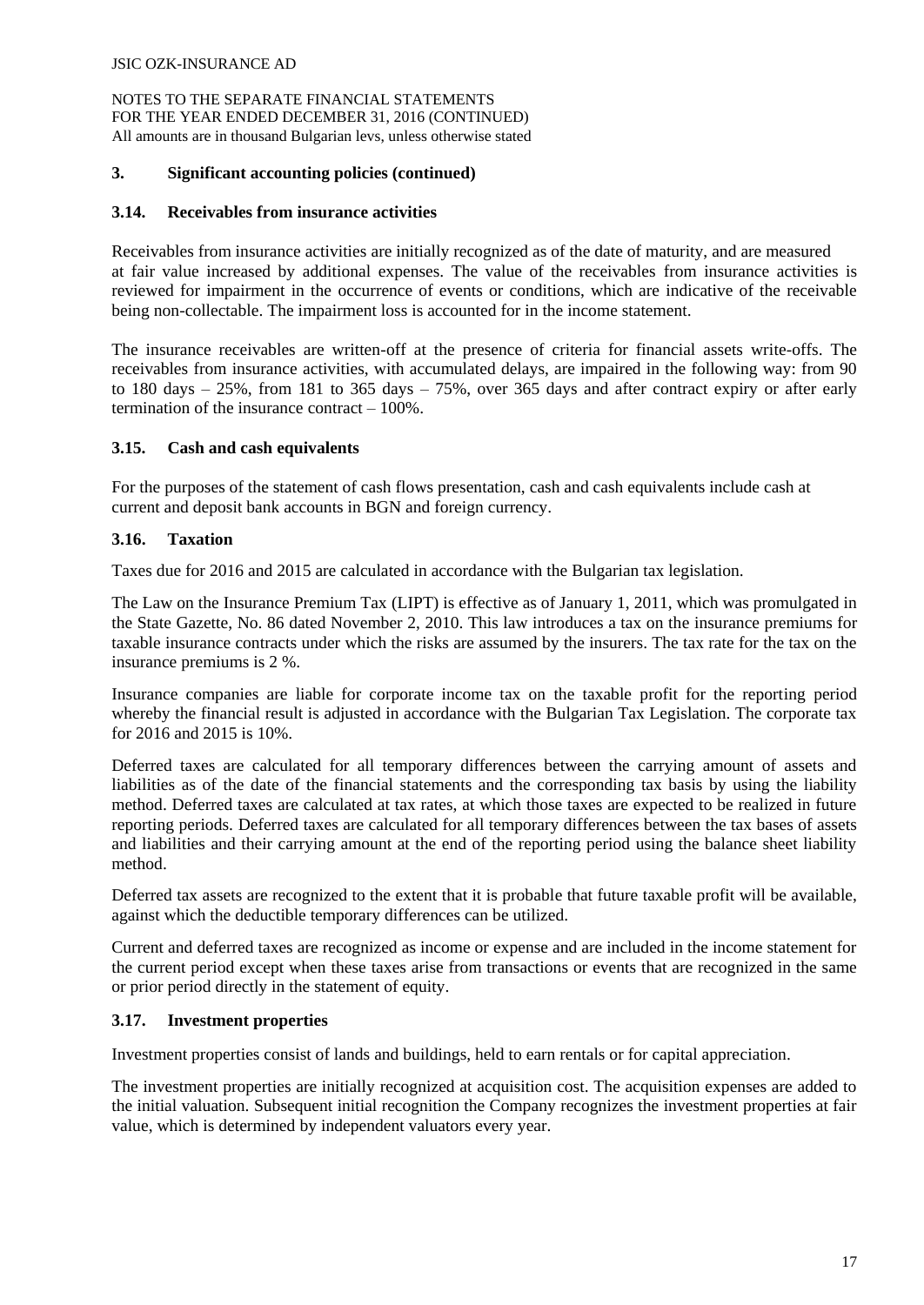#### **3. Significant accounting policies (continued)**

## **3.17. Investment properties (continued)**

Fair value reflects the actual circumstances of the investment property and the market state as of the end of the reporting period and not as of past or future date.

Transfers to, or from investment properties should only be made when there is a change in use. If an owneroccupation property, recognized under IAS 16 Property, plant and equipment is transferred to an investment property, carried at fair value, the Company applies IAS 16 up to the date of change in use. Any difference between the carrying amount of the property at the transfer date and its fair value is accounted for as a revaluation in accordance with IAS 16. When the carrying amount of an asset increases as a result of revaluation, such increase is credited to equity. When the carrying amount of an asset decreases as a result of revaluation, such decrease is recognized in the income statement. Reductions from revaluation are recognized directly in equity in the revaluation reserve to the extent that they do not exceed the amount of the revaluation reserve for the specified asset. After the date of the transfer of the assets into investment properties, subsequent profits or losses resulting from the changes in their fair values are included in the net profit for period in which they occur.

As of December 31, 2016 investment properties owned by the Company, are revalued up to their fair value determined by licensed valuators. As a result of the revaluation, the carrying amount of some properties has been changed.

## **3.18. Financial instruments**

Financial assets and liabilities are recognized in the Company's statement of financial position in case the Company becomes a party under the contractual terms of the respective instrument.

The effective interest rate method is the method of calculation of the amortized value of a financial asset/liability and the distribution of interest income/expense for the respective period. The effective interest rate is the rate that discounts the estimated cash receipts/payments to the net carrying amount of the financial asset/liability on the basis of their estimated useful life or a shorter-period, if more appropriate.

*Financial assets available for sale* are those financial assets that are not classified as financial assets, held for trading, held to maturity or loans and receivables. Those assets are initially recognized at fair value plus directly attributable transaction costs. Subsequent to initial recognition financial assets available for sale are valued at fair value based on market prices. In case market quotes are not available, fair value is assessed using appropriate valuation models, which reflect the specific circumstances of the issuer of the financial instrument.

Gains and losses arising on revaluation of the cost of acquisition and the redemption price are recognized as interest and reported on accrual basis in the income statement for the residual term to maturity. This inclusion in the result is performed on the basis of the effective interest rate with the effective rate of return at acquisition as a starting point. Gains and losses arising on revaluation of the fair value and the amortized cost are reported as adjustment to the fair value and are recognized in equity, revaluation reserve is allocated and the foreign exchange rate differences from changes in their amortized cost are recognized in the income statement, according to IAS 39 - Financial Instruments: Recognition and measurement. When such assets are written off, the amount accumulated in the reserve is reclassified to profit or loss.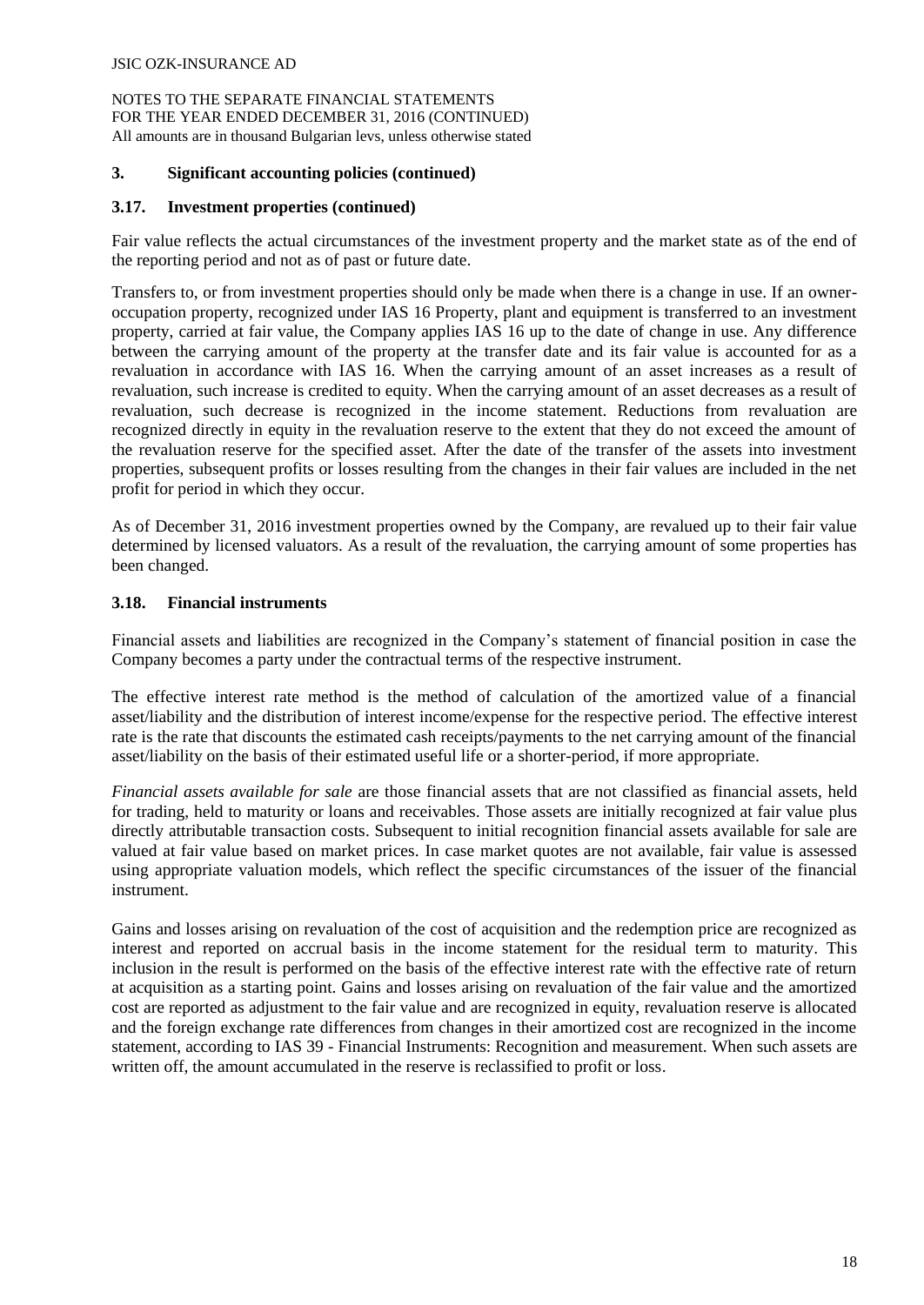#### **3. Significant accounting policies (continued)**

## **3.18. Financial instruments (continued)**

An impairment loss with respect to a financial asset available for sale is recognized by reclassifying the loss to profit or loss. The reclassified amount is the difference between the cost of acquisition (net of principal and depreciation payments) and the current fair value less the impairment loss previously recognized in the profit or loss. If the fair value of an impaired debt securities available for sale is subsequently increased and the increase can be objectively related to an event occurring after the impairment loss is recognized in the profit or loss, then the impairment loss is reversed to the gain or loss; in other cases it is reversed to another comprehensive income.

Equity financial instruments classified as available-for-sale financial assets that are not traded on an active market and for which other methods for reasonable measurement of fair value are not applicable are measured at cost of acquisition.

*Financial assets at fair value through profit or loss* are these, which the Company has classified as financial assets held for trading. These are financial assets that are held for obtaining profit from short-term price fluctuations. Тhose assets are initially measured at fair value. Subsequent to initial recognition financial assets held for trading are monthly measured at fair value on the basis of quoted bid prices. In case market quotes are not available, fair value is assessed using appropriate valuation models, which reflect the specific circumstances of the issuer of the financial instrument. Gains and losses on revaluation of financial assets to their fair value are recognized in the income statement.

## *Investments in subsidiaries*

A subsidiary is an entity over which the Company directly or indirectly has control. Control is the power to govern the financial and operating policies of an enterprise so as to obtain benefits from its activities.

It is assumed that control exists, when the Parent company owns directly or indirectly through its subsidiaries, more than half of the voting rights in a given enterprise, with the exception of cases where there are extraordinary circumstances and when it is not possible to show clearly, that such ownership indicates the existence of control. Control exists when the Parent company owns half or less than half of the voting rights in an enterprise and when it:

a) owns more than half of the voting rights by virtue of an agreement with other investors;

b) has the power to govern the financial and operating policy of the enterprise by virtue of articles of association or agreement;

c) has the power to appoint or dismiss the majority of the members of the Board of Directors or another equivalent managing body and the control over the enterprise is through this board or body; or

d) has the power to exercise the majority of the votes at meetings of the Board of Directors or another equivalent managing body and the control over the enterprise is through this body.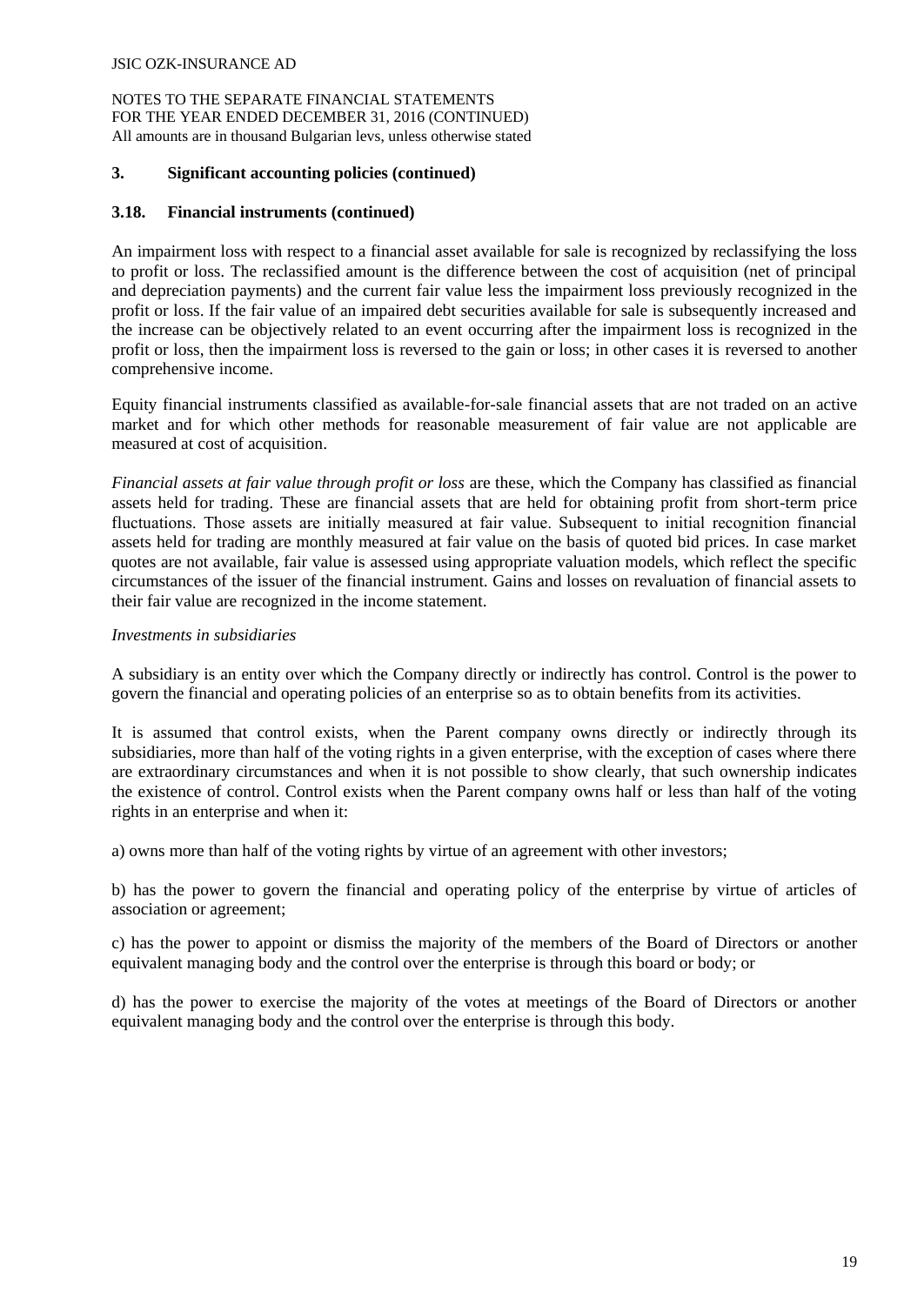#### **3. Significant accounting policies (continued)**

## **3.18. Financial instruments (continued)**

In the separate financial statements of the Company the shares in its subsidiary are initially recognized at cost of acquisition. The Company performs periodic reviews for impairment of investments. If impairment exists, it is recognized in the statement of comprehensive income as impairment loss of investments in subsidiaries.

*Loans and receivables* are non-derivative financial assets with fixed or determinable payments that are not quoted in an active market. The loans and receivables of the Company are deposits in financial institutions and loans. At their initial recognition they are stated at fair value, to which are added the expenses, related to their acquisition. Subsequently, loans and receivables are measured at amortized cost, using the effective interest method Assets that do not have fixed maturity are measured at cost of acquisition. At each reporting date, the Company reviews the existence of objective evidence for impairment. The Company charges impairment losses on loans and receivables when their recoverable amount is lower than their carrying amount. The amount of impairment is recongnized in the income statement. If, in a subsequent period, the amount of the impairment loss decreases and the decrease can be objectively related to an event occurring after the impairment is recognized, previously recognized impairment losses are reversed. Any reversal of impairment is recognized in the income statement to the extent that the carrying amount of the asset does not exceed its amortized cost that would have been valid at the reimbursement date had no impairment loss been recognized.

Purchases and sales of financial instruments are reported on a settlement date basis in the separate statement of financial position.

# **3.19. Fair value of financial instruments**

IFRS 7 Financial Instruments: Disclosure requires disclosure in the notes to the financial statements of information about the fair value of financial assets and liabilities. Fair value for this purpose is defined as the amount, for which an asset can be exchanged, or a liability settled in a direct deal between knowledgeable parties willing to make such deal. If no stock market price is available in an active market, the Company uses valuation techniques by using as much as possible appropriate observable input data and minimizing the use of non-observable data. The chosen valuation technique covers all the factors that market participants would take into account when pricing the deal.

The best evidence of a fair value of a financial instrument is usually the transaction price, ie the fair value of the consideration transferred or received. If the Company determines that the fair value on initial recognition differs from the transaction price and there is no evidence of fair value through a stock price of a similar asset or liability, nor is it based on a valuation technique that uses data from observable markets, then the financial instrument is initially measured at fair value adjusted to defer the difference between the fair value on initial recognition and the transaction price. Subsequently, such difference is recognized in profit or loss on an appropriate basis for the life of the instrument but no later than when the measurement can be fully supported by observable market data or the transaction is completed. If the asset or liability that is measured at fair value has a buying or selling price, then the Company measures assets and long positions at the selling price, and liabilities and short positions at the buying price.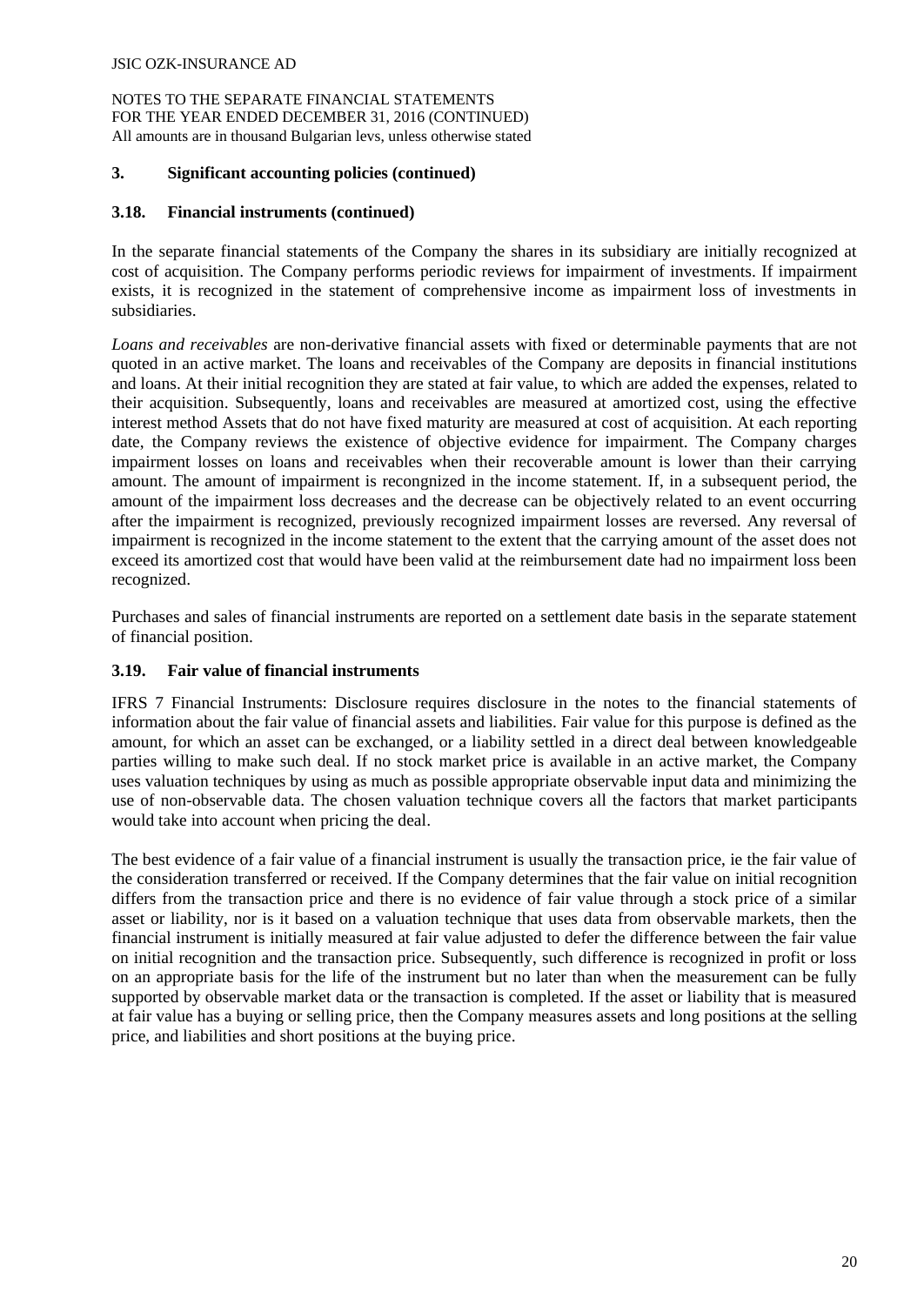NOTES TO THE SEPARATE FINANCIAL STATEMENTS FOR THE YEAR ENDED DECEMBER 31, 2016 (CONTINUED) All amounts are in thousand Bulgarian levs, unless otherwise stated

#### **3. Significant accounting policies (continued)**

#### **3.19. Fair value of financial instruments (continued)**

The fair value of the sight deposit (or call deposit) is not less than the amount due on demand discounted since the original date on which the deposit may become chargeable.

The policy of the Company is to disclose the fair value of financial assets and liabilities, for which reliable market information about their fair value is readily available.

#### **3.20. Leases**

A lease is classified as a financial lease if it transfers to the lessee substantially all the risks and rewards incident to ownership of the assets. All other leases are classified as operating leases.

The assets acquired through financial lease are recognized at the lower of fair value as of the date of acquisition or the present value of the minimal lease payments. The initial direct expenses, incurred by the lessee are included in value of the asset. The existing liability to the lessor is recognized in the statement of financial position of the Company as a liability under lease agreements.

Lease payments are allocated between interest and principal payments so as to produce a constant rate of interest on the remaining balance of the lease liability.

#### **3.21. Finance income and costs**

Interests on deposits and financial instruments are accrued on an on-going basis and proportionally to the time basis, which relates to the effective income from the financial asset. Interest on financial instruments, classified as "available for sale" is accounted for and recognized in the income statement by applying effective interest rate method.

#### **3.22. Claims covered by reinsurers**

The claims (indemnities) covered by reinsurers under reinsurance contracts are recognized as an income in the income statement at the time of settling the claim.

#### **3.23. Guarantee Fund**

All insurers domiciled in the Republic of Bulgaria or insurers from a third country that have registered a branch office under the Commercial Act in the Republic of Bulgaria, the mandatory Motor Third Party Liability (MTPL) insurance and/or Motor passenger personal accident insurance, or insurance under Section I of Annex 1, have to make payments to the Guarantee Fund under Article 520 (1) of the Insurance Code. The contributions to the GF's monetary funds under Article 521 (1), item 1, are made on a monthly basis, as determined in the Annual Budget of the Guarantee Fund approved by the Financial Supervision Commission. The amount of the contributions under Article 521 (1), item 2 is defined in Article 563 (2) of the Insurance Code. The functions of the Guarantee Fund are regulated by Article 519 of the Insurance Code.

The collected amounts under GF policies are recognized as premium revenue and are expensed in the separate income statement.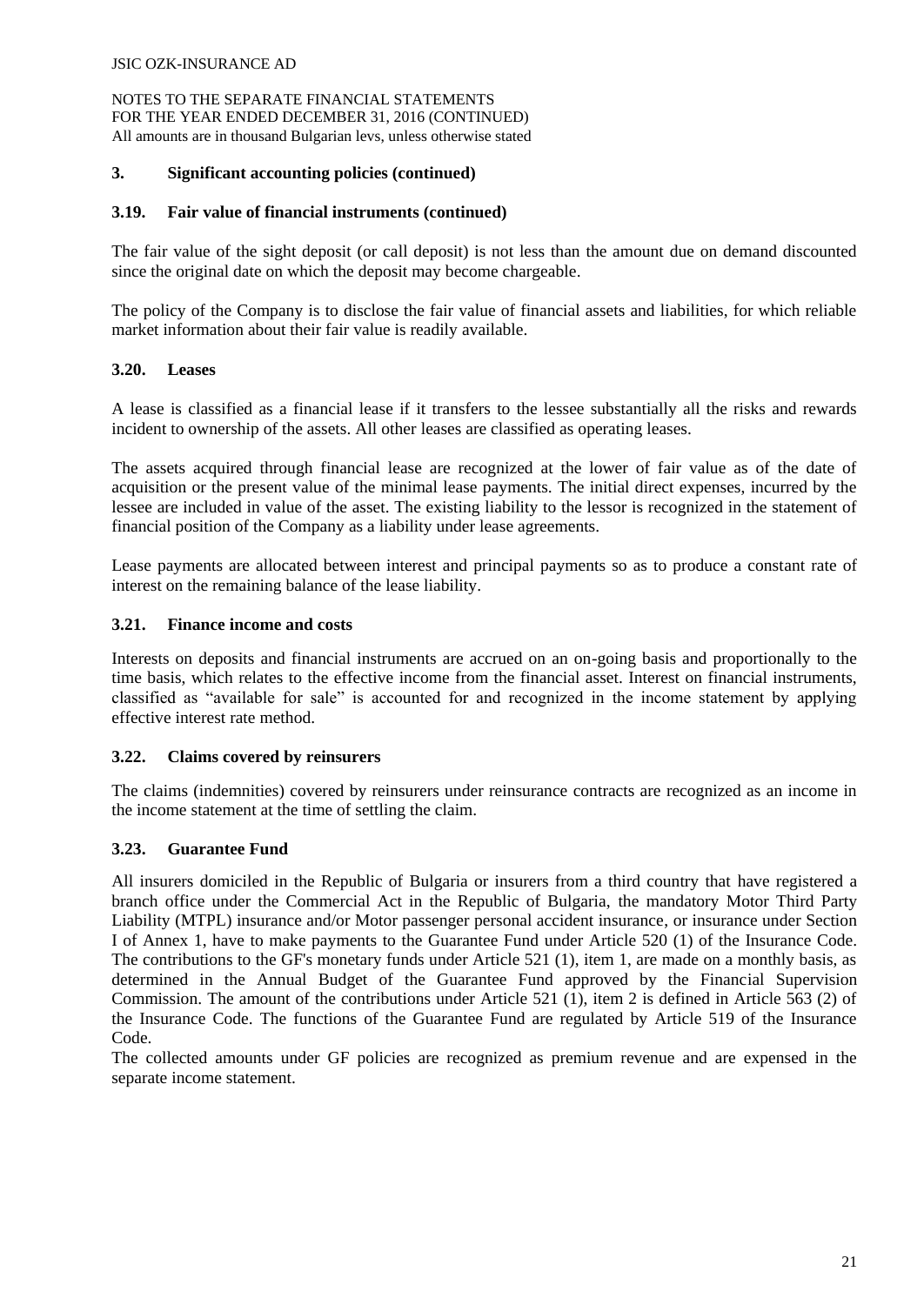NOTES TO THE SEPARATE FINANCIAL STATEMENTS FOR THE YEAR ENDED DECEMBER 31, 2016 (CONTINUED) All amounts are in thousand Bulgarian levs, unless otherwise stated

#### **3. Significant accounting policies (continued)**

#### **3.24. Rental income**

The rental income from the investment properties is recognized in the income statement on a straight-line basis for the term of the rent agreement.

## **3.25. Ceded premiums**

Premiums ceded to reinsurer under the reinsurance contracts signed are recognized as an expense in the separate income statement in accordance with the reinsurance services received.

## **4. Investment properties**

| 31.12.2016                                   | As of<br>As of<br>31.12.2015 |
|----------------------------------------------|------------------------------|
| AS OF JANUARY 1                              | 3,892<br>6,058               |
| New acquisitions during the period           | 1.759<br>167                 |
| Transfers to property, plant and equipment   | (2,042)                      |
| Transfers from property, plant and equipment | 50                           |
| Revaluation                                  | 407<br>136                   |
| AS OF DECEMBER 31                            | 4.369<br>6.058               |

As an investment properties are classified offices spaces owned by the Company in administrative buildings. Investment properties are rented out to legal entities.

In 2016 and 2015 the Company has recorded rental income from investment property at the amount of BGN 96 thousand and BGN 75 thousand.

# **5. Financial assets available for sale**

|                                          | As of      | As of      |
|------------------------------------------|------------|------------|
|                                          | 31.12.2016 | 31.12.2015 |
| Government securities denominated in EUR | 10.458     | 14.237     |
| Corporate bonds denominated in EUR       | 1.528      | 1,509      |
| Capital investments                      | 10.293     | 7.596      |
| <b>TOTAL</b>                             | 22.279     | 23.342     |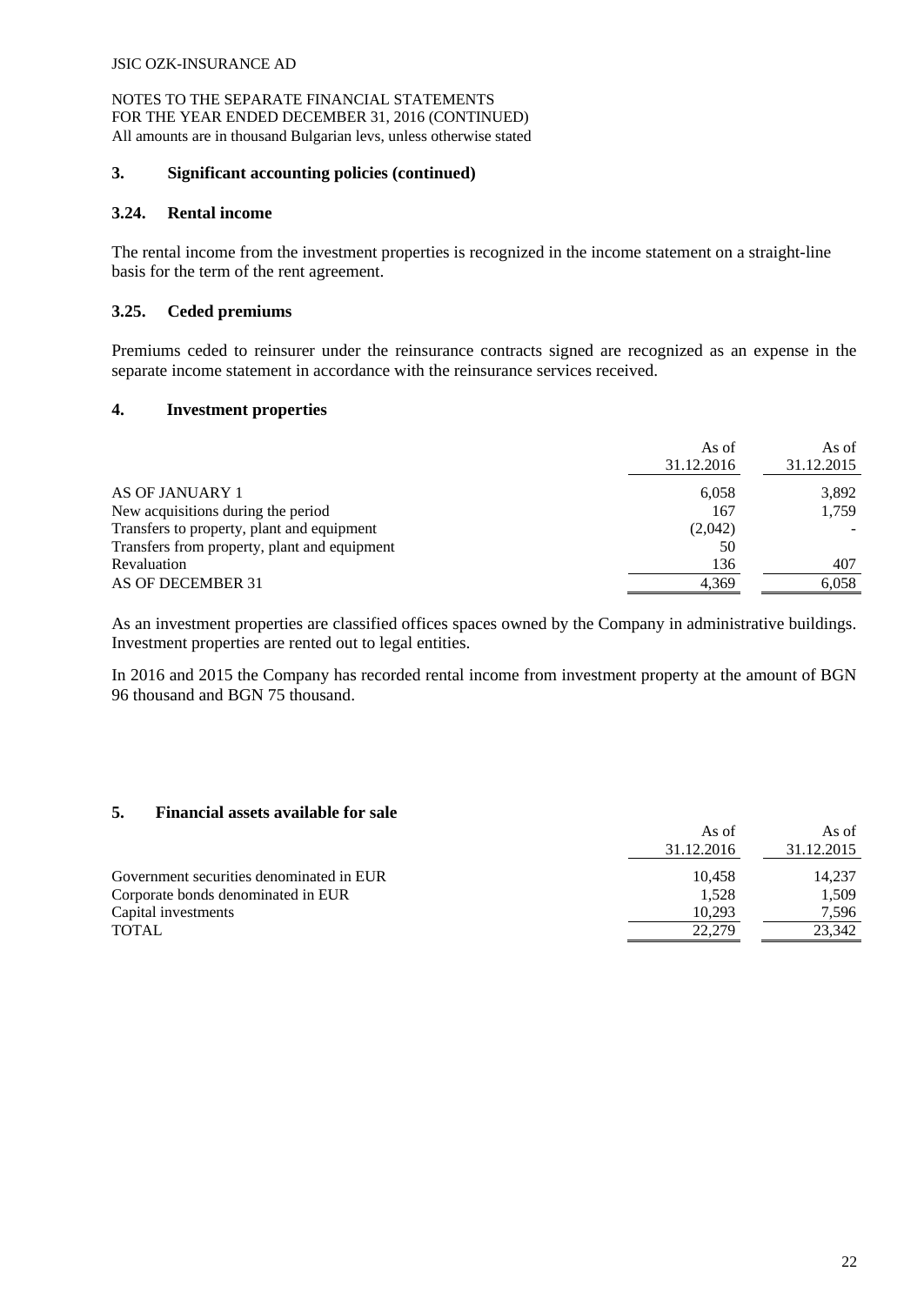#### NOTES TO THE SEPARATE FINANCIAL STATEMENTS FOR THE YEAR ENDED DECEMBER 31, 2016 (CONTINUED) All amounts are in thousand Bulgarian levs, unless otherwise stated

# 6. **Property, plant and equipment**

|                                              | Land and<br>buildings | Computer<br>equipment | Motor vehicles | Fixtures<br>and fittings | Other | Expenses on<br>acquisition of<br>tangible fixed<br>assets | Total   |
|----------------------------------------------|-----------------------|-----------------------|----------------|--------------------------|-------|-----------------------------------------------------------|---------|
| Book value                                   |                       |                       |                |                          |       |                                                           |         |
| as of January 1, 2015                        | 2,351                 | 594                   | 2,868          | 619                      | 111   | 46                                                        | 6,589   |
| Acquisitions                                 | 32                    | 142                   | 417            | 174                      | 95    | 480                                                       | 1,340   |
| Revalued                                     | 507                   |                       |                |                          |       |                                                           | 507     |
| Disposals                                    | (118)                 | (15)                  | (24)           | (4)                      |       | (66)                                                      | (227)   |
| as of December 31, 2015                      | 2,772                 | 721                   | 3,261          | 789                      | 206   | 460                                                       | 8,209   |
| Acquisitions                                 |                       | 181                   | 111            | 178                      | 17    | 641                                                       | 1,128   |
| Revalued                                     | 28                    |                       |                |                          |       |                                                           | 28      |
| Disposals                                    | (17)                  | (34)                  | (63)           | (3)                      |       | (333)                                                     | (450)   |
| Reclassified from/into investment properties | 2,042                 |                       |                |                          |       | (50)                                                      | 1,992   |
| as of December 31, 2016                      | 4,825                 | 868                   | 3,309          | 964                      | 223   | 718                                                       | 10,907  |
| Accumulated depreciation                     |                       |                       |                |                          |       |                                                           |         |
| as of January 1, 2015                        | (88)                  | (271)                 | (1,021)        | (209)                    | (9)   |                                                           | (1,598) |
| Charges for the period                       | (30)                  | (80)                  | (372)          | (47)                     | (36)  |                                                           | (565)   |
| Depreciation of assets written off           |                       | 14                    | 20             |                          |       |                                                           | 38      |
| Depreciation of revalued assets              | 118                   |                       |                |                          |       |                                                           | 118     |
| as of December 31, 2015                      |                       | (337)                 | (1,373)        | (252)                    | (45)  |                                                           | (2,007) |
| Charges for the period                       | (34)                  | (91)                  | (372)          | (59)                     | (62)  |                                                           | (618)   |
| Depreciation of assets written off           |                       | 34                    | 62             | 3                        |       |                                                           | 99      |
| Depreciation of revalued assets              | 17                    |                       |                |                          |       |                                                           | 17      |
| as of December 31, 2016                      | (17)                  | (394)                 | (1,683)        | (308)                    | (107) |                                                           | (2,509) |
| Net book value                               |                       |                       |                |                          |       |                                                           |         |
| AS OF DECEMBER 31, 2015                      | 2,772                 | 384                   | 1,888          | 537                      | 161   | 460                                                       | 6,202   |
| AS OF DECEMBER 31, 2016                      | 4,808                 | 474                   | 1,626          | 656                      | 116   | 718                                                       | 8,398   |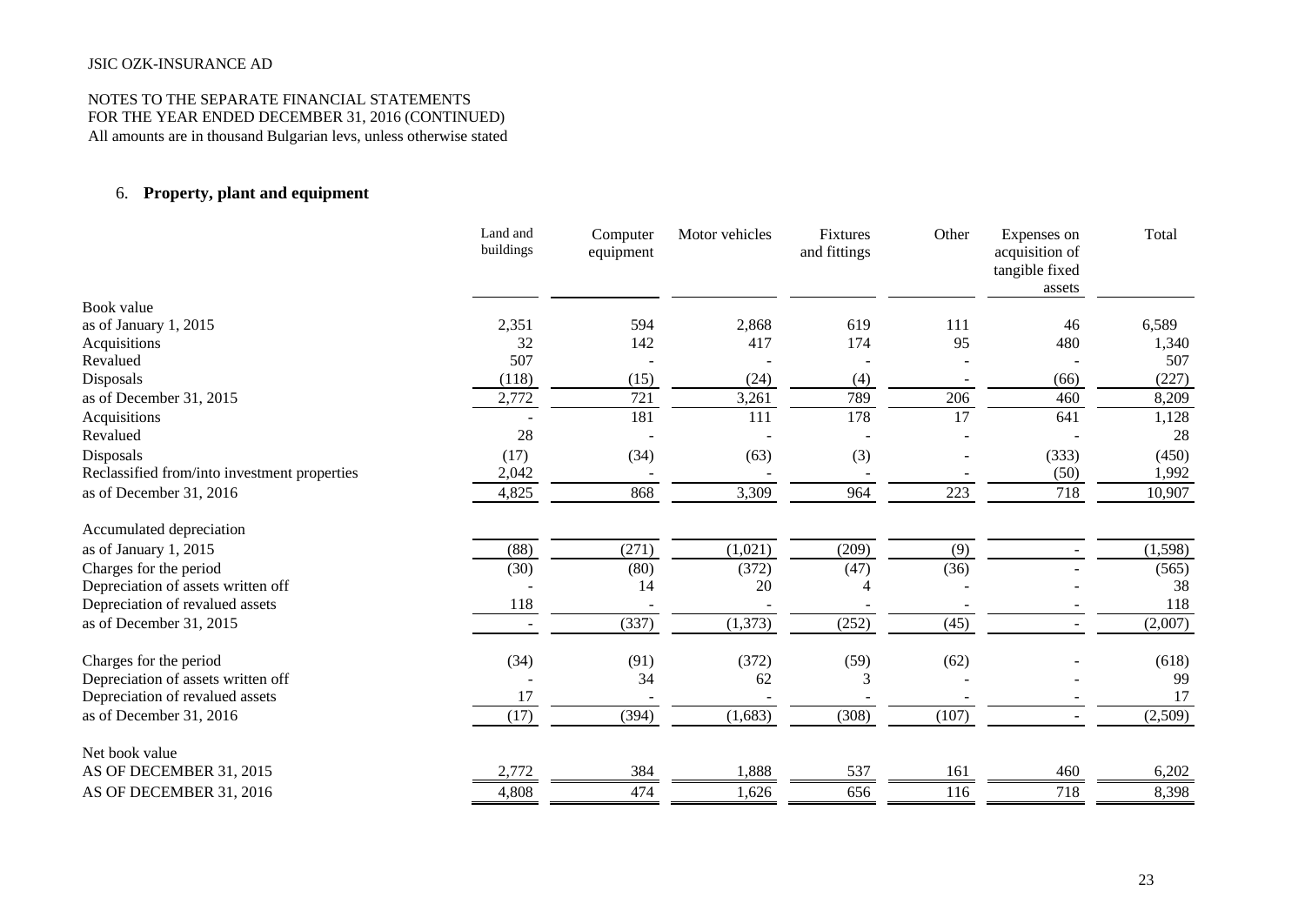#### NOTES TO THE SEPARATE FINANCIAL STATEMENTS FOR THE YEAR ENDED DECEMBER 31, 2016 (CONTINUED) All amounts are in thousand Bulgarian levs, unless otherwise stated

#### 7. **Intangible assets**

|                                     | Insurance license | Software | Total    |
|-------------------------------------|-------------------|----------|----------|
| Book value                          |                   |          |          |
| as of January 1, 2015               | 128               | 1 801    | 1929     |
| Acquisitions                        |                   | 23       | 23       |
| Disposals                           |                   |          |          |
| as of December 31, 2015             | 128               | 1824     | 1952     |
| Acquisitions                        |                   | 458      | 458      |
| Reclassified                        |                   |          |          |
| as of December 31,2016              | 128               | 2,282    | 2,410    |
| Accumulated depreciation`           |                   |          |          |
| as of January 1, 2015               | (119)             | (879)    | (998)    |
| Charges for the period              |                   | (180)    | (180)    |
| Written-off depreciation from       |                   |          |          |
| reclassified                        |                   |          |          |
| as of December 31, 2015             | (119)             | (1,059)  | (1,178)  |
| Depreciation charges for the period |                   | (280)    | (280)    |
| Written-off depreciation from       |                   |          |          |
| reclassified                        |                   |          |          |
| as of December 31, 2016             | (119)             | (1, 339) | (1, 458) |
| NET BOOK VALUE                      |                   |          |          |
| AS OF DECEMBER 31, 2015             | 9                 | 765      | 774      |
| AS OF DECEMBER 31, 2016             | 9                 | 943      | 952      |

#### **8. Investments in subsidiaries**

In 2013 the Company acquired control over the subsidiary Insurance Company OZOK-INS AD.

As of December 31, 2016 the Company holds 57.35% of the share capital of the subsidiary with book value less accumulated impairment of BGN 3,766 thousand.

As of December 31, 2015 the Company holds 57.35% with book value less accumulated impairment of BGN 2,735 thousand.

In 2016 the investments in subsidiaries were revalued. The revaluation amounting to BGN 1,031 thousand attributed to profit.

In 2015 the investments in subsidiaries were impaired. The impairment amounting to BGN 1,613 thousand attributed to loss.

The investments in subsidiaries are stated at book value (cost of acquisition) less accumulated impairment in these separate financial statements.

The summarized financial information of the subsidiary as of 31 December 2016 and 2015 is as follows:

| IC OZOK-INS AD                            | As of      | As of      |
|-------------------------------------------|------------|------------|
|                                           | 31.12.2016 | 31.12.2015 |
| Total assets                              | 7.850      | 9.785      |
| <b>Total liabilities</b>                  | (1,237)    | (2, 496)   |
| Net assets                                | 6.613      | 7.289      |
| Share in the net assets of the subsidiary | 57.35%     | 57.35%     |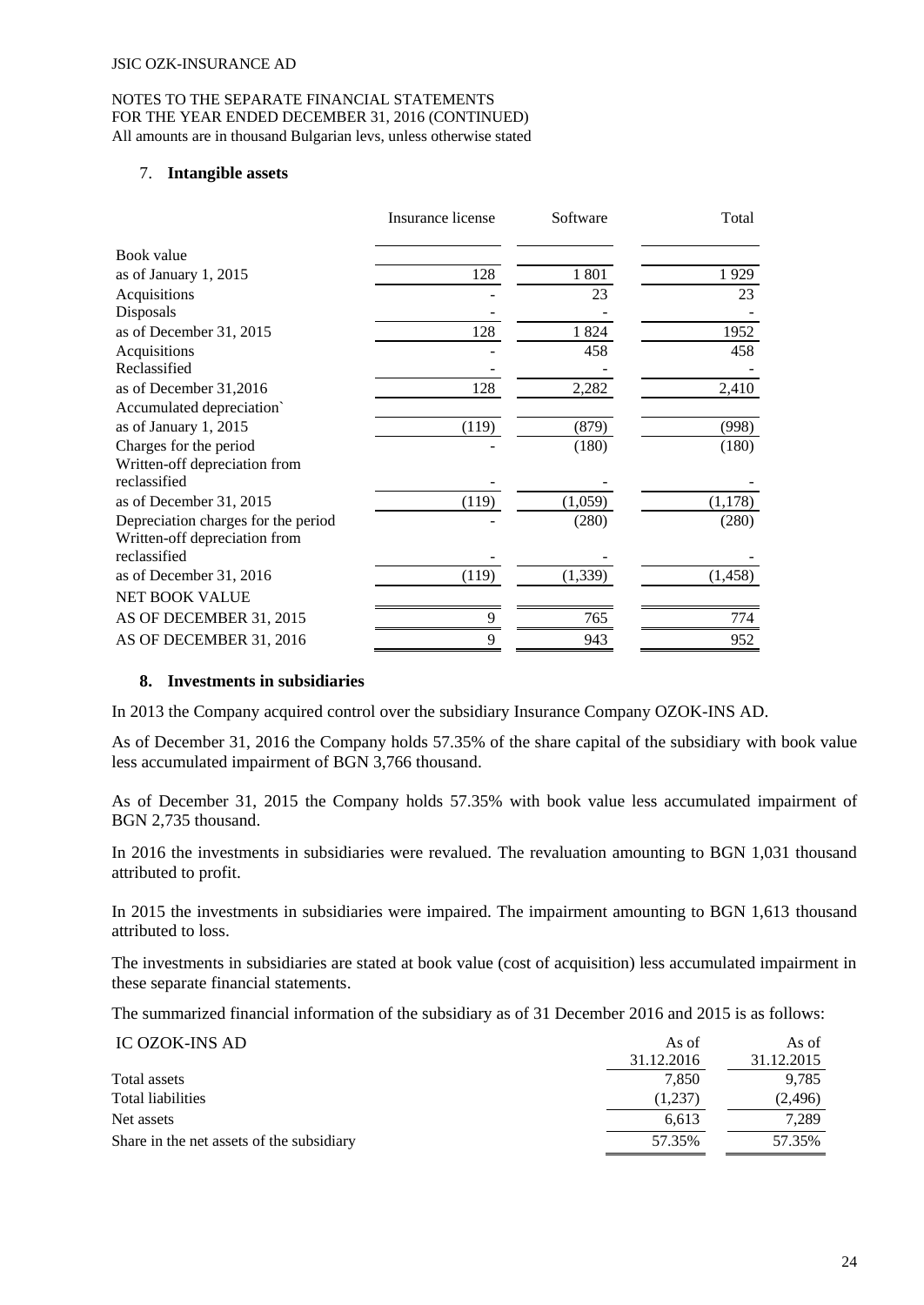#### NOTES TO THE SEPARATE FINANCIAL STATEMENTS FOR THE YEAR ENDED DECEMBER 31, 2016 (CONTINUED) All amounts are in thousand Bulgarian levs, unless otherwise stated

#### **9. Taxation**

(а) Taxes recognized in the income statement

|                                                  | 2016 | 2015 |
|--------------------------------------------------|------|------|
| Current tax expense                              |      |      |
| Tax for the current year                         | 170  | 87   |
|                                                  |      |      |
| Deferred tax expense                             |      |      |
| Occurrence and reversal of temporary differences | 35   | 25   |
| TOTAL TAX EXPENSES                               | 205  | 112  |

(b) Taxes recognized in the statement of comprehensive income

For the year ended December 31:

|                                       |                      |                                         | 2016                                     |                 |                      |                                         | 2015                                     |                          |                 |
|---------------------------------------|----------------------|-----------------------------------------|------------------------------------------|-----------------|----------------------|-----------------------------------------|------------------------------------------|--------------------------|-----------------|
|                                       | <b>Before</b><br>tax | (Expense)<br>revenue for<br>current tax | (Expense)<br>revenue for<br>deferred tax | Net of<br>taxes | <b>Before</b><br>tax | (Expense)<br>revenue for<br>current tax | (Expense)<br>revenue for<br>deferred tax |                          | Net of<br>taxes |
| Revaluation of<br>property, plant and |                      |                                         |                                          |                 |                      |                                         |                                          |                          |                 |
| equipment<br>Available-for-sale       | 29                   |                                         | $\overline{\phantom{0}}$                 | 29              | 507                  |                                         |                                          | $\overline{\phantom{0}}$ | 507             |
| financial assets                      | 2,663                | (238)                                   | $\overline{\phantom{0}}$                 | 2,425           | (1, 142)             |                                         |                                          |                          | (1,142)         |
|                                       | 2,692                | (238)                                   |                                          | 2,454           | (635)                |                                         |                                          |                          | (635)           |

Current tax expense represents the amount of tax calculated under the Bulgarian legislation based on tax rate of 10% for 2016 and2015.

Deferred tax assets and liabilities are as follows:

|                                | As of      | As of      |
|--------------------------------|------------|------------|
|                                | 31.12.2016 | 31.12.2015 |
| Deferred tax assets            |            |            |
| Long-term retirement benefits  |            | 4          |
| Unused paid leave              | 8          |            |
| Investment properties          | 10         | 10         |
| Tangible fixed assets          | 51         | 51         |
| TOTAL DEFERRED TAX ASSETS      | 74         | 70         |
| Deferred tax liabilities       |            |            |
| Tangible fixed assets          | (340)      | (314)      |
| Investment properties          | (127)      | (114)      |
| TOTAL DEFERRED TAX LIABILITIES | (467)      | (428)      |
| DEFERRED TAX LIABILITIES, NET  | (393)      | (358)      |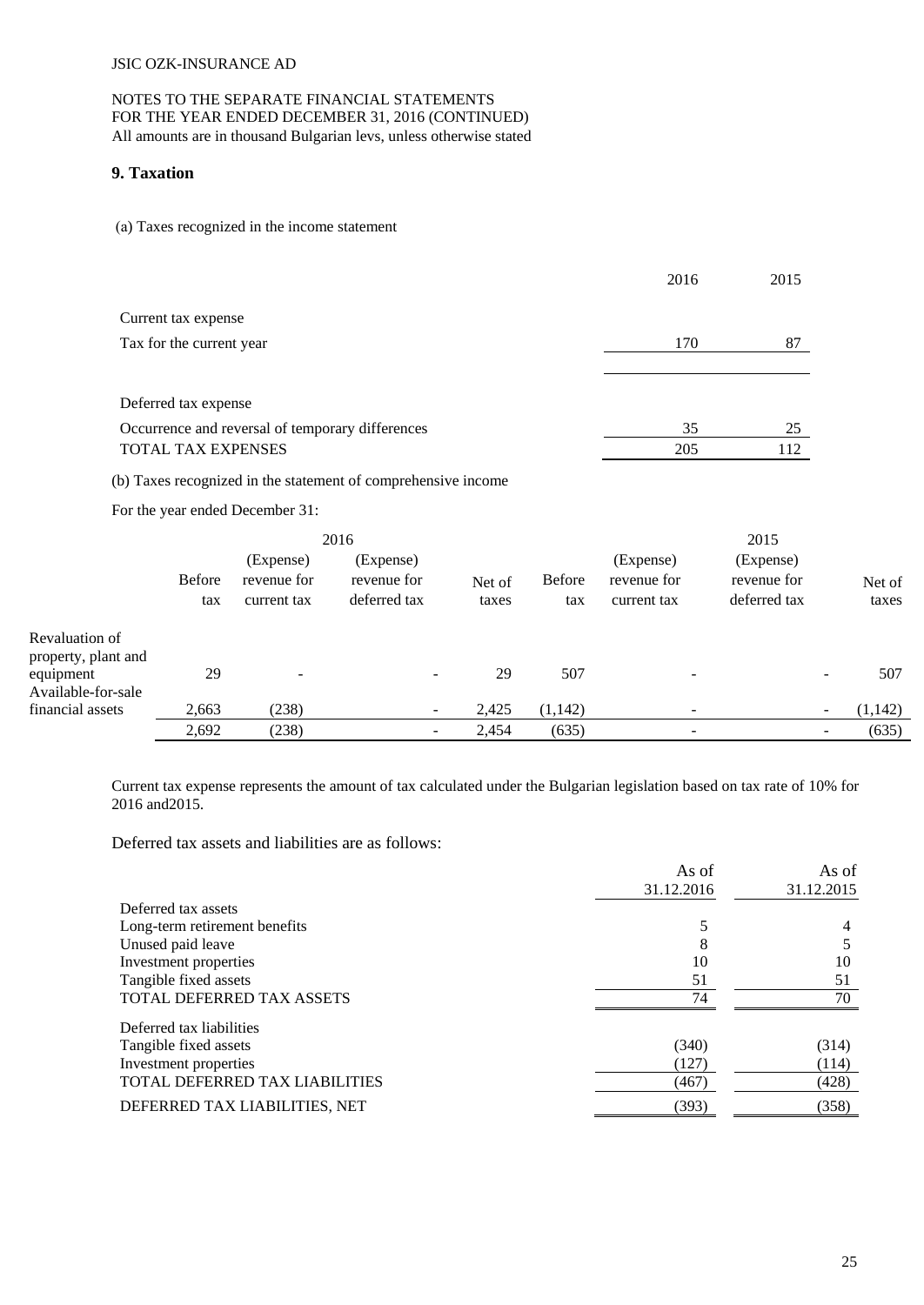#### NOTES TO THE SEPARATE FINANCIAL STATEMENTS FOR THE YEAR ENDED DECEMBER 31, 2016 (CONTINUED) All amounts are in thousand Bulgarian levs, unless otherwise stated

#### **9. Taxation (continued)**

The relationship between tax expense and accounting profit is as follows:

|                                                                           | Year ended<br>31.12.2016 | Year ended<br>31.12.2015 |
|---------------------------------------------------------------------------|--------------------------|--------------------------|
|                                                                           |                          |                          |
| Profit before taxation                                                    | 2,604                    | 1,532                    |
| Income tax, calculated at the applicable tax rate (10% for 2016 and 2015) | 260                      | 153                      |
| Expenses unrecognized for tax purposes                                    |                          | 16                       |
| Revenue unrecognized for tax purposes                                     | (57)                     | (57)                     |
| <b>TOTAL TAX EXPENSES</b>                                                 | 205                      | 112                      |
| <b>EFFECTIVE TAX RATE</b>                                                 | 7.87%                    | 7.32%                    |

#### **10. Prepaid expenses**

|                                            | As of      | As of      |
|--------------------------------------------|------------|------------|
|                                            | 31.12.2016 | 31.12.2015 |
| Software maintenance subscription expenses | 43         | 16         |
| Advertising expenses                       | 76         | 122        |
| Property insurances                        | 13         |            |
| Personnel insurances                       | 18         | 21         |
| Office rentals                             | 50         | 50         |
| <b>TOTAL</b>                               | 200        | 209        |

#### **11. Receivables from insurance activities**

|                                               | As of<br>31.12.2016 | As of<br>31.12.2015 |
|-----------------------------------------------|---------------------|---------------------|
| Receivables from direct clients               | 25,351              | 26,323              |
| Impairment on uncollected premiums receivable | (7, 855)            | (7,171)             |
| Receivables from reinsurance transactions     | 29.983              | 12,251              |
| Receivables from agents                       | 1,120               | 1,015               |
| Receivables from subrogation recoveries       |                     | 248                 |
| Prepaid minimal deposit premium to reinsurer  | 166                 | 381                 |
| <b>TOTAL</b>                                  | 48.765              | 33,047              |

The Company accounts for the income from insurance premiums on accrual basis, as it recognizes them based on the amounts due for the whole period of coverage under the signed during the reporting period insurance contracts. Latter are recognized in the statement of financial position as receivables. After contract expiry, the premiums due but not collected during the reporting period are recognized as an impairment of receivables on uncollected premiums.

#### **12. Other receivables**

|                               | As of      | As of      |
|-------------------------------|------------|------------|
|                               | 31.12.2016 | 31.12.2015 |
| Receivables on guarantees     | 968        | 330        |
| Interest receivables          |            |            |
| Receivables on legal disputes | 416        | 411        |
| Advances to suppliers         | 640        | 1,049      |
| From loss and deficit         | 18         | 31         |
| From co-insurance contracts   | 95         | 81         |
| Other                         | 109        | 72         |
| <b>TOTAL</b>                  | 2,248      | 1.975      |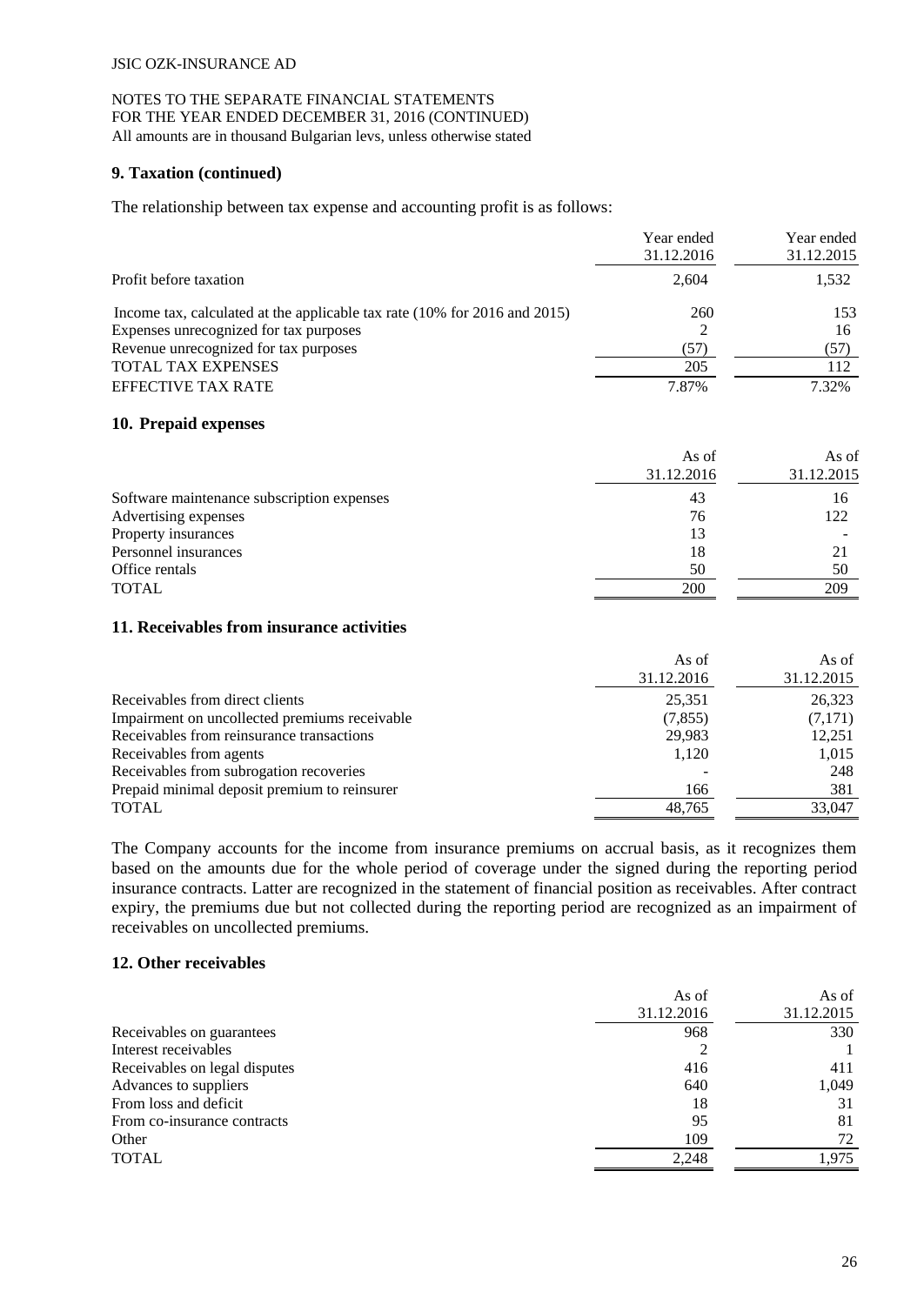# **13. Cash**

|                                           | As of      | As of      |
|-------------------------------------------|------------|------------|
|                                           | 31.12.2016 | 31.12.2015 |
| Deposits in banks                         | 8,178      | 6,007      |
| Current bank accounts in BGN              | 2,469      | 943        |
| Current bank accounts in foreign currency |            | 3          |
| Cash on hand                              | 481        | 245        |
| <b>TOTAL CASH</b>                         | 11.129     | 7.198      |
| Restricted cash                           |            | (9)        |
| Included in the statement of Cash Flow    | 11,129     | 7,189      |
|                                           |            |            |

## **14. Inventories**

Inventories as of December 31, 2016 represent forms for insurance policies in stock, office supplies, and stickers at the total amount of BGN 380 thousand. (December 31, 2015: BGN 359 thousand)

## **15. Share capital**

As of December 31, 2016 the share capital is at the amount of BGN 8,785 thousand distributed into 8,785,266 ordinary shares with a nominal value BGN 1.00 each. The owners of these shares have rights to receive dividend and one voting right per share at the Shareholders' General meeting. Registered capital is fully paid in.

| Major Shareholders                  | 2016      |        | 2015      |        |  |
|-------------------------------------|-----------|--------|-----------|--------|--|
|                                     | Capital   | $\%$   | Capital   | $\%$   |  |
| LM Impex EOOD                       | 5,774,363 | 65.73  | 4,934,403 | 65.73  |  |
| District Heating Company Sofia AD   | 819,178   | 9.32   | 700,018   | 9.32   |  |
| Municipal Bank AD                   | 421,486   | 4.80   | 360,175   | 4.80   |  |
| District Heating Company Burgas EAD | 311,899   | 3.55   | 266,529   | 3.55   |  |
| District Heating Company Pleven EAD | 311,899   | 3.55   | 266,529   | 3.55   |  |
| Mine Stanyantsi AD                  | 311,899   | 3.55   | 266,529   | 3.55   |  |
| Koinvest EOOD                       | 396,407   | 4.51   | 338,744   | 4.51   |  |
| Aleksandar Petrov Lichev            | 438,135   | 4.99   | 374,402   | 4.99   |  |
|                                     | 8.785.266 | 100.00 | 7.507.329 | 100.00 |  |

#### **16. Reserves**

|                                                      | As of<br>31.12.2016 | As of<br>31.12.2015 |
|------------------------------------------------------|---------------------|---------------------|
| Total reserves – Reserve fund – under Commercial law | 740                 | 598                 |
| Other reserves                                       | 1.539               | 1.539               |
| Revaluation reserve and reserve from fair value      | 5,706               | 3,252               |
| <b>TOTAL</b>                                         | 7.985               | 5,389               |

The revaluation reserve contains changes in the fair values of the buildings owned by the Company as well as revaluation reserves of available for sale financial assets. The distributable part of the profit for the financial years 2010 through 2013 was attributed to other reserves and to the Reserve Fund set aside in the period from 1998 to 2001, amounting to BGN 128 thousand.

 $\lambda$  of  $\alpha$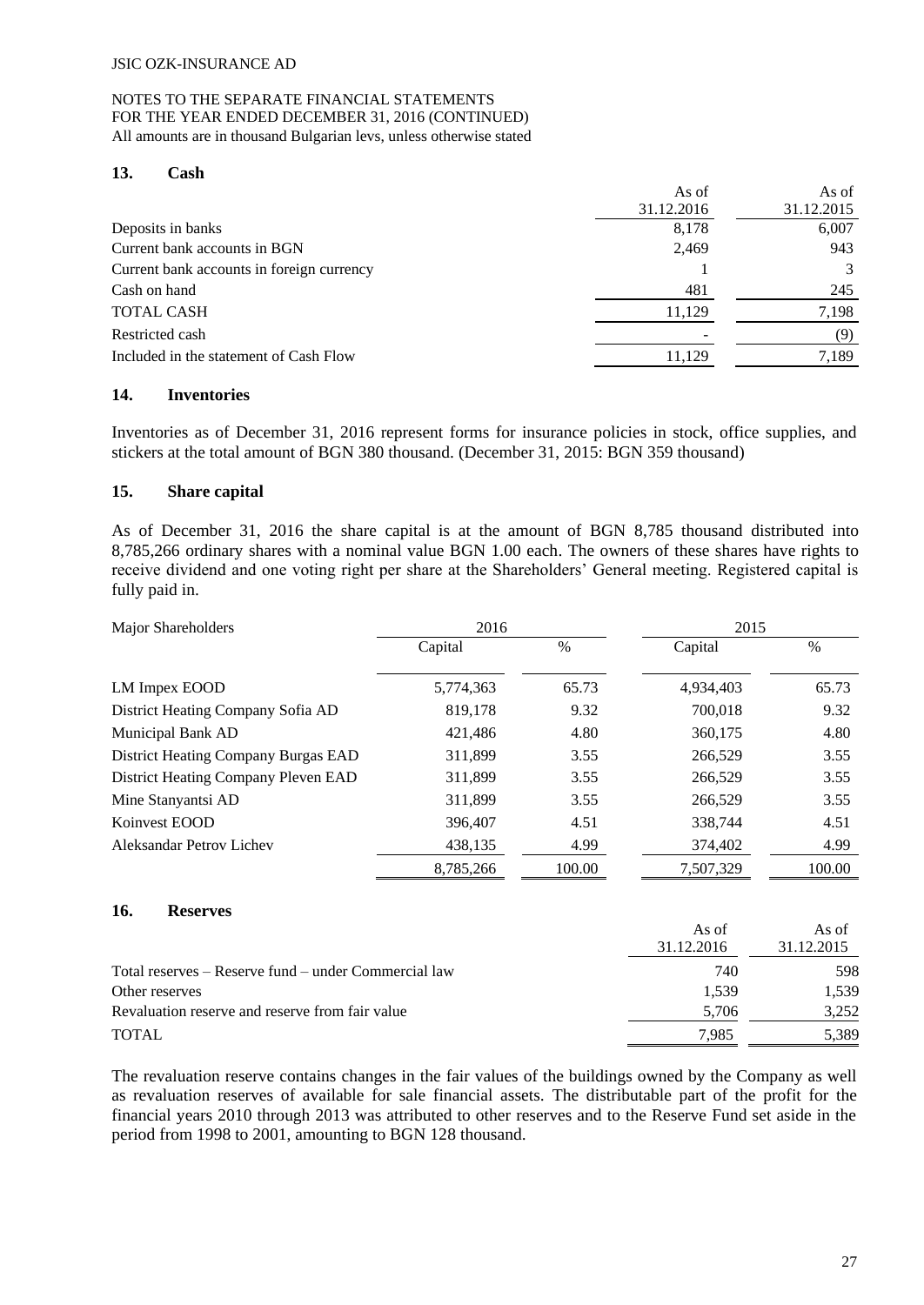# **17. Technical reserves**

Technical reserves, gross are as follows:

|                                 | Unearned<br>premium<br>reserve | Unexpired risks<br>reserve | Outstanding<br>claims reserve | Other technical<br>reserves | Total<br>reserves |
|---------------------------------|--------------------------------|----------------------------|-------------------------------|-----------------------------|-------------------|
| <b>AS OF JANUARY</b><br>1, 2015 | 25,995                         |                            | 34,524                        | 2,688                       | 63,207            |
| Change in 2015<br>AS OF         | 3,312                          |                            | 22,996                        | 5,723                       | 32,031            |
| DECEMBER 31,<br>2015            | 29,307                         |                            | 57,520                        | 8,411                       | 95,238            |
| Change in 2016                  | (1,546)                        | 377                        | (5, 134)                      | (8, 411)                    | (14,714)          |
| AS OF<br>DECEMBER 31,           |                                |                            |                               |                             |                   |
| 2016                            | 27,761                         | 377                        | 52,386                        |                             | 80,524            |

The reinsurers' share in technical reserves is as follows:

|                         | Unearned<br>premium reserve | Outstanding<br>claims<br>reserve | Other technical<br>reserves | Total   |
|-------------------------|-----------------------------|----------------------------------|-----------------------------|---------|
| AS OF JANUARY 1, 2015   | 1,810                       | 9.629                            |                             | 11,439  |
| Change in 2015          | 12,125                      | 20,377                           | 4,337                       | 36,839  |
| AS OF DECEMBER 31, 2015 | 13,935                      | 30,006                           | 4,337                       | 48,278  |
| Change in 2016          | (1, 457)                    | (3,036)                          | (4, 337)                    | (8,830) |
| AS OF DECEMBER 31, 2016 | 12.478                      | 26,970                           |                             | 39,448  |

Technical reserves by types of insurance policies as of December 31, 2016 are as follows:

| Insurance Type             | Unearned<br>premium reserve | Unexpired risks<br>reserve | Outstanding<br>claims reserve | Other<br>technical<br>reserves | Total reserves –<br>general insurance |
|----------------------------|-----------------------------|----------------------------|-------------------------------|--------------------------------|---------------------------------------|
| Accident in public         |                             |                            |                               |                                |                                       |
| transportation vehicles    | 96                          |                            | 2                             |                                | 98                                    |
| Accident                   | 352                         |                            | 401                           |                                | 753                                   |
| Disease                    | 74                          |                            | 12                            |                                | 86                                    |
| Casko                      | 2,927                       | 377                        | 2,431                         |                                | 5,735                                 |
| Rail vehicles              | 30                          |                            |                               |                                | 30                                    |
| Cargo in transit           | 16                          |                            |                               |                                | 17                                    |
| Fire and natural disasters | 1,861                       |                            | 1,300                         |                                | 3,161                                 |
| Property damage            | 407                         |                            | 142                           |                                | 549                                   |
| Third Party Liability      | 20,080                      |                            | 47,496                        |                                | 67,576                                |
| General Third Party        |                             |                            | 367                           |                                | 1,534                                 |
| Liability                  | 1,167                       |                            |                               |                                |                                       |
| Other financial losses     | 719                         |                            | 152                           |                                | 871                                   |
| Travel insurance           | 32                          |                            | 82                            |                                | 114                                   |
| Gross amount               | 27,761                      | 377                        | 52,386                        |                                | 80,524                                |
| Reinsurers' share          | (12, 478)                   |                            | (26,970)                      |                                | (39, 448)                             |
| Reserve, net of            |                             |                            |                               |                                |                                       |
| reinsurance                | 15,283                      | 377                        | 25,416                        |                                | 41,076                                |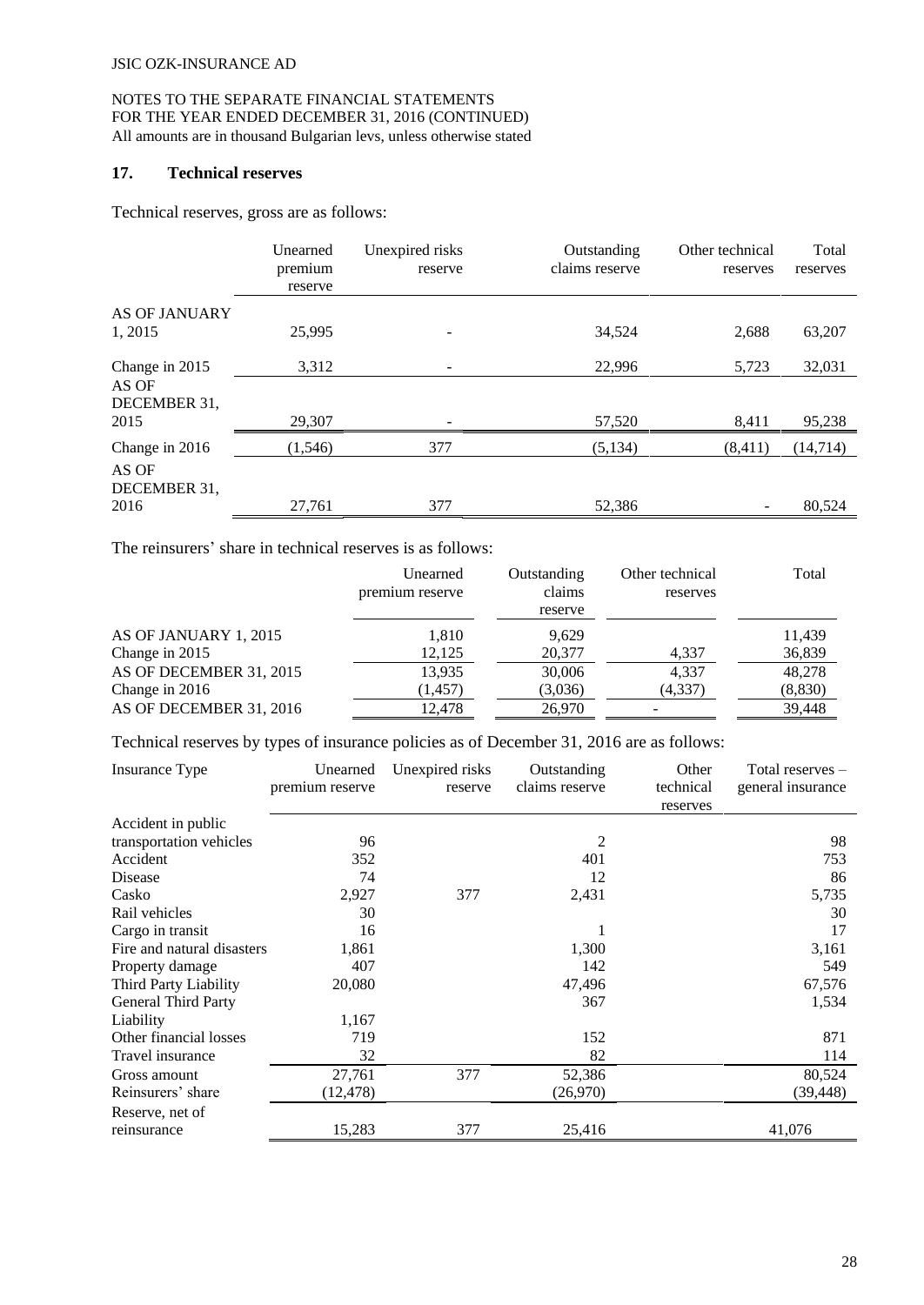#### NOTES TO THE SEPARATE FINANCIAL STATEMENTS FOR THE YEAR ENDED DECEMBER 31, 2016 (CONTINUED) All amounts are in thousand Bulgarian levs, unless otherwise stated

#### **17. Technical reserves (continued)**

Technical reserves by types of insurance policies as of December 31, 2015 are as follows:

| Insurance Type                             | Unearned  | Outstanding | Other     | Total reserves |
|--------------------------------------------|-----------|-------------|-----------|----------------|
|                                            | premium   | claims      | technical | - general      |
|                                            | reserve   | reserve     | reserves  | insurance      |
| Accident in public transportation vehicles | 62        | 3           |           | 65             |
| Accident                                   | 190       | 120         |           | 310            |
| Disease                                    | 37        | 4           |           | 41             |
| Casko                                      | 2,205     | 1,797       | 617       | 4,619          |
| Cargo in transit                           | 12        | 2           |           | 14             |
| Fire and natural disasters                 | 1,341     | 200         | 253       | 1,794          |
| Property damage                            | 274       | 125         |           | 399            |
| Third Party Liabilities                    | 24,085    | 54,624      | 6,447     | 85,156         |
| General Third Party Liabilities            | 748       | 623         | 1,094     | 2,465          |
| Other financial losses                     | 334       | 16          |           | 350            |
| Travel insurance                           | 19        | 6           |           | 25             |
| Gross amount                               | 29,307    | 57,520      | 8,411     | 95,238         |
| Reinsurers' share                          | (13, 935) | (30,006)    | (4,337)   | (48,278)       |
| Reserve, net of reinsurance                | 15,372    | 27,514      | 4,074     | 46,960         |

The reserves are not discounted, because of the fact that they are due in one year period from the reporting date and the discount effect will not be material.

## **18. Liabilities on reinsurance activities**

|                                       | As of      | As of      |
|---------------------------------------|------------|------------|
|                                       | 31.12.2016 | 31.12.2015 |
| Liabilities on reinsurance activities | 36,199     | 14.945     |
| Liabilities to intermediaries         | 3.223      | 3,263      |
| <b>TOTAL</b>                          | 39.422     | 18.208     |
|                                       |            |            |

#### **19. Other liabilities**

|                                                  | As of      | As of      |
|--------------------------------------------------|------------|------------|
|                                                  | 31.12.2016 | 31.12.2015 |
| Paid leave liabilities                           | 76         | 78         |
| Payables to employees                            | 45         | 4          |
| Social security payables                         | 85         | 79         |
| Individuals' income taxes payables               | 61         | 80         |
| Health insurance payables                        | 32         | 29         |
| Budget payables                                  | 522        | 501        |
| Income tax payables                              | 389        | 69         |
| <b>Suppliers</b>                                 | 374        | 262        |
| Payables to Guarantee fund                       | 623        | 635        |
| Dividends payable                                | 57         | 57         |
| Current portion of the financial lease liability | 34         | 132        |
| Liabilities on co-insurance activities           | 11         | 3          |
| Others                                           | 65         | 51         |
| <b>TOTAL</b>                                     | 2,374      | 1,980      |
|                                                  |            |            |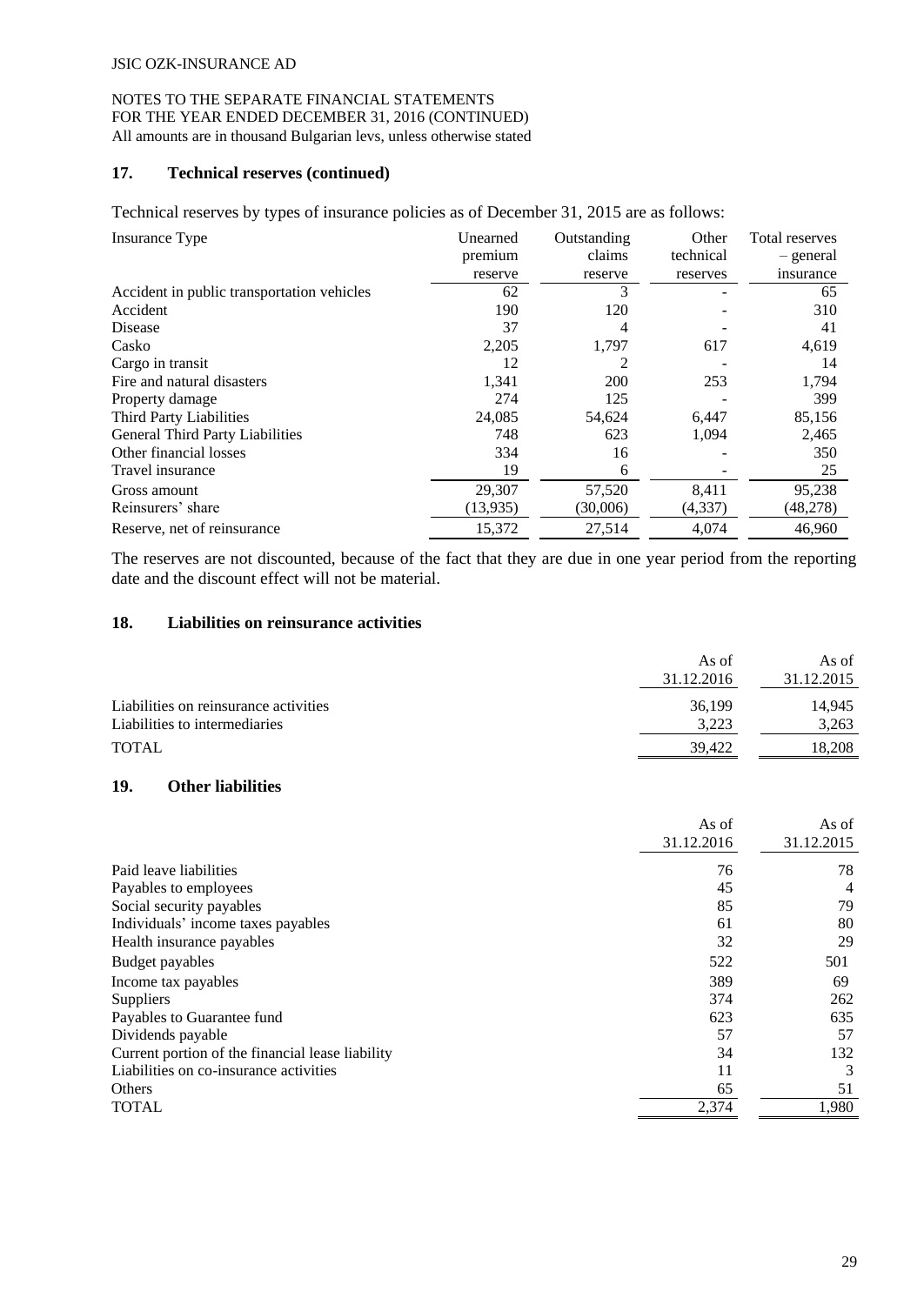#### **19. Other liabilities (continued)**

Liabilities under lease contracts as of December 31, 2016 and 2015 are as follows:

|                                                                 | Total value of the minimum<br>lease payments |            | Present value of the minimum<br>lease payments |            |
|-----------------------------------------------------------------|----------------------------------------------|------------|------------------------------------------------|------------|
|                                                                 | 31.12.2016                                   | 31.12.2015 | 31.12.2016                                     | 31.12.2015 |
| Not later than 1 year                                           | 35                                           | 138        | 34                                             | 132        |
| Later than 1 year and not later than 5 years                    |                                              | 35         |                                                | 34         |
| Total                                                           | 35                                           | 173        | 34                                             | 166        |
| Reduced with future financial expenses                          |                                              |            |                                                |            |
| Present value of the minimum lease payments                     | 34                                           | 166        |                                                | 166        |
| Current portion of the liabilities under lease<br>contracts     | 34                                           |            |                                                | 132        |
| Non-current portion of the liabilities under<br>lease contracts |                                              |            |                                                | 34         |

The contracts relate to financial leasing of vehicles.

#### **Movements in the present value of obligations under defined benefits plans**

| In thousands of BGN                                           | 2016 | 2015 |
|---------------------------------------------------------------|------|------|
| Present value of the liabilities as of January 1              | 43   | 38   |
| Amounts paid                                                  |      | 4    |
| Cost of current services                                      | 7    |      |
| Interest expenses                                             | 2    |      |
| Revaluation:                                                  |      |      |
| Adjustments based on experience and realism<br>$\bullet$      |      |      |
| Actuarial (profits) from demographic assumptions<br>$\bullet$ |      |      |
| Actuarial (profits) from financial assumptions<br>$\bullet$   |      |      |
| <b>Present value of the liabilities as of December 31</b>     | 52   |      |

#### **Actuarial assumptions**

The main actuarial assumptions as at the reporting date (presented as averages) are presented as follows:

|                                 | 2016  | 2015 |
|---------------------------------|-------|------|
| Discount rate as at December 31 |       |      |
| Levels of future salary         | $1\%$ | 1%   |
| Levels of future income         | 4%    | 4%   |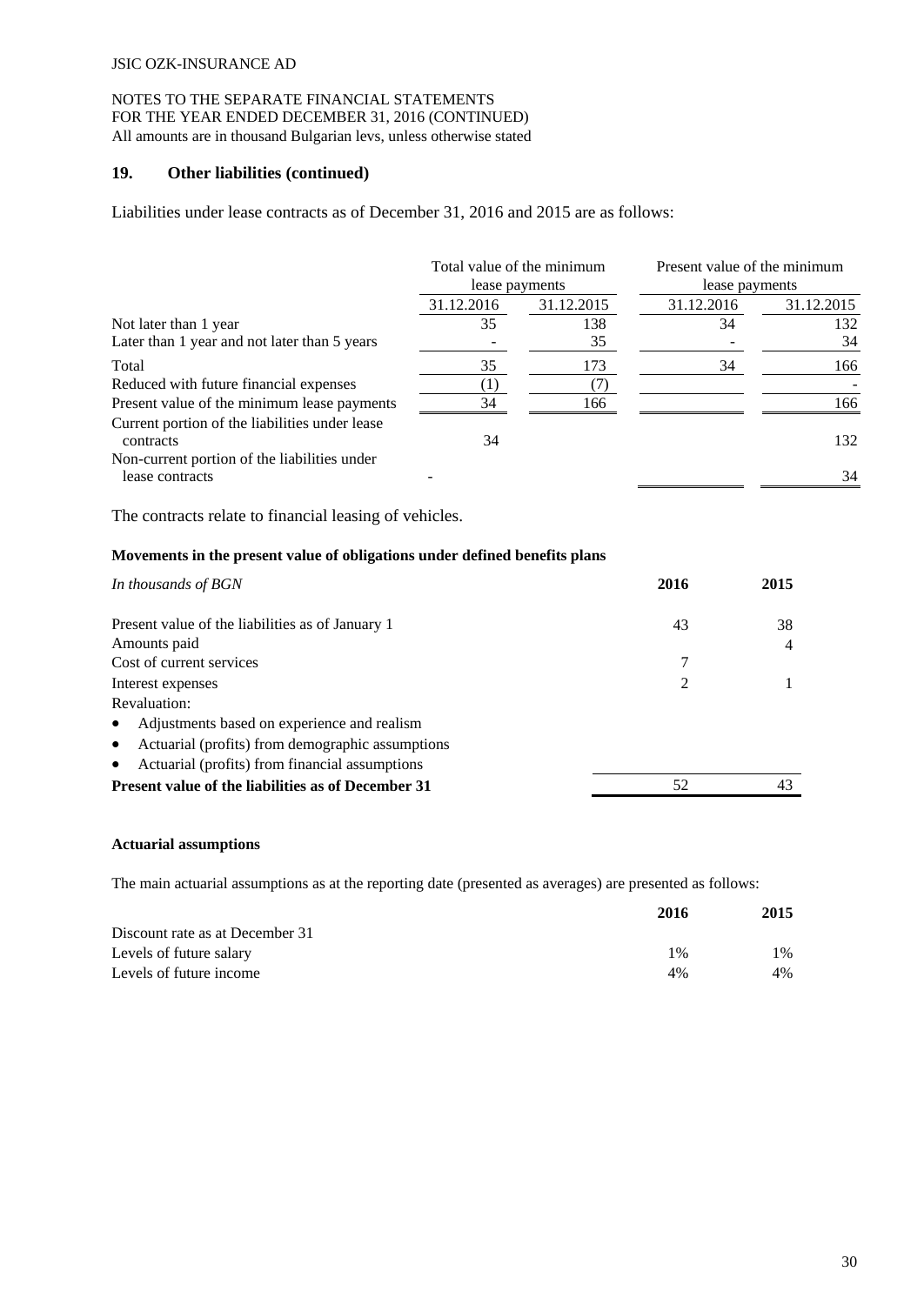#### NOTES TO THE SEPARATE FINANCIAL STATEMENTS FOR THE YEAR ENDED DECEMBER 31, 2016 (CONTINUED) All amounts are in thousand Bulgarian levs, unless otherwise stated

#### **20. Premiums written**

|                                                                           | Year ended | Year ended |
|---------------------------------------------------------------------------|------------|------------|
|                                                                           | 31.12.2016 | 31.12.2015 |
| Accident in public transportation vehicles                                | 324        | 277        |
| Accident                                                                  | 1,236      | 1,161      |
| Disease                                                                   | 249        | 175        |
| Road motor vehicles                                                       | 8,593      | 6,559      |
| Rail vehicles                                                             | 50         |            |
| Cargo in transit                                                          | 194        | 157        |
| Fire and natural disasters                                                | 5,686      | 4,351      |
| Property damage                                                           | 740        | 960        |
| Third Party Liability related to the possession and use of motor vehicles | 56,663     | 60,556     |
| <b>General Third Party Liability</b>                                      | 3,242      | 2,754      |
| Various financial losses                                                  | 815        | 634        |
| Travel insurance                                                          | 195        | 180        |
| <b>TOTAL PREMIUMS WRITTEN</b>                                             | 77,987     | 77,764     |

## **Premiums ceded to reinsurers**

| Year ended | Year ended |
|------------|------------|
| 31.12.2016 | 31.12.2015 |
| (3,512)    | (2,702)    |
| (368)      | (391)      |
| (27,599)   | (13, 461)  |
| (141)      | (115)      |
| (1.004)    | (874)      |
| (32,624)   | (17, 543)  |
|            |            |

## **21. Claims paid less income from subrogation recoveries**

|                                                                           | Year ended | Year ended |
|---------------------------------------------------------------------------|------------|------------|
|                                                                           | 31.12.2016 | 31.12.2015 |
| Accident                                                                  | (322)      | (1,598)    |
| Disease                                                                   | (12)       | (124)      |
| Road motor vehicles                                                       | (4, 544)   | (7,074)    |
| Fire and natural disasters                                                | (3,336)    | (1,984)    |
| Property damage                                                           | (126)      | (294)      |
| Third Party Liability related to the possession and use of motor vehicles | (36, 186)  | (31, 285)  |
| General Third Party Liability                                             | (451)      | (304)      |
| Cargo in transit                                                          |            | (469)      |
| Various financial losses                                                  | (455)      | (151)      |
| Travel insurance                                                          | (24)       | (76)       |
| <b>TOTAL CLAIMS PAID</b>                                                  | (45, 456)  | (43, 359)  |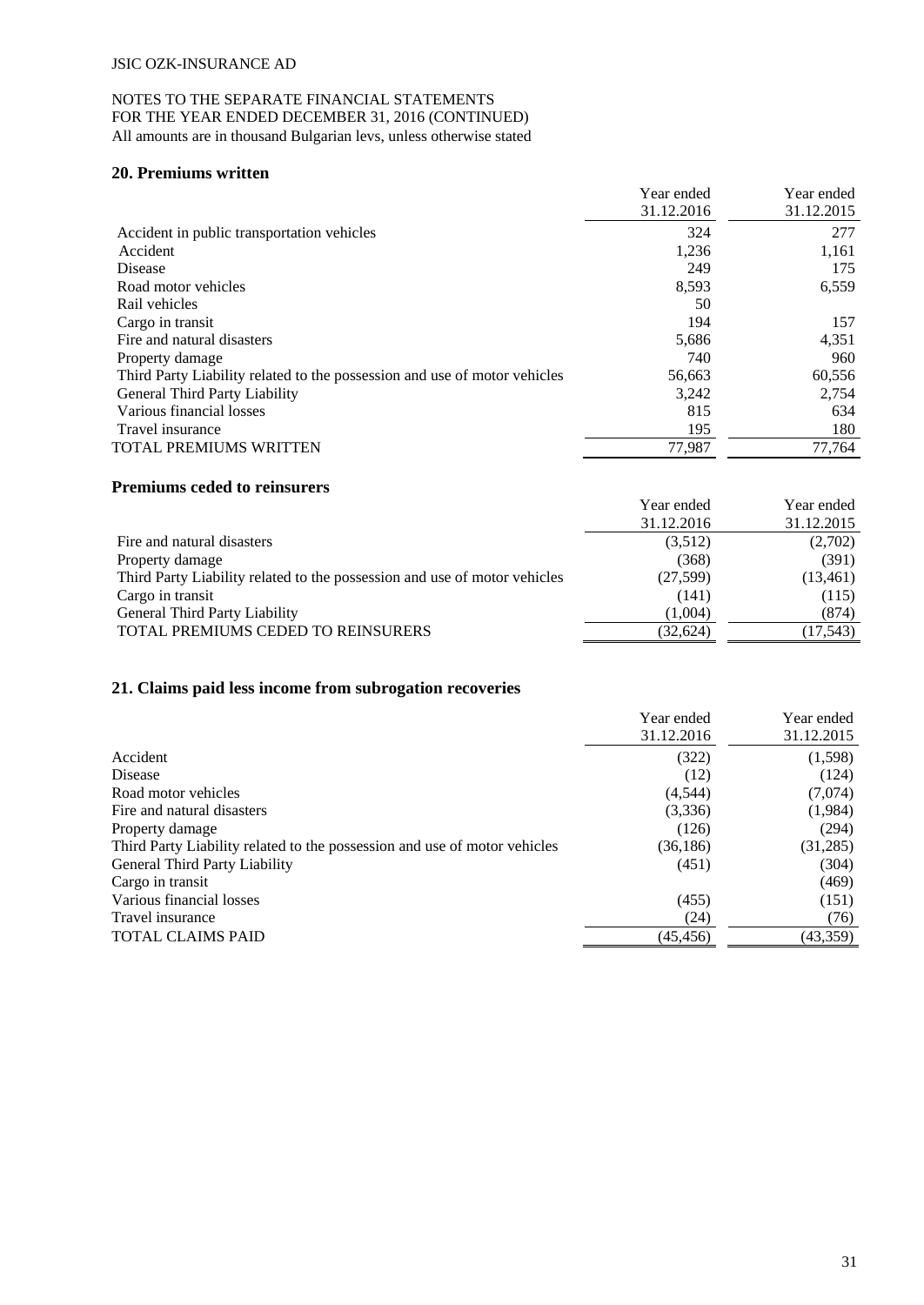## **21. Claims paid (continued)**

#### **Paid costs of liquidation**

|                                                                           | Year ended<br>31.12.2016 | Year ended<br>31.12.2015 |
|---------------------------------------------------------------------------|--------------------------|--------------------------|
| Accident                                                                  | (4)                      | (5)                      |
| Road motor vehicles                                                       | (210)                    | (421)                    |
| Fire and natural disasters                                                | (63)                     | (61)                     |
| Property damage                                                           | (4)                      |                          |
| Third Party Liability related to the possession and use of motor vehicles | (5,153)                  | (3,840)                  |
| General Third Party Liability                                             | (12)                     | (29)                     |
| Cargo in transit                                                          |                          | (4)                      |
| Travel insurance                                                          | (11)                     | (8)                      |
| <b>TOTAL LIQUIDATION COSTS PAID</b>                                       | (5, 457)                 | (4,375)                  |

# **Reinsurers' share in claims paid**

|                                                                           | Year ended | Year ended |
|---------------------------------------------------------------------------|------------|------------|
|                                                                           | 31.12.2016 | 31.12.2015 |
| Road motor vehicles                                                       |            | 3,015      |
| Cargo in transit                                                          |            | 426        |
| Fire and natural disasters                                                | 1,775      | 1,065      |
| Property damage                                                           | 10         | 173        |
| General Third Party Liability                                             | 360        | 248        |
| Third Party Liability related to the possession and use of motor vehicles | 25,358     | 10,182     |
| TOTAL REINSURERS' SHARE IN CLAIMS PAID                                    |            |            |
|                                                                           | 27,503     | 15.109     |

#### **22. Acquisition expenses**

|                                     | Year ended | Year ended |
|-------------------------------------|------------|------------|
|                                     | 31.12.2016 | 31.12.2015 |
| Commissions paid to intermediaries  | (12, 449)  | (12,009)   |
| Advertising expenses                | (1,010)    | (668)      |
| Personnel costs – insurers          | (4,006)    | (3,526)    |
| Other indirect acquisition expenses | (4,009)    | (3, 432)   |
| <b>TOTAL</b>                        | (21,474)   | (19,635)   |

## **23**. **Administrative expenses**

| Year ended | Year ended<br>31.12.2015 |
|------------|--------------------------|
|            |                          |
|            | (277)                    |
| (233)      | (214)                    |
| (171)      | (145)                    |
| (1,441)    | (1,067)                  |
| (224)      | (186)                    |
| (1,891)    | (1,826)                  |
| (244)      | (438)                    |
| (4,565)    | (4,153)                  |
|            | 31.12.2016<br>(361)      |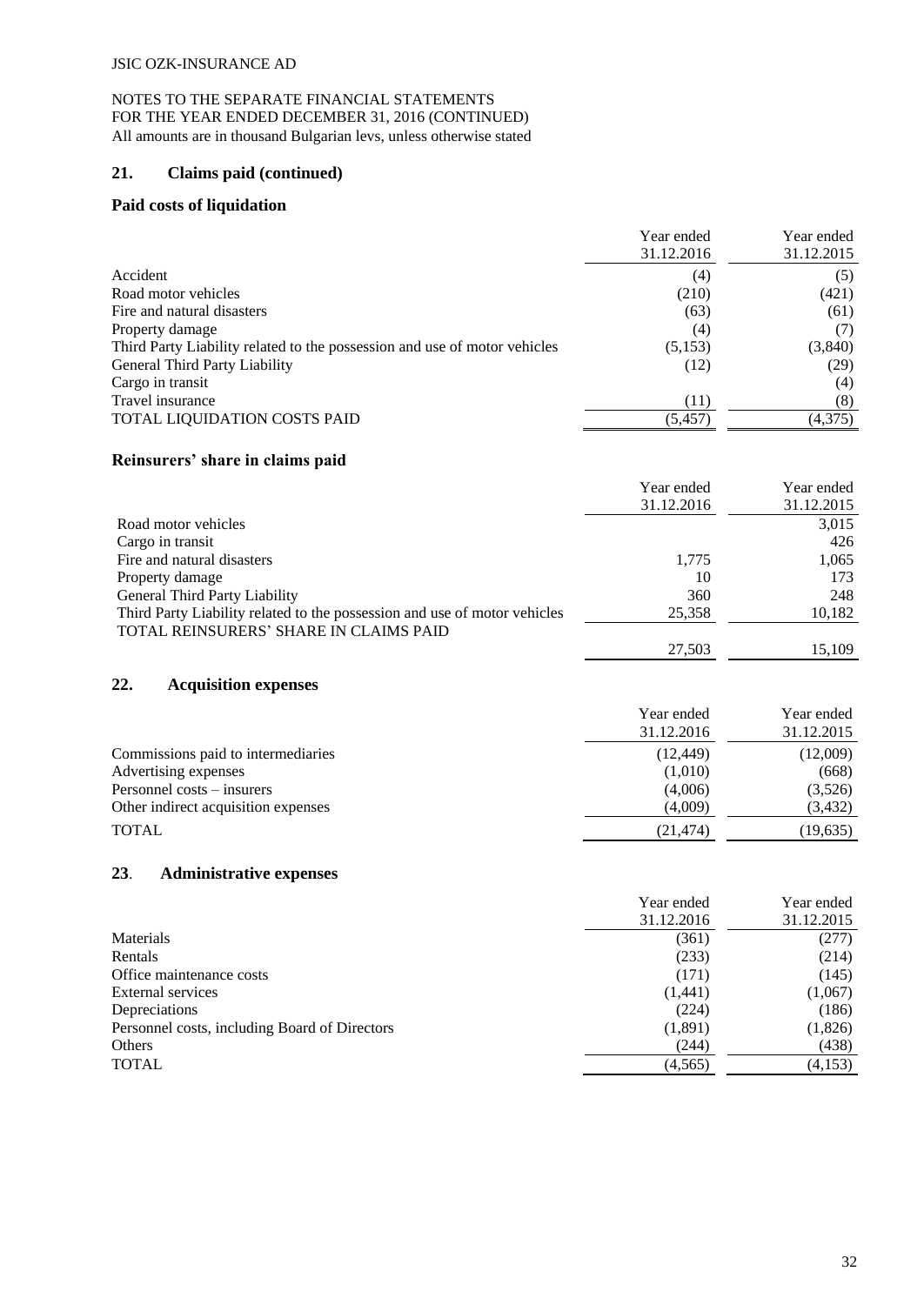# **24. Reinsurers' commissions and participation in the result, net**

|                                                 | Year ended | Year ended |
|-------------------------------------------------|------------|------------|
|                                                 | 31.12.2016 | 31.12.2015 |
| Income from commissions of reinsurers           | 4.889      | 2.574      |
| Expenses for participation in profit            | (17)       | (15)       |
| Income for participation in profit of reinsurer | 14         | 32         |
| NET REINSURANCE INCOMES                         | 4.886      | 2,591      |

## **25. Other insurance expenses, net**

|                                                                       | Year ended<br>31.12.2016 | Year ended<br>31.12.2015 |
|-----------------------------------------------------------------------|--------------------------|--------------------------|
| Expenses for Guarantee Fund and Security Fund under Insurance Code    | (2,139)                  | (2,065)                  |
| Impairment of receivables                                             | (684)                    | (3,449)                  |
| Expenses for preventive measure related to State Fund Agriculture     | (17)                     | (13)                     |
| Expenses, related to reversed premiums from prior years               | (4,077)                  | (4,651)                  |
| Incomes related to commissions and written-off premiums for reinsurer |                          |                          |
| under recognized policies from past periods                           | 430                      | 68                       |
| Other incomes                                                         | 231                      | 113                      |
| Other expenses                                                        | (310)                    | (128)                    |
| TOTAL OTHER INSURANCE EXPENSES, NET                                   | (6, 566)                 | (10, 125)                |

#### **26. Net investment income**

|                                                               | Year ended<br>31.12.2016 | Year ended<br>31.12.2015 |
|---------------------------------------------------------------|--------------------------|--------------------------|
| Interest income                                               | 557                      | 574                      |
| Rental income                                                 | 96                       | 75                       |
| Income from sale of investments                               | 215                      | 546                      |
| Income from revaluation of investment properties, net         | 136                      | 407                      |
| Profit/(Loss) from reversal of impairment of investments, net | 1.009                    | (1,613)                  |
| Income from participations in subsidiaries                    | 575                      | 568                      |
| TOTAL NET INVESTMENT INCOME                                   | 2.588                    | 557                      |

Interest income is as follows:

|                              | Year ended | Year ended |  |  |
|------------------------------|------------|------------|--|--|
|                              | 31.12.2016 | 31.12.2015 |  |  |
| Interest on government bonds | 456        | 455        |  |  |
| Interest on bonds            | 75         | 42         |  |  |
| Interest on bank deposits    | 26         | 77         |  |  |
| TOTAL INTEREST INCOMES       | 557        | 574        |  |  |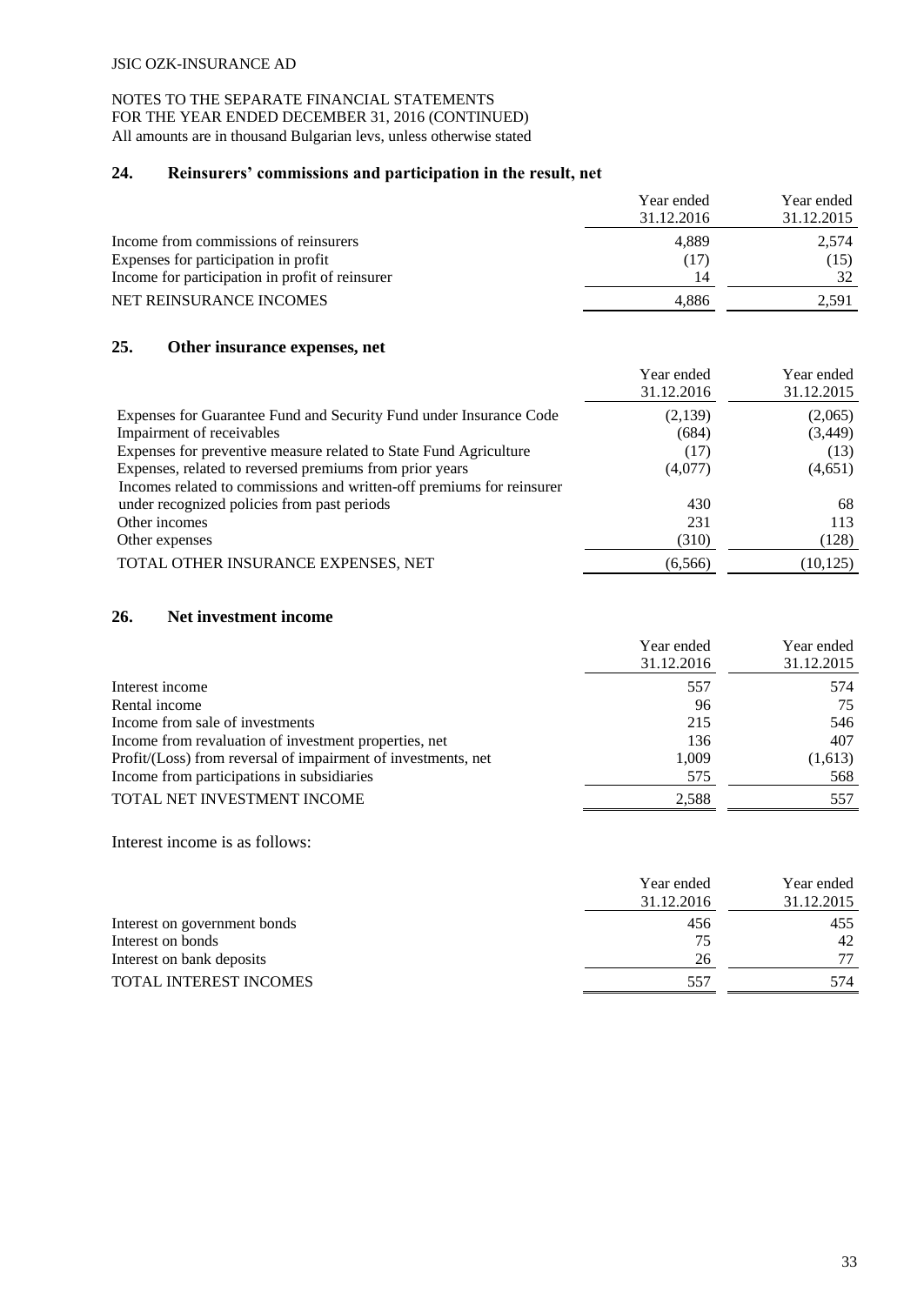## **27. Other income (expense), net**

|                               | Year ended<br>31.12.2016 |       |  |  |
|-------------------------------|--------------------------|-------|--|--|
| Other financial expenses      | (17)                     | (105) |  |  |
| Interest on lease contracts   | (6)                      | (15)  |  |  |
| Default interest on contracts | (75)                     | (24)  |  |  |
| Others                        | $\left(4\right)$         | 37    |  |  |
| TOTAL OTHER EXPENSES, NET     | (102)                    | (107) |  |  |

## **28. Risk management**

#### **Insurance risk**

The main risk for the Company in connection with insurance contracts is derived from the fact that real claims and the related payments may be timed differently from the expectations. This is influenced by the frequency of the claims, the nature of the claims, if the actually paid claims are more than the initial estimate and the subsequent development of the long-term claims. Therefore, the aim of the Company is to form a reserve which is enough to cover these liabilities. The risk development analysis and the estimated insurance premiums are made based on the available statistical data. In the premiums is included surplus for certainty, for evading the consequences of unfavourable risk development.

Reinsurance contracts are signed for the main types of insurance, which limit the liability of the Company in cased of insurance events.

For evading the risk of reporting unreal claims for indemnities, especially the ones that happened abroad (for Third Party Liability insurance), there is a contract signed with the correspondent company with offices in all EU countries and member states of the Council of the Bureaus Green Card, which will monitor the compliance with the working legal norms of each country.

# **As of December 31, 2016**

| Type of insurance                                     | Premium earned   | Reserves<br>and guarantee fund | Reserves quote |
|-------------------------------------------------------|------------------|--------------------------------|----------------|
| All other insurances<br>Insurance of responsibilities | 14,677<br>30,398 | 11,509<br>69,143               | 78%<br>227%    |
| Total                                                 | 45,075           | 80,652                         | 179%           |
| As of December 31, 2015                               |                  |                                |                |
| Type of insurance                                     | Premium earned   | Reserves<br>and guarantee fund | Reserves quote |
| All other insurances                                  | 10,439           | 7,617                          | 73%            |
| Insurance of responsibilities                         | 58,595           | 87,621                         | 150%           |
| Total                                                 | 69,034           | 95,238                         | 138%           |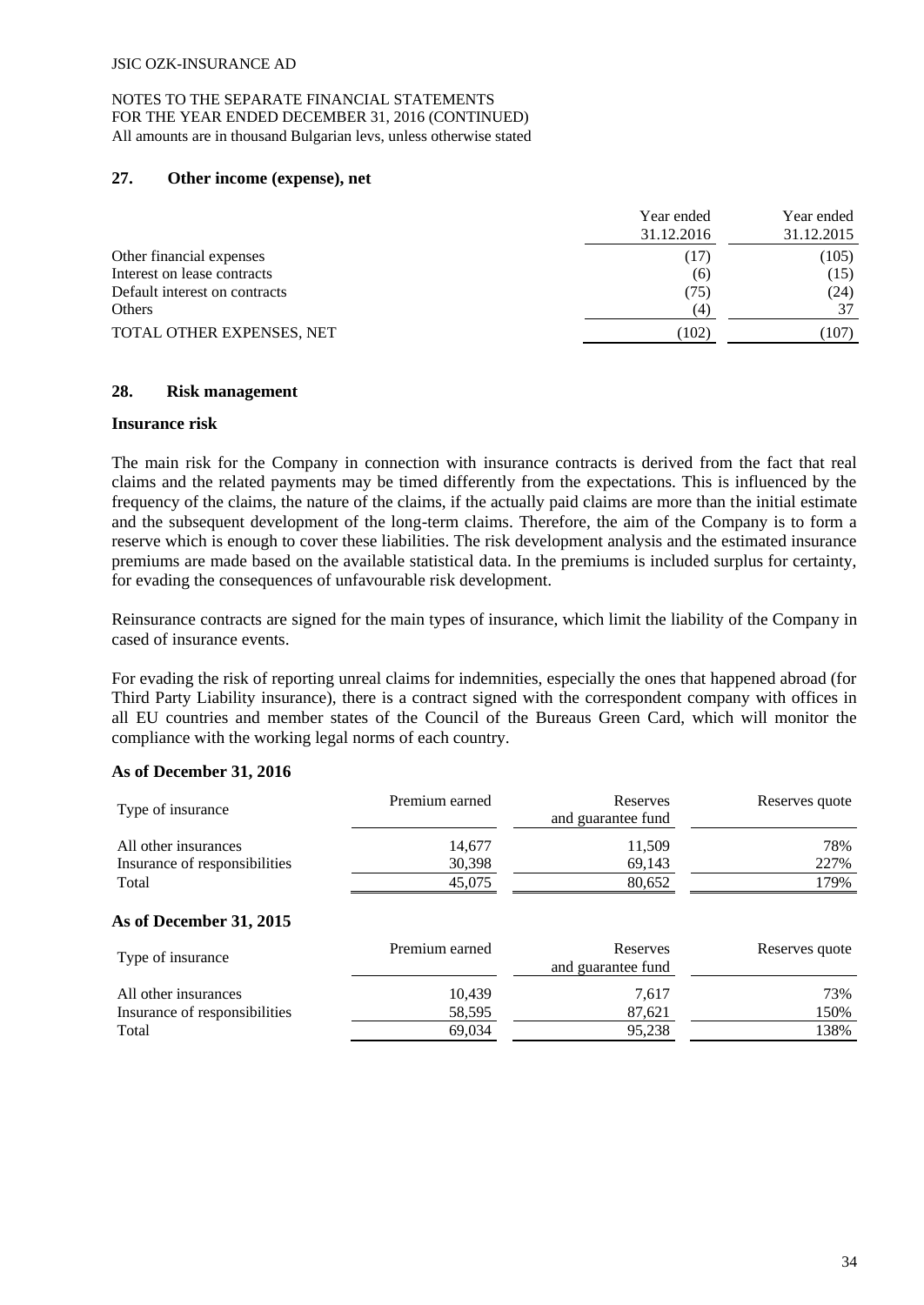#### **28. Risk management (continued)**

#### **Insurance risk (continued)**

As the information in the tables presents a historical view of the sufficiency of the estimates of unpaid claims incurred in previous years, an insufficiency from prior years should not be extrapolated on the present reserve for outstanding claims. The Company believes that the reserves for outstanding claims are adequate as of December 31, 2016 and 2015.

| Year of the event                  | 2006         | 2007 | 2008               | 2009 | 2010  | 2011  | 2012  | 2013  | 2014  | 2015                     | 2016                 | Total            |
|------------------------------------|--------------|------|--------------------|------|-------|-------|-------|-------|-------|--------------------------|----------------------|------------------|
| In the year of the event           | 1272         | 1091 | 1269               | 2204 | 3813  | 4251  | 5736  | 7728  | 12947 | 9881                     | 11121                | 61,312           |
| 1 year later                       | 748          | 831  | 857                | 2201 | 5574  | 7559  | 4757  | 6091  | 23572 | 16494                    |                      | 68,683           |
| 2 years later                      | 257          | 299  | 157                | 928  | 3878  | 2435  | 2432  | 5361  | 12366 | $\overline{\phantom{a}}$ |                      | 28,113           |
| 3 years later                      | 90           | 367  | 376                | 1211 | 4933  | 1706  | 1272  | 1358  |       |                          |                      | 11,313           |
| 4 years later                      | 224          | 246  | 369                | 1395 | 4756  | 2369  | 3223  |       |       |                          |                      | 12,582           |
| 5 years later                      | 67           | 213  | 425                | 1279 | 1190  | 1920  |       |       |       |                          |                      | 5,096            |
| 6 years later                      | 18           | 117  | 6                  | 473  | 240   |       |       |       |       |                          |                      | 855              |
| 7 years later                      | 439          | 80   | 87                 | 22   |       |       |       |       |       |                          |                      | 628              |
| 8 years later                      | $\mathbf{0}$ | 51   | 8                  |      |       |       |       |       |       |                          |                      | 59               |
| 9 years later                      | 2            | 20   |                    |      |       |       |       |       |       |                          |                      | 22               |
| 10 years later                     | $\theta$     |      |                    |      |       |       |       |       |       |                          |                      | $\theta$         |
| Total payments                     | 3117         | 3314 | 3555               | 9713 | 24384 | 20240 | 17419 | 20539 | 48885 | 26374                    | 11121                | 188,662          |
| Total amount of claims reported as | 3117         | 3314 | 3555               | 9766 | 24552 | 20400 | 17803 | 20952 | 52849 | 41091                    | 28403                | 225,803          |
| of December 31, 2016               |              |      |                    |      |       |       |       |       |       |                          |                      |                  |
| Outstanding claims reserve as of   | 0            | 0    | $\mathbf{0}$       | 53   | 168   | 160   | 383   | 414   | 3,965 |                          | 14,717 17,282 37,141 |                  |
| December 31, 2016                  |              |      |                    |      |       |       |       |       |       |                          |                      |                  |
|                                    |              |      |                    |      |       |       |       |       |       |                          |                      |                  |
| Year of the event                  | 2005         | 2006 | 2007               | 2008 | 2009  | 2010  | 2011  | 2012  | 2013  | 2014                     | 2015                 | Total            |
| In the year of the event           | 1164         | 1272 | 1091               | 1269 | 2204  | 3813  | 4251  | 5736  | 7728  | 12947                    | 9881                 | 51,355           |
| 1 year later                       | 284          | 748  | 831                | 857  | 2201  | 5574  | 7559  | 4757  | 6091  | 23572                    |                      | 52,473           |
| 2 years later                      | 122          | 257  | 299                | 157  | 928   | 3878  | 2435  | 2432  | 5361  |                          |                      | 15,869           |
| 3 years later                      | 61           | 90   | 367                | 376  | 1211  | 4933  | 1706  | 1272  |       |                          |                      | 10,016           |
| 4 years later                      | 21           | 224  | 246                | 369  | 1395  | 4756  | 2369  |       |       |                          |                      | 9,380            |
| 5 years later                      | 9            | 67   | 213                | 425  | 1279  | 1190  |       |       |       |                          |                      | 3,184            |
| 6 years later                      | 16           | 18   | 117                | 6    | 473   |       |       |       |       |                          |                      | 631              |
| 7 years later                      | 45           | 439  | 80                 | 87   |       |       |       |       |       |                          |                      | 651              |
| 8 years later                      | 0            |      | 51<br>$\mathbf{0}$ |      |       |       |       |       |       |                          |                      | 51               |
| 9 years later                      | 0            |      | $\overline{2}$     |      |       |       |       |       |       |                          |                      | $\overline{2}$   |
| 10 years later                     | 0            |      |                    |      |       |       |       |       |       |                          |                      | $\boldsymbol{0}$ |
| Total payments                     | 1722         | 3117 | 3294               | 3547 | 9691  | 24144 | 18320 | 14196 | 19181 | 36518                    | 9881                 | 143.612          |

December 31, 2015 Outstanding claims reserve as of December 31, 2015 1 3 18 21 72 445 453 1,226 1,423 7,758 14,059 25,479

Total amount of claims reported as of 1723 3119 3313 3568 9763 24589 18773 15422 20604 44276 23940 169,090

#### **Financial risk**

In 2016 the Company continued its conservative policy in the area of investment management. 46.97% of the financial assets available for sale are invested in foreign debt bonds of European Union countries, 6.83% in corporate bonds and 46.20% in shares of commercial companies.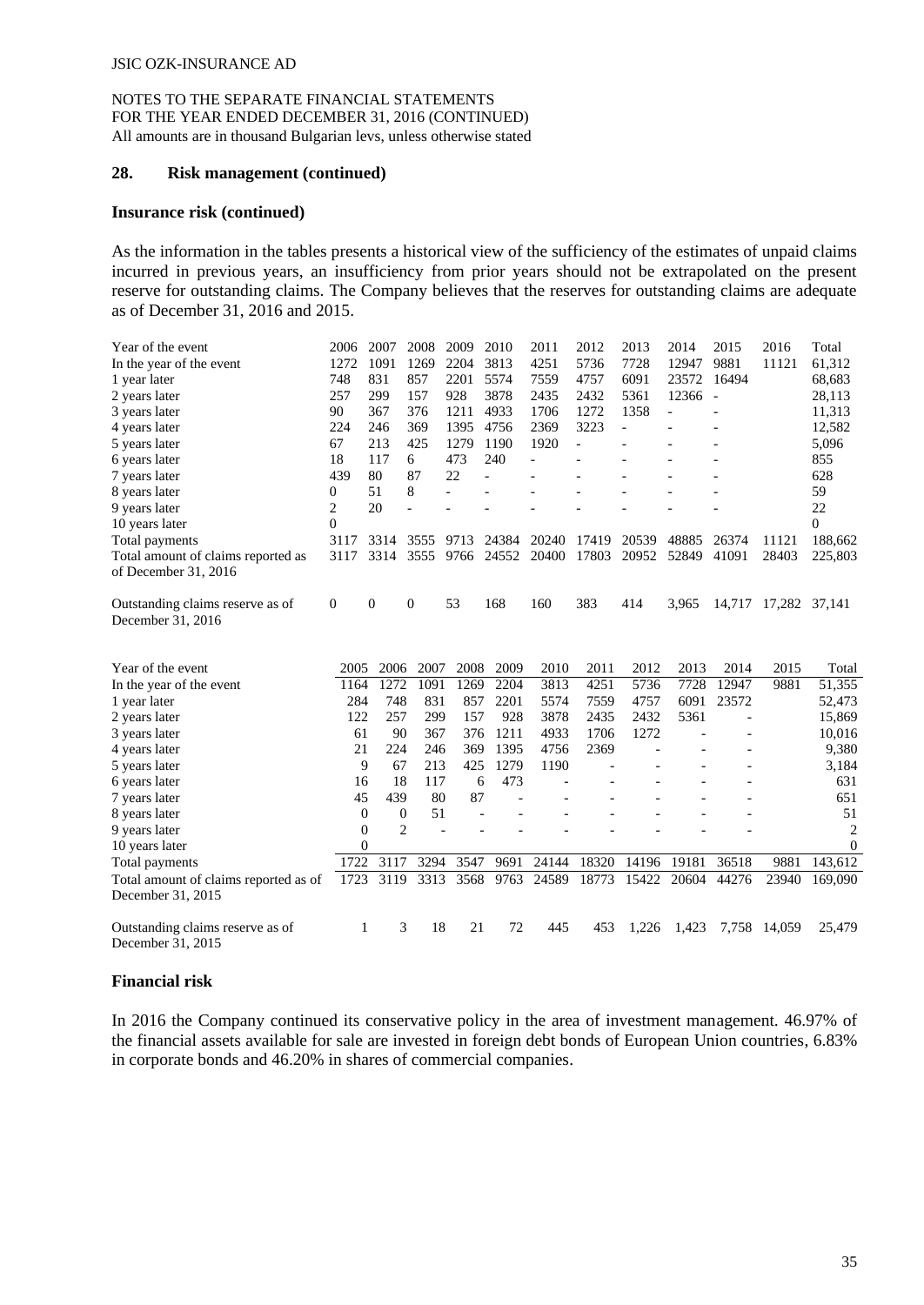## **28. Risk management (continued)**

#### **Financial risk (continued)**

In 2016 the main goal of the investment policy of the Company was to secure the technical reserves of the insurance portfolio as well as achieving of adequate return and protection of the funds at moderate risk.

As a result of the global economic crisis various sectors of the Bulgarian economy deteriorated in their development, which is significant uncertainty and risk for their development in the near future. The declining growth rates lead to significant uncertainty and as a result generated income levels, impairment losses, as well as management's estimates in the subsequent reporting periods may differ from the present levels. In addition to this, there is a risk of a change in the prices of financial assets and properties, which may adversely affect the financial statements.

## *Credit risk*

JSIC OZK-Inusrance AD has a significant exposure to receivables on insurance activities. The analysis of these receivables shows that 67.73% of them are paid on time, and 32.27% are overdue. The receivables which are overdue between 90 and 180 days are 1.22%, between 180 and 360 days  $-1.50\%$  and over 360 days – 29.55 % whereby in the latter case the policies are terminated.

The above stated ratios are common for the insurance market.

## *Liquidity risk*

In 2016 the Company was not exposed to significant liquidity risk. As of December 31, 2016 Cash and Financial assets available for sale in the amount of BGN 33,408 thousand covered 81.53% of the allocated reserves.

The following table shows an analysis of the Company's assets and liabilities in terms of the maturity structure according to the remaining maturity:

| As of December 31, 2016                                 | Up to $1$<br>year | $1-5$<br>years | Over 5<br>years | Undefined<br>maturity    | Total      |
|---------------------------------------------------------|-------------------|----------------|-----------------|--------------------------|------------|
| <b>ASSETS</b>                                           |                   |                |                 |                          |            |
| Deposits in financial institutions                      | 8,178             |                |                 |                          | 8,178      |
| Financial assets available for sale                     | 460               |                | 11,526          | 10,293                   | 22,279     |
| Investments in subsidiaries                             |                   |                |                 | 3,766                    | 3,766      |
| Reinsurers' share in reserves                           | 28,273            | 10,512         | 663             |                          | 39,448     |
| Receivables and advances                                | 51,013            |                |                 |                          | 51,013     |
| Other assets                                            | 200               |                |                 |                          | <b>200</b> |
| Cash                                                    | 2,951             |                |                 |                          | 2,951      |
| <b>TOTAL ASSETS</b>                                     | 91,075            | 10,512         | 12,189          | 14,059                   | 127,835    |
| <b>LIABILITIES</b>                                      |                   |                |                 |                          |            |
| Short term liabilities                                  | 41,796            |                |                 |                          | 41,796     |
| Unearned-premium reserve                                | 26,721            | 617            | 423             |                          | 27,761     |
| Unexpired risks reserve                                 | 377               |                |                 | $\overline{\phantom{a}}$ | 377        |
| Outstanding claims reserve                              | 32.179            | 19.117         | 1,090           |                          | 52,386     |
| <b>TOTAL LIABILITIES</b>                                | 101,073           | 19,734         | 1,513           |                          | 122,320    |
| Difference in the maturity thresholds of the assets and |                   |                |                 |                          |            |
| liabilities                                             | (9,998)           | (9,222)        | 10,676          | 14,059                   | 5,515      |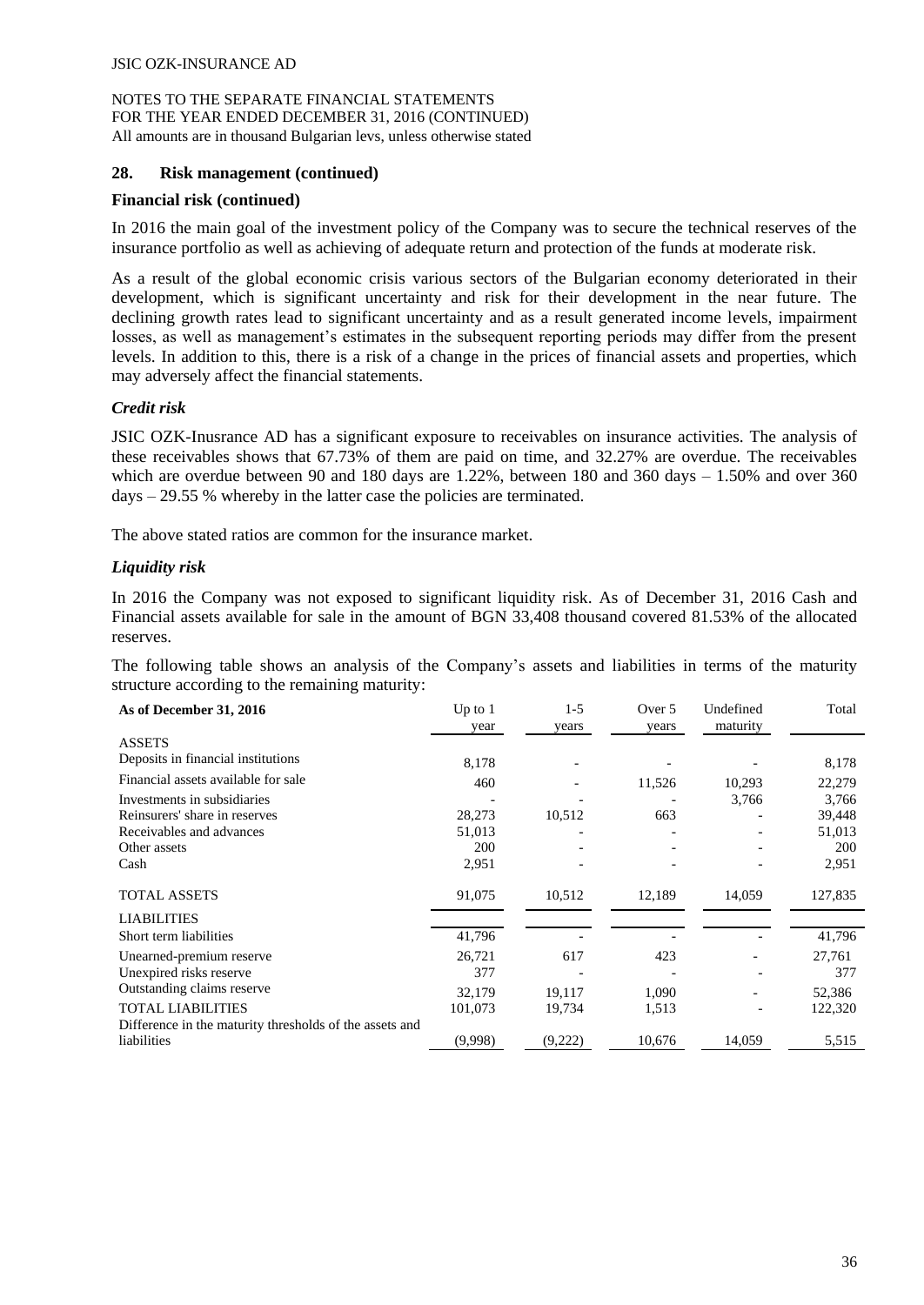#### **28. Risk management (continued)**

#### **Financial risk (continued)**

#### *Liquidity risk (continued)*

| As of December, 2015                                    | Up to $1$<br>year | $1 - 5$<br>years | Over<br>5 years | Undefined<br>maturity | Total   |
|---------------------------------------------------------|-------------------|------------------|-----------------|-----------------------|---------|
| <b>ASSETS</b>                                           |                   |                  |                 |                       |         |
| Deposits in financial institutions                      | 6,007             |                  |                 |                       | 6,007   |
| Financial assets available for sale                     |                   | 477              | 15,269          | 7,596                 | 23,342  |
| Investments in subsidiaries                             |                   |                  |                 | 2,735                 | 2,735   |
| Reinsurers' share in reserves                           | 34,602            | 12,865           | 811             |                       | 48,278  |
| Receivables and advances                                | 35,022            |                  |                 |                       | 35,022  |
| Other assets                                            | 209               |                  |                 |                       | 209     |
| Cash                                                    | 1,191             |                  |                 |                       | 1,191   |
| TOTAL ASSETS                                            | 77,031            | 13,342           | 16,080          | 10,331                | 116,784 |
| <b>LIABILITIES</b>                                      |                   |                  |                 |                       |         |
| Short term liabilities                                  | 20,188            |                  |                 |                       | 20,188  |
| Unearned-premium reserve                                | 28,209            | 651              | 447             |                       | 29,307  |
| Outstanding claims reserve                              | 35,333            | 20,990           | 1,197           |                       | 57,520  |
| Other technical reserves                                | 8,411             |                  |                 |                       | 8,411   |
| Non-current portion on liabilities under lease          |                   |                  |                 |                       |         |
| contracts                                               |                   | 34               |                 |                       | 34      |
| <b>TOTAL LIABILITIES</b>                                | 92,141            | 21,675           | 1,644           |                       | 115,460 |
| Difference in the maturity thresholds of the assets and |                   |                  |                 |                       |         |
| liabilities                                             | (15, 110)         | (8,333)          | 14,436          | 10,331                | 1,324   |

# *Currency risk*

The Company faces minimum currency risk, as the exposures in foreign currencies different from BGN and EUR are not material. The exposures to currency risk when conducting transactions lead to exchange rate gains and losses recognized in the income statement. These exposures include the cash of the Company which is not denominated in the reporting currency or euro.

The tables below summarize the currency risk of the Company as of December 31, 2016 and 2015, showing the carrying values of the Company's assets and liabilities according to the original currency.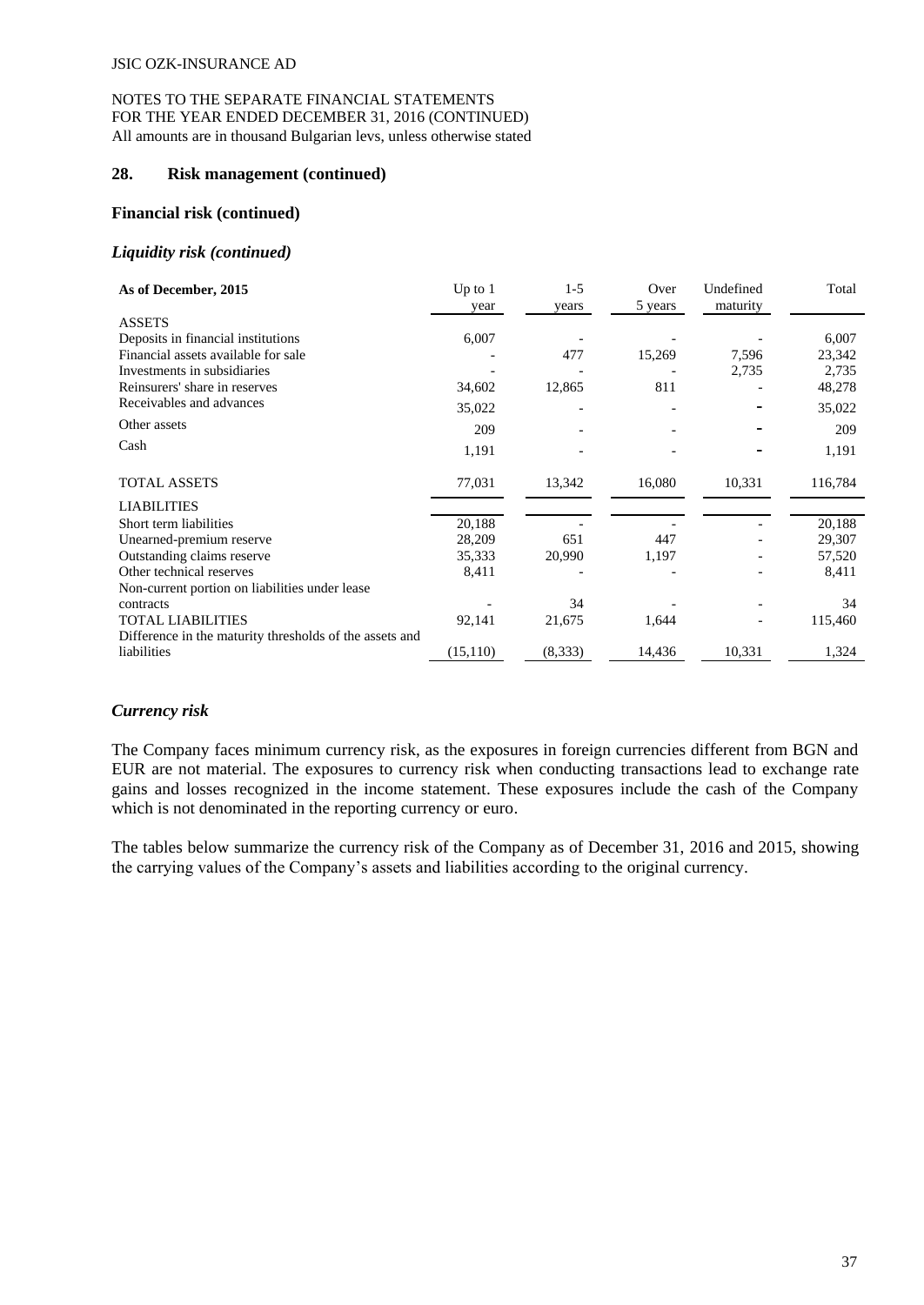## **28. Risk management (continued)**

## **Financial risk (continued)**

## *Currency risk (continued)*

| As of December, 2016<br><b>ASSETS</b>                    | <b>BGN</b> and Euro | US dollars | Total   |
|----------------------------------------------------------|---------------------|------------|---------|
| Deposits in financial institutions                       | 8,163               | 15         | 8,178   |
| Financial assets available for sale                      | 22,279              |            | 22,279  |
| Investments in subsidiaries                              | 3,766               |            | 3,766   |
| Reinsurers' share in reserves                            | 39,448              |            | 39,448  |
| Receivables and advances                                 | 51,013              |            | 51,013  |
| Other assets                                             | 200                 |            | 200     |
| Cash                                                     | 2,951               |            | 2,951   |
| <b>TOTAL ASSETS</b>                                      | 127,820             | 15         | 127,835 |
| <b>LIABILITIES</b>                                       |                     |            |         |
| Short term liabilities                                   | 41,796              |            | 41,796  |
| Unearned-premium reserve                                 | 27,761              |            | 27,761  |
| Unexpired risks reserve                                  | 377                 |            | 377     |
| Outstanding claims reserve                               | 52,386              |            | 52,386  |
| <b>TOTAL LIABILITIES</b>                                 | 122,320             |            | 122,320 |
| Net currency position                                    | 5,500               | 15         | 5,515   |
| As of December, 2015                                     | <b>BGN</b> and Euro | US dollars | Total   |
| <b>ASSETS</b>                                            |                     |            |         |
| Deposits in financial institutions                       | 5,992               | 15         | 6,007   |
| Financial assets available for sale                      | 23,342              |            | 23,342  |
| Investments in subsidiaries                              | 2,735               |            | 2,735   |
| Reinsurers' share in reserves                            | 48,278              |            | 48,278  |
| Receivables and advances                                 | 35,022              |            | 35,022  |
| Other assets                                             | 209                 |            | 209     |
| Cash                                                     | 1,191               |            | 1,191   |
| <b>TOTAL ASSETS</b>                                      | 116,769             | 15         | 116,784 |
| <b>LIABILITIES</b>                                       |                     |            |         |
| Short term liabilities                                   | 20,188              |            | 20,188  |
| Unearned-premium reserve                                 | 29,307              |            | 29,307  |
| Outstanding claims reserve                               | 57,520              |            | 57,520  |
| Other technical reserves                                 | 8,411               |            | 8,411   |
| Non-current portion on liabilities under lease contracts | 34                  |            | 34      |
| <b>TOTAL LIABILITIES</b>                                 | 115,460             |            | 115,460 |
| Net currency position                                    | 1,309               | 15         | 1,324   |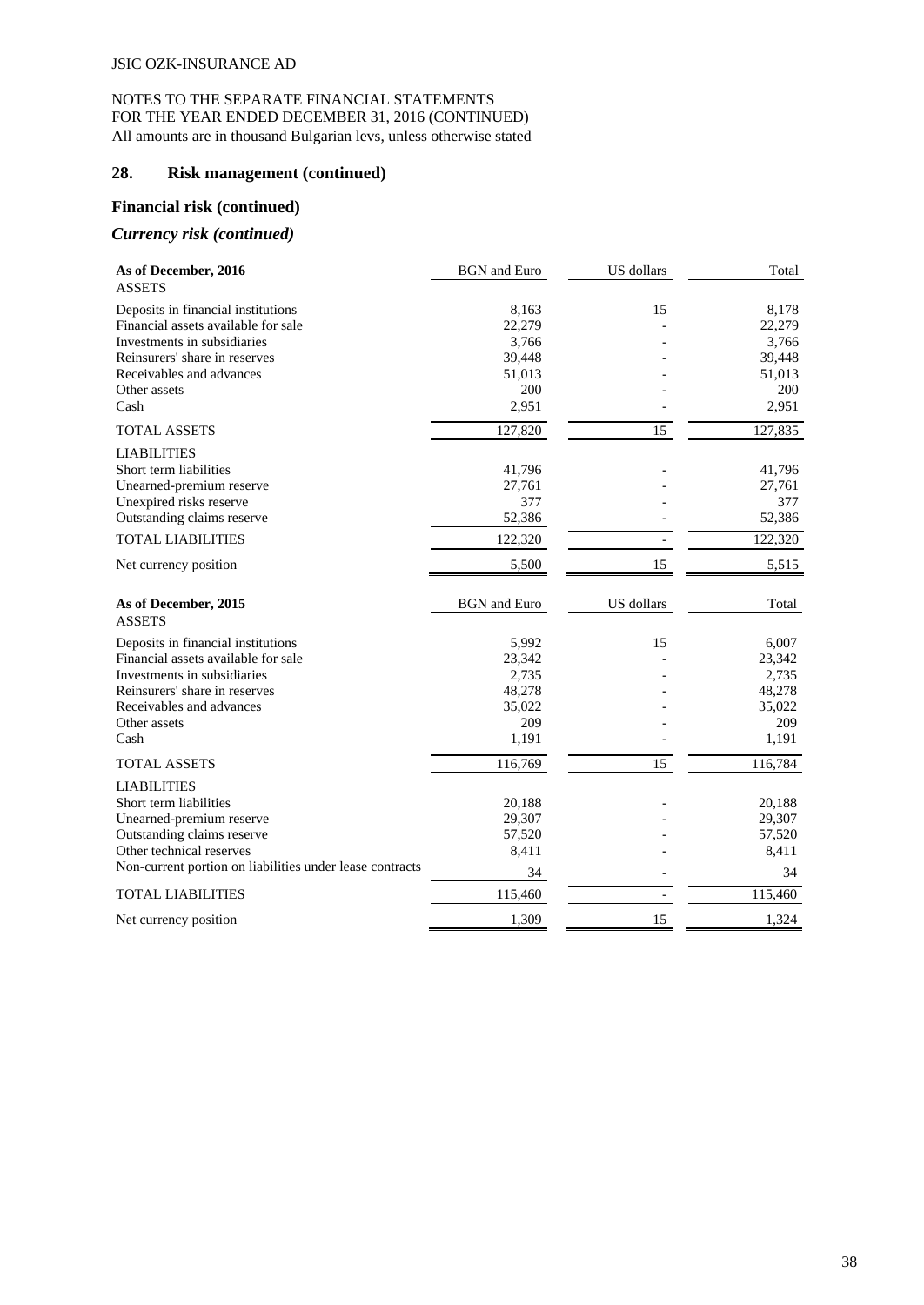#### **28. Risk management (continued)**

#### **Financial risk (continued)**

#### *Interest rate risk*

The Company faces interest rate risk in respect to the non-trading portfolio. The sensitivity of the nontrading portfolio to the interest rate risk as of December 31, 2016 and 2015 is as follows:

| As of December 31, 2016                                  | $Up$ to $1$<br>year | $1 - 5$<br>years | Over<br>5 years          | Non-interest<br>bearing | Total   |
|----------------------------------------------------------|---------------------|------------------|--------------------------|-------------------------|---------|
| <b>ASSETS</b>                                            |                     |                  |                          |                         |         |
| Deposits in financial institutions                       | 8,178               |                  |                          |                         | 8,178   |
| Financial assets available for sale                      | 460                 |                  | 11,526                   | 10,293                  | 22,279  |
| Investments in subsidiaries                              |                     |                  |                          | 3,766                   | 3,766   |
| Reinsurers' share in reserves                            |                     |                  |                          | 39,448                  | 39,448  |
| Receivables and advances                                 |                     |                  |                          | 51,013                  | 51,013  |
| Other assets                                             |                     |                  |                          | 200                     | 200     |
| Cash                                                     |                     |                  |                          | 2,951                   | 2,951   |
| <b>TOTAL ASSETS</b>                                      | 8,638               |                  | 11,526                   | 107,671                 | 127,835 |
| <b>LIABILITIES</b>                                       |                     |                  |                          |                         |         |
| Short term liabilities                                   | 34                  |                  |                          | 41762                   | 41,796  |
| Unearned-premium reserve                                 |                     |                  |                          | 27,761                  | 27,761  |
| Unexpired risks reserve                                  |                     |                  |                          | 377                     | 377     |
| Outstanding claims reserve                               |                     |                  |                          | 52,386                  | 52,386  |
| <b>TOTAL LIABILITIES</b>                                 | 34                  |                  |                          | 122,286                 | 122,320 |
| Difference in the maturity thresholds of the assets and  |                     |                  |                          |                         |         |
| liabilities                                              | 8,604               |                  | 11,526                   | (14, 615)               | 5,515   |
| As of December 31, 2015                                  | Up to $1$<br>year   | $1 - 5$<br>years | Over<br>5 years          | Non-interest<br>bearing | Total   |
| <b>ASSETS</b>                                            |                     |                  |                          |                         |         |
| Deposits in financial institutions                       | 6,007               |                  |                          |                         | 6,007   |
| Financial assets available for sale                      |                     | 477              | 15,269                   | 7,596                   | 23,342  |
| Investments in subsidiaries                              |                     |                  |                          | 2,735                   | 2,735   |
| Reinsurers' share in reserves                            |                     |                  |                          | 48,278                  | 48,278  |
| Receivables and advances                                 |                     |                  |                          | 35,022                  | 35,022  |
| Other assets                                             |                     |                  |                          | 209                     | 209     |
| Cash                                                     |                     |                  |                          | 1,191                   | 1,191   |
| <b>TOTAL ASSETS</b>                                      | 6,007               | 477              | 15,269                   | 95,031                  | 116,784 |
| <b>LIABILITIES</b>                                       |                     |                  |                          |                         |         |
| Short term liabilities                                   | 132                 |                  |                          | 20,056                  | 20,188  |
| Unearned-premium reserve                                 |                     |                  |                          | 29,307                  | 29,307  |
| Outstanding claims reserve                               |                     |                  |                          | 57,520                  | 57,520  |
| Other technical reserves                                 |                     |                  |                          | 8,411                   | 8,411   |
| Non-current portion on liabilities under lease contracts |                     | 34               |                          |                         | 34      |
| <b>TOTAL LIABILITIES</b>                                 | 132                 | $\overline{34}$  | $\overline{\phantom{a}}$ | 115,294                 | 115,460 |
| Difference in the maturity thresholds of the assets and  |                     |                  |                          |                         |         |
| liabilities                                              | 5,875               | 443              | 15,269                   | (20, 263)               | 1,324   |